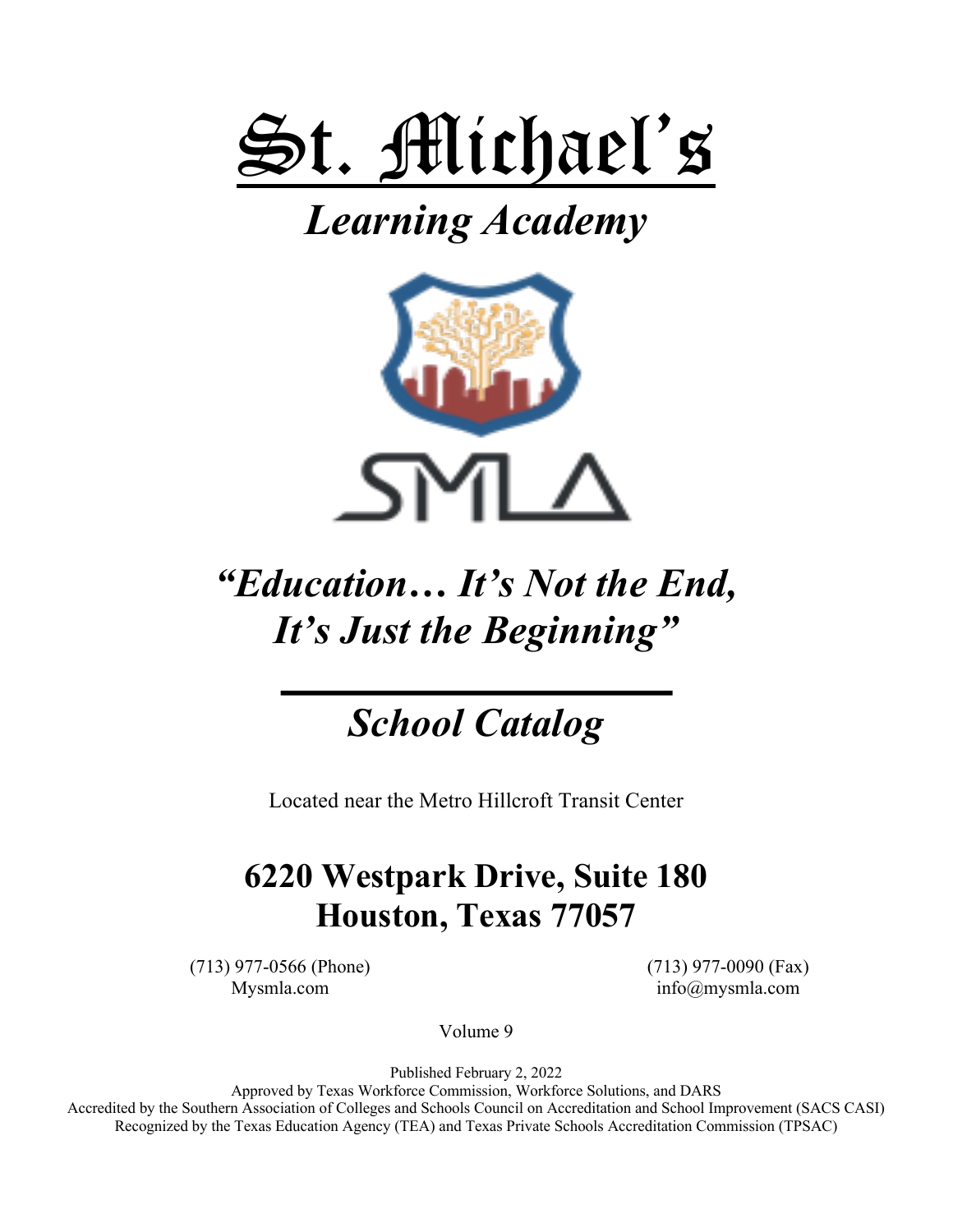## **TABLE OF CONTENTS**

## **SECTION I: GENERAL INFORMATION**

## **SECTION II: ADMISSION AND FEES**

## **SECTION III: ACADEMIC INFORMATION**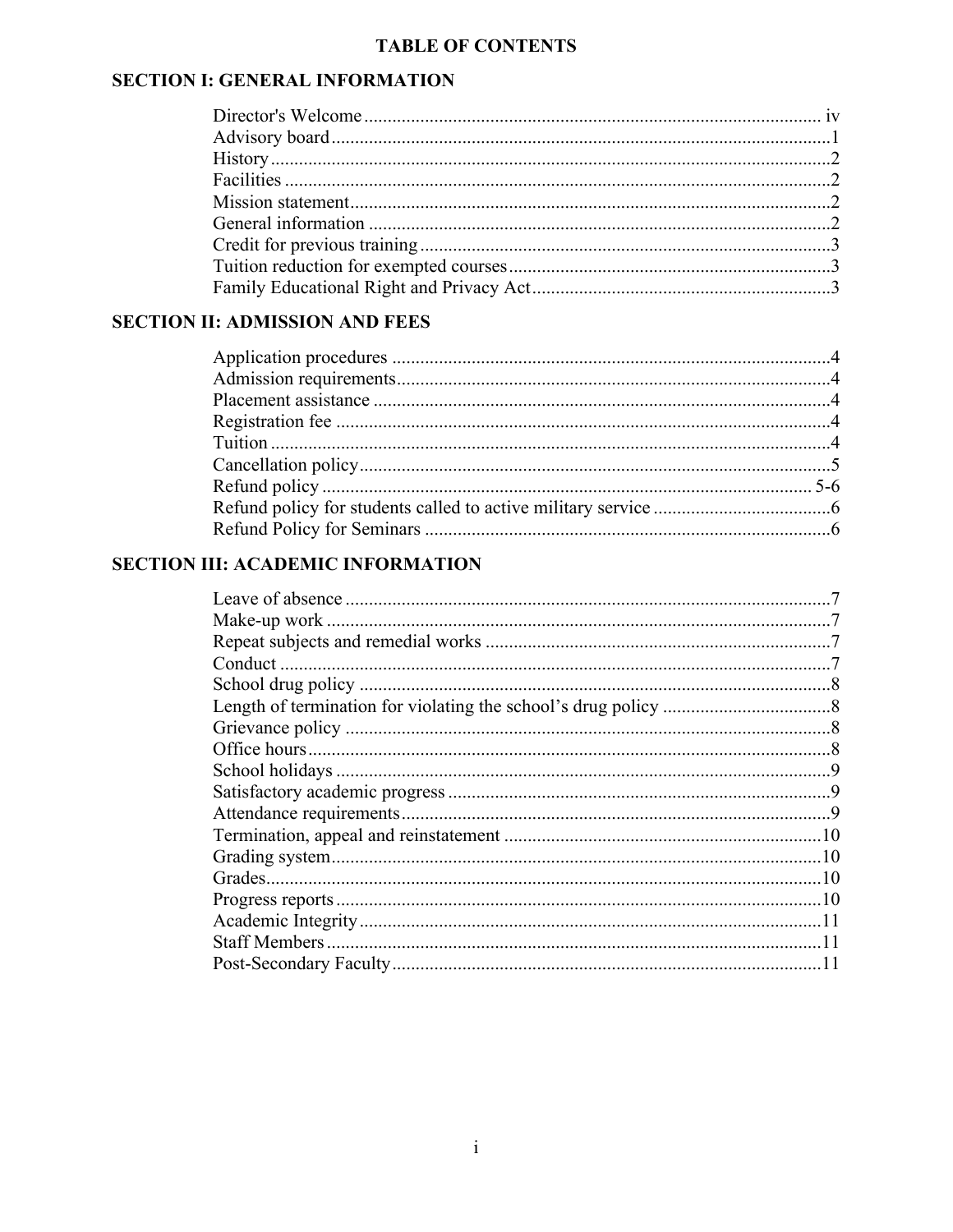## SECTION IV: PROGRAM/SEMINAR OUTLINES AND COURSE DESCRIPTIONS

| Six Sigma Green Belt Certification Training - Online Seminar 20 |  |
|-----------------------------------------------------------------|--|
|                                                                 |  |
| SAP Certified Application Associate - Online Seminar 22         |  |
|                                                                 |  |
|                                                                 |  |
|                                                                 |  |
|                                                                 |  |
|                                                                 |  |
|                                                                 |  |
|                                                                 |  |
|                                                                 |  |
|                                                                 |  |
|                                                                 |  |
|                                                                 |  |
|                                                                 |  |
|                                                                 |  |
|                                                                 |  |
|                                                                 |  |
|                                                                 |  |
|                                                                 |  |
|                                                                 |  |
|                                                                 |  |
|                                                                 |  |
|                                                                 |  |
|                                                                 |  |
|                                                                 |  |
|                                                                 |  |
|                                                                 |  |
|                                                                 |  |
|                                                                 |  |
|                                                                 |  |
|                                                                 |  |
|                                                                 |  |
|                                                                 |  |
|                                                                 |  |
|                                                                 |  |
|                                                                 |  |
|                                                                 |  |
|                                                                 |  |
|                                                                 |  |
|                                                                 |  |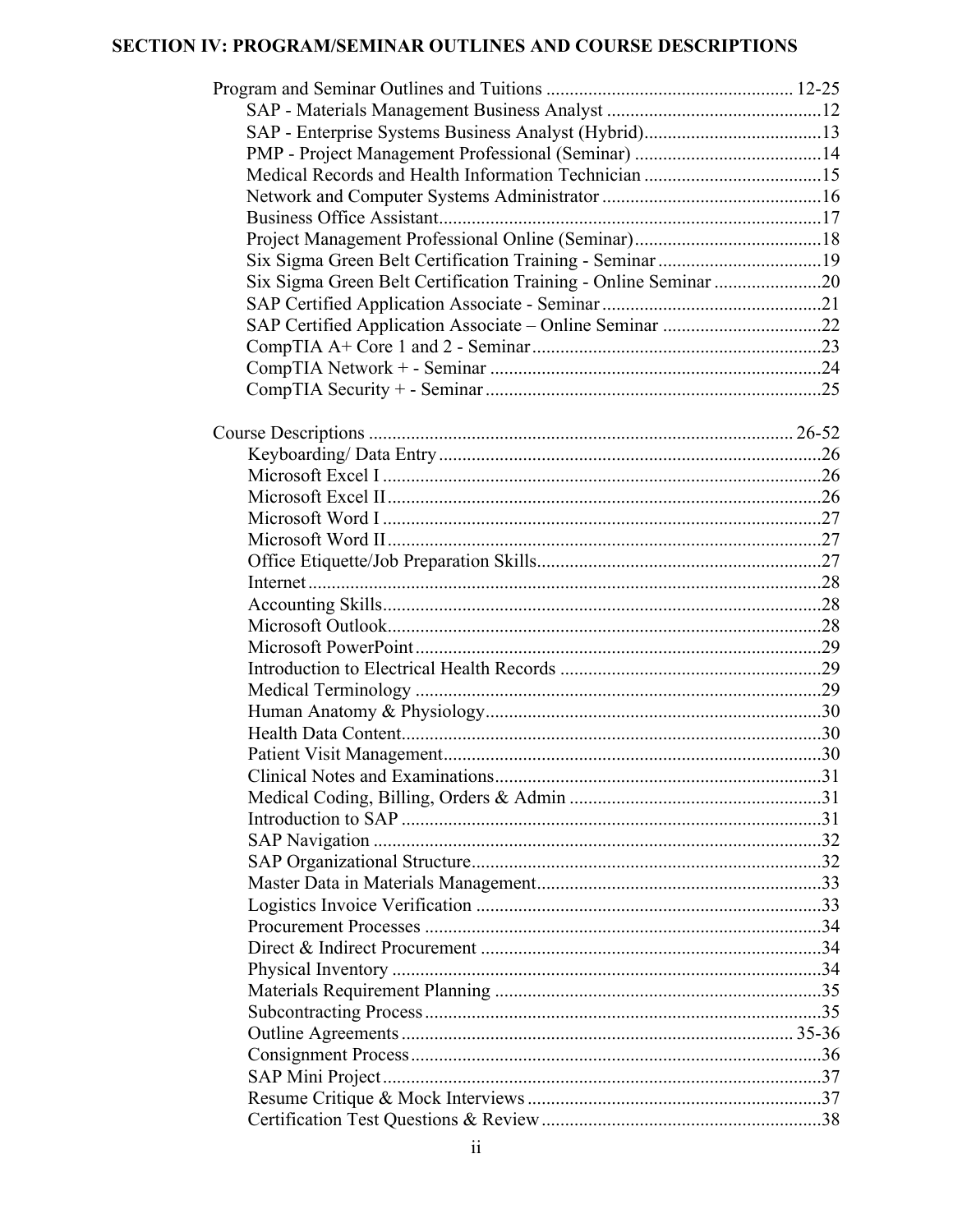| Introduction to PMP & Project Management Grand Frame44 |  |
|--------------------------------------------------------|--|
|                                                        |  |
|                                                        |  |
|                                                        |  |
|                                                        |  |
|                                                        |  |
|                                                        |  |
|                                                        |  |
|                                                        |  |
|                                                        |  |
|                                                        |  |
|                                                        |  |
|                                                        |  |
|                                                        |  |
|                                                        |  |
|                                                        |  |
|                                                        |  |
|                                                        |  |
|                                                        |  |
|                                                        |  |

## **SECTION V: COMPLETION OF DIPLOMA**

|--|--|--|--|

## **SECTION VI: JOB PLACEMENT ASSISTANCE**

## **SECTION VII: EXEMPT COURSES**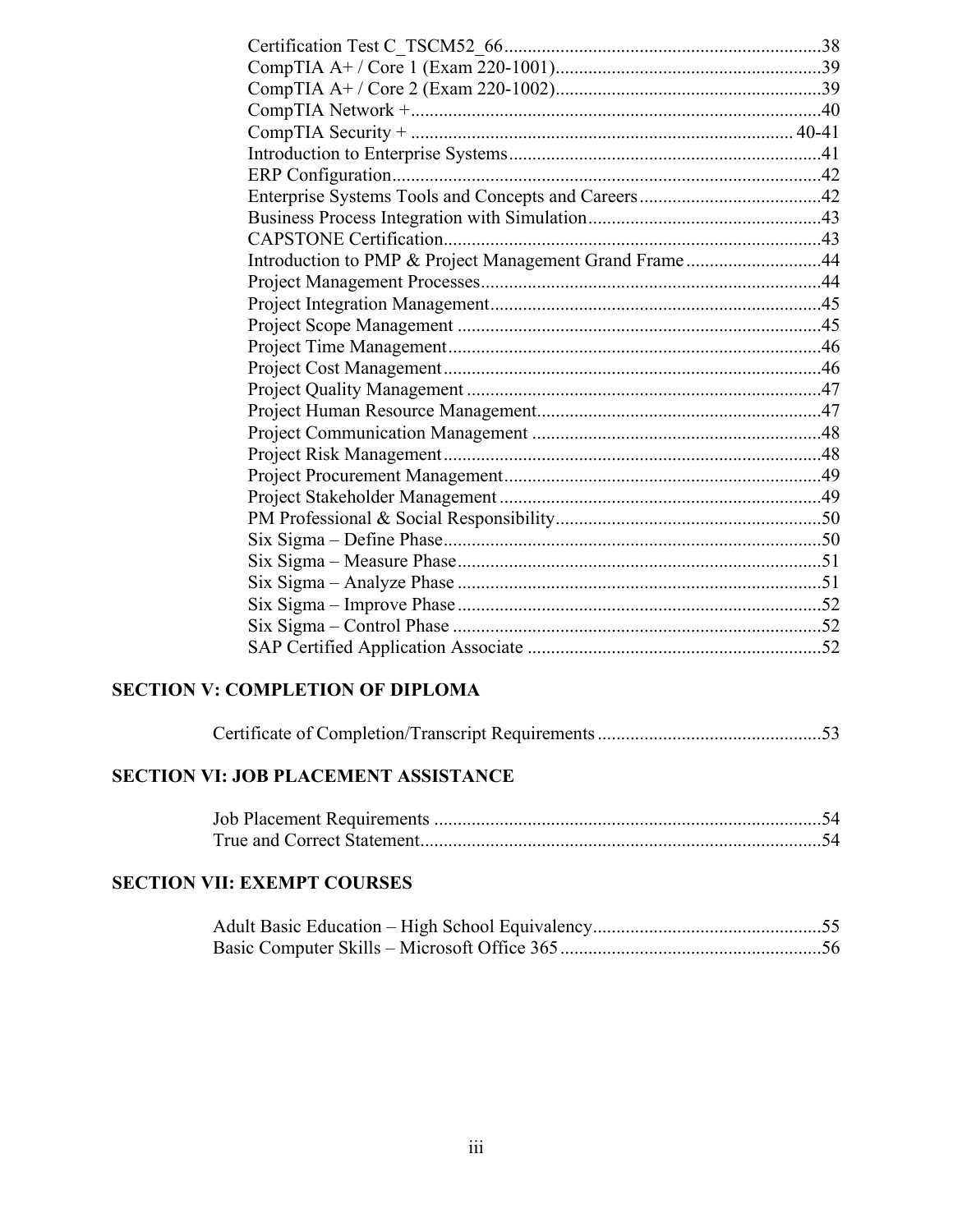#### **SECTION I: GENERAL INFORMATION**

#### **Director's Welcome**

Congratulations on the start of your new journey filled with exciting opportunities leading to a successful and rewarding career. As the Campus Director, it is my sincere pleasure to welcome you to the St. Michael's Learning Academy family. St. Michael's Learning Academy (SMLA) is dedicated to providing comprehensive vocational programs that meet the students' academic goals as well as the job skills needed for employment in today's competitive job market. In doing so, our graduates become better prepared for future experiences in educational, vocational and community settings. We, at SMLA, strive to offer an outstanding educational experience that prepares students to gain entrance to or advance in their chosen career path. We assist the students with the technical and social skills needed to transition into the next phase of their life by delivering high quality and experienced instruction and integrating academic and employment skills in an environment where students can achieve their maximum potential.

SMLA continues to improve standards of excellence and assure the commitment to quality programs and services through regulatory structures and systems monitored by the school's staff and faculty.We measure student achievements andresults as abaseline forrobust improvement. The years of experience and dedication of our faculty is a significant strength of our curriculum. Every instructor participates in professional development and achieves the following annual educational goals of improvement:

- 1) Maintain a valid curriculum measured by job market driven data and not divert from its main structure
- 2) Utilize effective teaching techniques
- 3) Safely manage their classroom. We encourage all instructors to improve and revise curriculum, as appropriate, thereby maintaining the validity of the program's content.

Many people dream of going to school and completing a degree or certificate of training. Unfortunately, only a small percentage of those who dream of it achieve their goal. You have embarked on becoming one of the select few who, over a short period, will realize their dreams and make their goal a reality.

On behalf of all of us at SMLA, we are honored that you have chosen us to help you achieve your educational and career goals. We look forward to celebrating your future career success.

Best regards,

Christine Aboud **Director**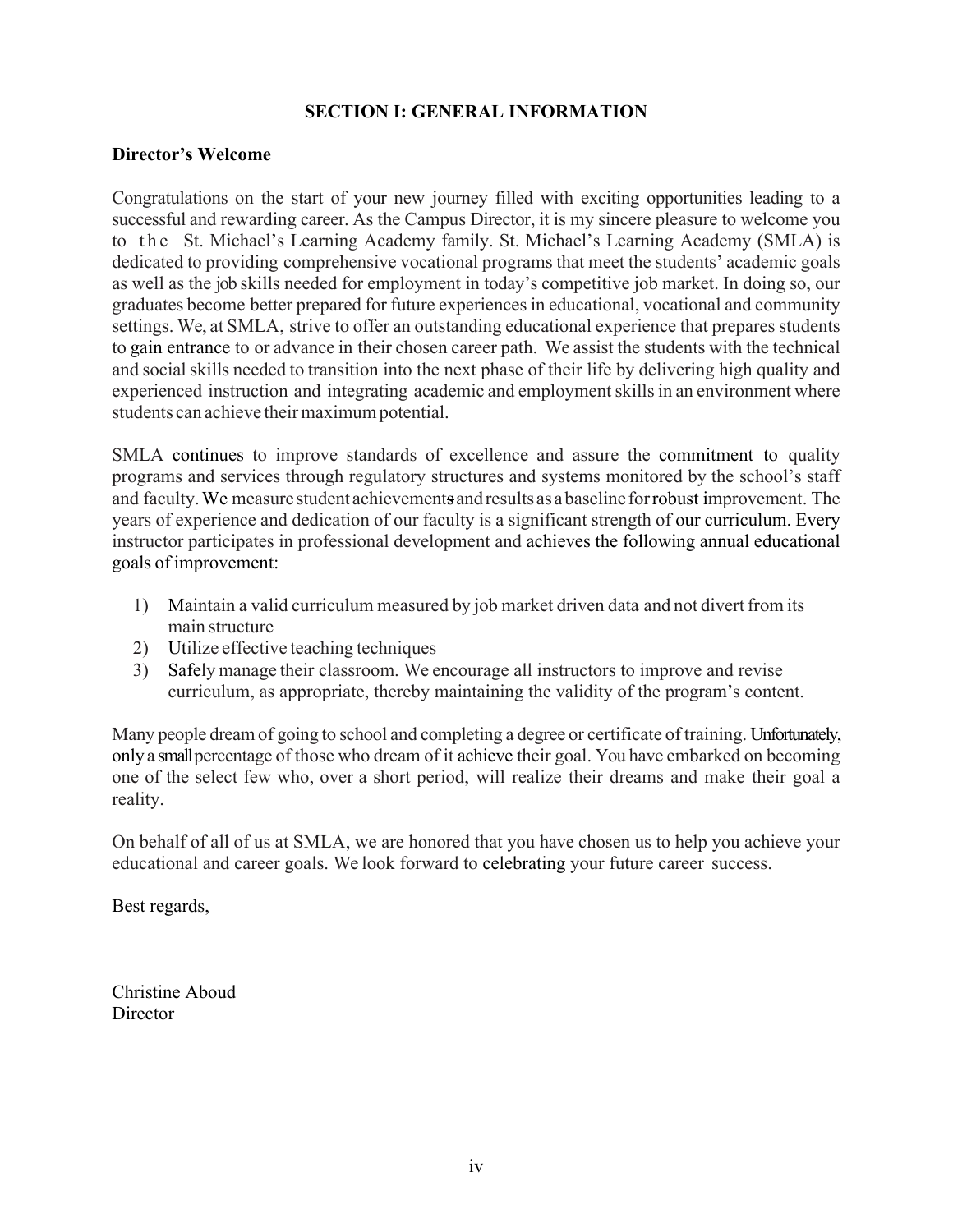#### **ST. MICHAEL'S LEARNING ACADEMY Advisory Board**

**James Thompson Supply Chain Analyst james.thompson2@conocophillips.com 281-206-5083**

**Akshi Mohla, MBA SAP America – Solution Consultant akshi.mohla@sap.com 515-441-9916**

**Tamas Praczko SAP Delivery Manager for NRG Tamas.Praczko@nrg.com 713-582-7173**

**Stacy Bayton, COO, Corporate America Supports You (928) 210-2240 sbayton@casy-msccn.org**

**Francesca Mills, Vendor Management Services, NRG (713) 819-7987 Francesca.jayne@gmail.com**

**Michelle Paul, Exec. Director, Capital Idea (713) 391-6053 mpaul@capitalideahouston.org**

**Laushelle K. Fair, CEO of Exclusive Affairs Signature Events lkfair@gmail.com (713) 391-6053**

**Joseph George, Project Manager, Schlumberger joseph\_george@chariseenterprises.com (281) 602-9031**

**Dr. Jemma Caesar, Director of Retention Services, University of Houston Downtown Caesarj@uhd.edu (832) 724-7033**

**Monique Smith, Education Consultant, AdviseUWise Education Consulting Services Adviseuwise@Outlook.com (832) 423-1431**

**Timothy Stroud, Stroud Marketing timothystroud@hotmail.com (254) 247-9203**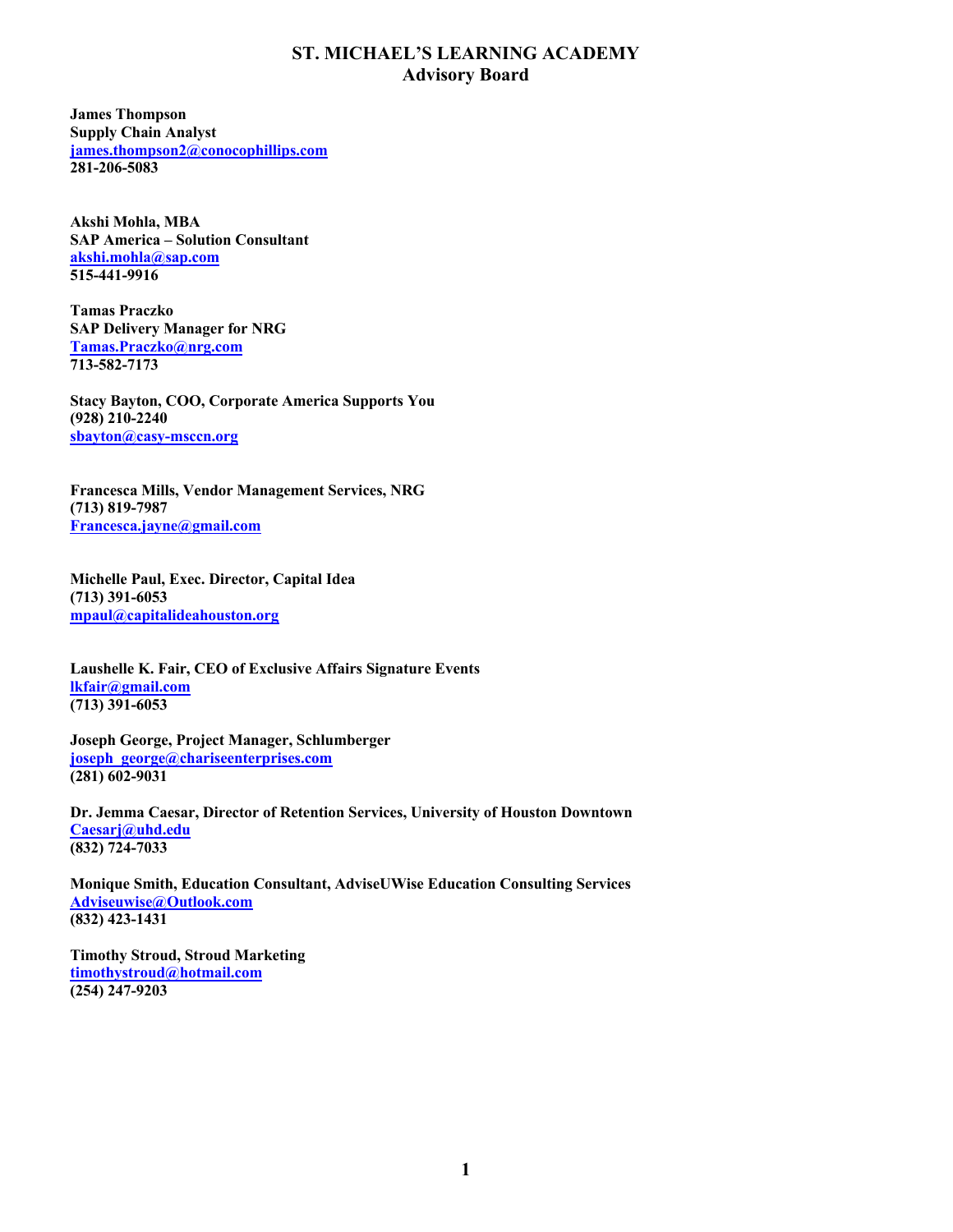#### **History**

SMLA is a private, for-profit school, co-owned and operated by Zack Zakhem and Christine Aboud, who have both served and worked in the business, professional, and academic communities for the past 25 years. St. Michael's Learning Academy was founded on December 27, 2007. The school was originally located in Houston, Texas at 6420 Richmond Avenue. In 2012 SMLA moved to 2640 Fountain View and conducted business operations there for a little over a year. In 2014 SMLA moved to its current location of 6220 Westpark Drive in Houston, Texas. In 2016, SMLA opened an additional campus in Killeen, Texas where it is currently conducting classes.

#### **Facilities**

St. Michael's Learning Academy is centrally located in Houston, Texas on the corner of Westpark Drive and the Southwest Freeway. The school has general classrooms, computer labs, and a student lounge. All of the school's facilities are located on the first floor of a two-story building. All the rooms are climate controlled and are fully accessible to the physically challenged, meeting all ADA requirements. Ample parking facilities are also present. SMLA offers the latest equipment, technology, software and educational resources to train professionals for today's electronic office.

#### **Mission Statement**

St. Michael's Learning Academy exists for the purpose of assisting students in achieving their educational and career goals by providing a unique environment that incorporates highly qualified and experienced staff along with an excellent curriculum. This will provide a nucleus for offering professional programs and individual courses required for professional expertise in an ever-changing, complex society, including the business and medical industries.

The mission statement supports the premise that to advance and improve people's knowledge is to enhance the society in which they live. SMLA provides a flexible education, appropriate to each individual's career and personal goals. We believe that it is an individual's right to be educated to the fullest extent of their abilities which increases their worth and dignity.

SMLA will provide its students a high-quality education with placement and networking assistance in selecting a career and meeting job-placement requirements. The school will also provide continuing education for working professionals. The graduates and students of SMLA will serve as a continuous resource of qualified personnel for the business, professional, medical and academic communities.

#### **General Information**

**Tutoring:** Available during regular school hours, Monday through Friday, when prearranged with instructor(s) or staff. Regular class attendance is a prerequisite for this service. Tutoring is not to be used as a substitute for attending classes.

**Faculty:** All faculty members are qualified in their fields of instruction by education and/or experience.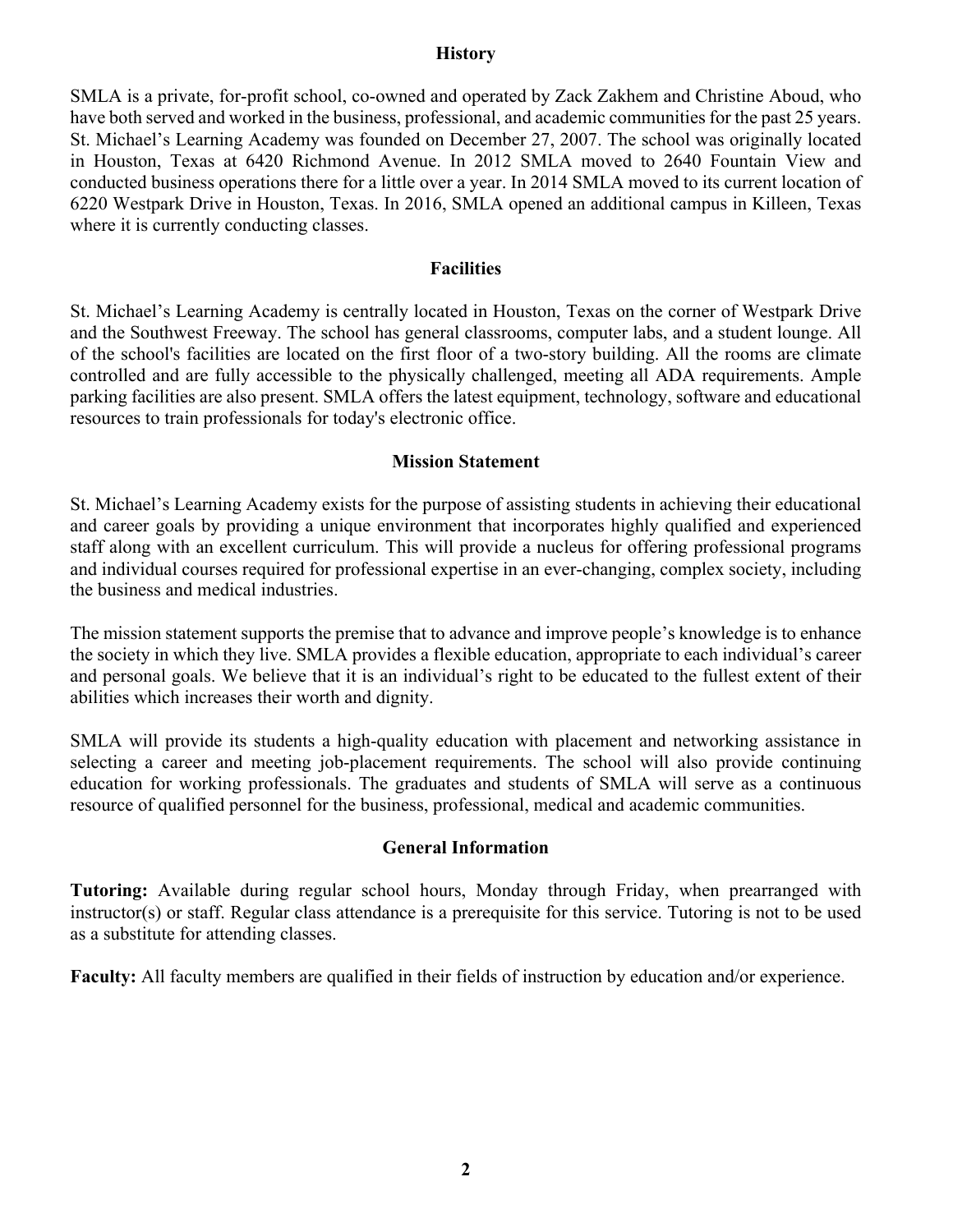#### **Credit for Previous Training/Education**

Students may receive credit for previous training or education provided they are able to demonstrate via an official school transcript and through demonstrated skills that they are proficient in a particular course or courses. In addition to providing a transcript, students must demonstrate proficient skills by passing the comprehensive subject examination administered by SMLA with a minimum score of 80. Students wishing to exempt courses in this manner should inform the institution prior to signing an enrollment agreement and prior to starting classes.

Once a subject has been successfully challenged as stated above, the student will be given credit for that particular subject and the grade earned on the examination will be marked accordingly. Once credit has been granted, the program length will then be shortened, and the program cost reduced accordingly.

#### **Tuition Reduction for Exempted Courses**

When a student exempts a course through previous training or testing out, the student's tuition will be adjusted accordingly. This adjusted amount is reached by multiplying the program's per clock hour rate times the number of clock hours per exempted course. For example:

Business Office Assistant

| Total Clock hours:      | 300                                                 |
|-------------------------|-----------------------------------------------------|
| Total Tuition:          | \$3,000 (not including registration, fees or books) |
| Tuition per clock hour: | \$10.00                                             |

A student exempting a subject in this program such as EX101, Microsoft Excel, which is comprised of 40 total clock hours, would have the 40 hours exempted multiplied by the per clock hour tuition of \$10.00 for a total exempted course cost of \$400. The student's tuition for the program (\$3,000) would then be reduced by \$400, which would reduce the student's tuition to \$2,600 for the program.

In all cases, exempted courses must be completed in either an accredited institution or an institution of higher learning (college or university). Classes completed in high school are not eligible for tuition reduction.

#### **Family Educational Right and Privacy Act**

This act was designed to protect the privacy of educational records, to establish the right of students to inspect and review their educational records, and to provide guidelines for formal hearings. Students have the right to file complaints with the Family Education Rights and Privacy Act Office concerning alleged failure by the school to comply with the act.

The Family Right and Privacy Act of 1974 ("Buckley Amendment") prohibits an institution from releasing the school records or any other information about a student to any third party without the written consent of the student. The institution can have a student sign an all-inclusive release for records and other information, such as for prospective employers, or can have a student sign an individual release for each release of information.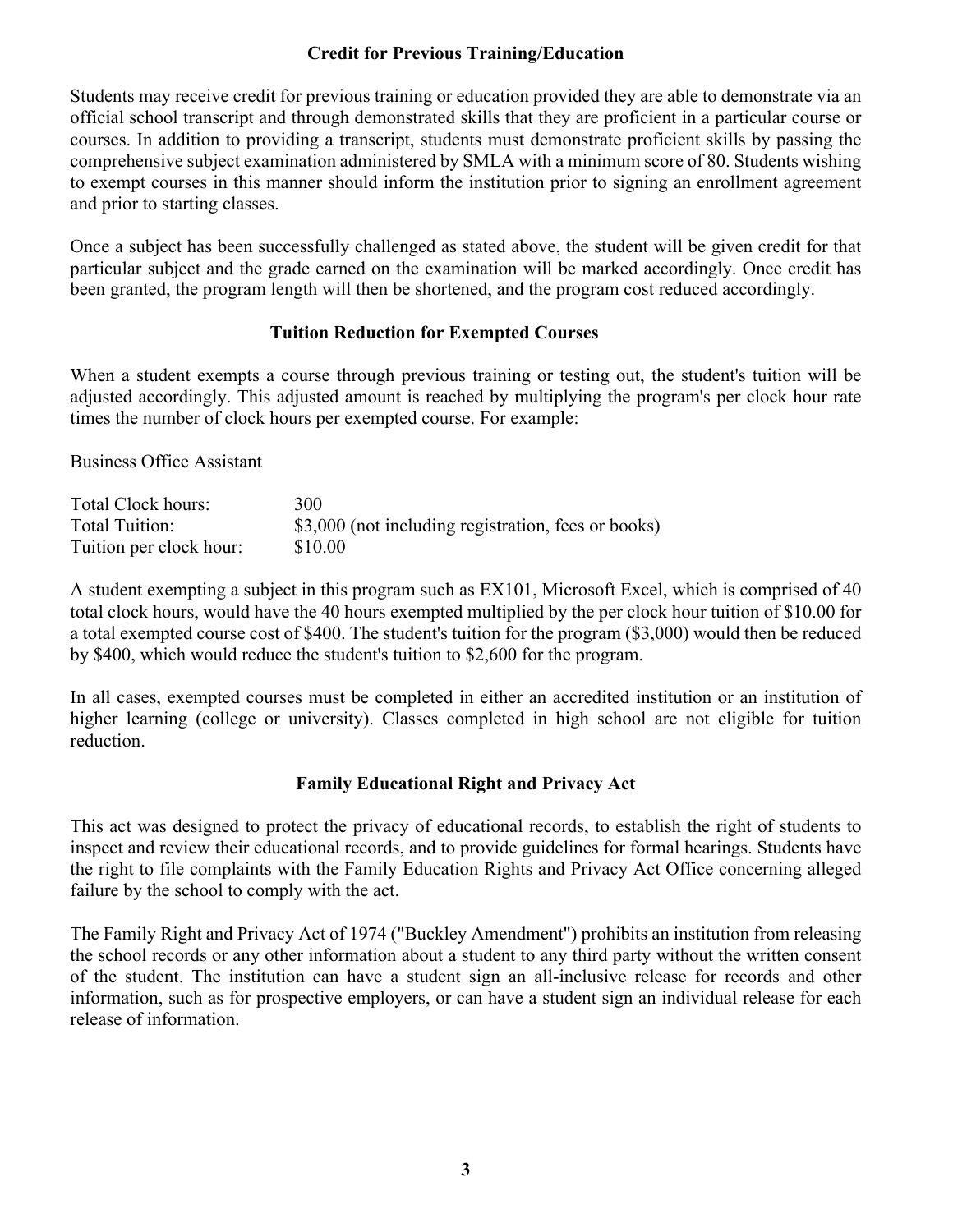#### **SECTION II: ADMISSION AND FEES**

#### **Application Procedure**

Individuals interested in receiving technical training at St. Michael's Learning Academy should visit the school for a tour and personal interview.

- 1. Applicants who are high school graduates or equivalent or who have post-secondary experience are required to take the following steps:
	- a. Complete an interview with an admissions representative
	- b. Submit proof of high school graduation or equivalence
	- c. Submit transcripts from all universities or colleges previously attended
	- d. Complete an enrollment agreement
	- e. Submit a registration fee of \$100.00

#### **Admission Requirements**

SMLA admits those individuals who have a High School Diploma (or equivalent) and obtain a minimum passing score of 9 on the TABE (Test of Adult Basic Education) test; Form D. Applicants must also be at least eighteen years of age and exhibit a mature attitude. Parental permission is required for those students under the age of eighteen. In all cases, credit will be given for previous education and/or work experience where objectives of individual subjects have already been met and if the student can illustrate the acquired skill(s). SMLA does not discriminate on the basis of sex, race, religion, national origin, or disabilities. Students with disabilities are subjected to the same admission criteria as all other students.

#### **Placement Assistance**

SMLA assists graduates in seeking employment. Placement depends upon each student's ability, grades, attendance and professional behavior, along with the prospective employers' needs and expectations. The school does not guarantee employment but will assist graduates in every way possible.

#### **Registration Fee**

A registration fee of \$100.00 is required of all new students at the time the enrollment agreement is accepted by the school. Payment of this fee reserves a place in the program in which the student has enrolled.

#### **Tuition**

All tuition and fee payments are to be made according to the terms of the enrollment agreement. In the event of withdrawal by the student, tuition refunds will be made according to the terms of this same agreement. All students continuously enrolled at SMLA are assured that tuition does not increase during their period of training. Students will be charged for the entire program at the time of enrollment at SMLA.

A student that is self-pay, must make an initial payment of 30% of the total cost of the program and make the remaining payments in agreed upon installments until the entire remaining balance is paid in full. A promissory note is then filled out between the Director of Admissions and the future student with clear dates and amounts when installment amounts need to be paid by. No interest or additional charges will apply to the remaining balance. In addition, students are notified of these dates and amounts with school invoices showing their balances. Invoices are then copied and placed in files for recordkeeping. In the event tuition and fees are not paid, the student's account will be turned to a collection agency to be resolved in accordance with local, state, and federal collection practices, and Certificates of Completion or Diplomas will not be granted until all fees are paid. Tools and test equipment in the student laboratories and the library are provided for the students' use but will remain the property of the school.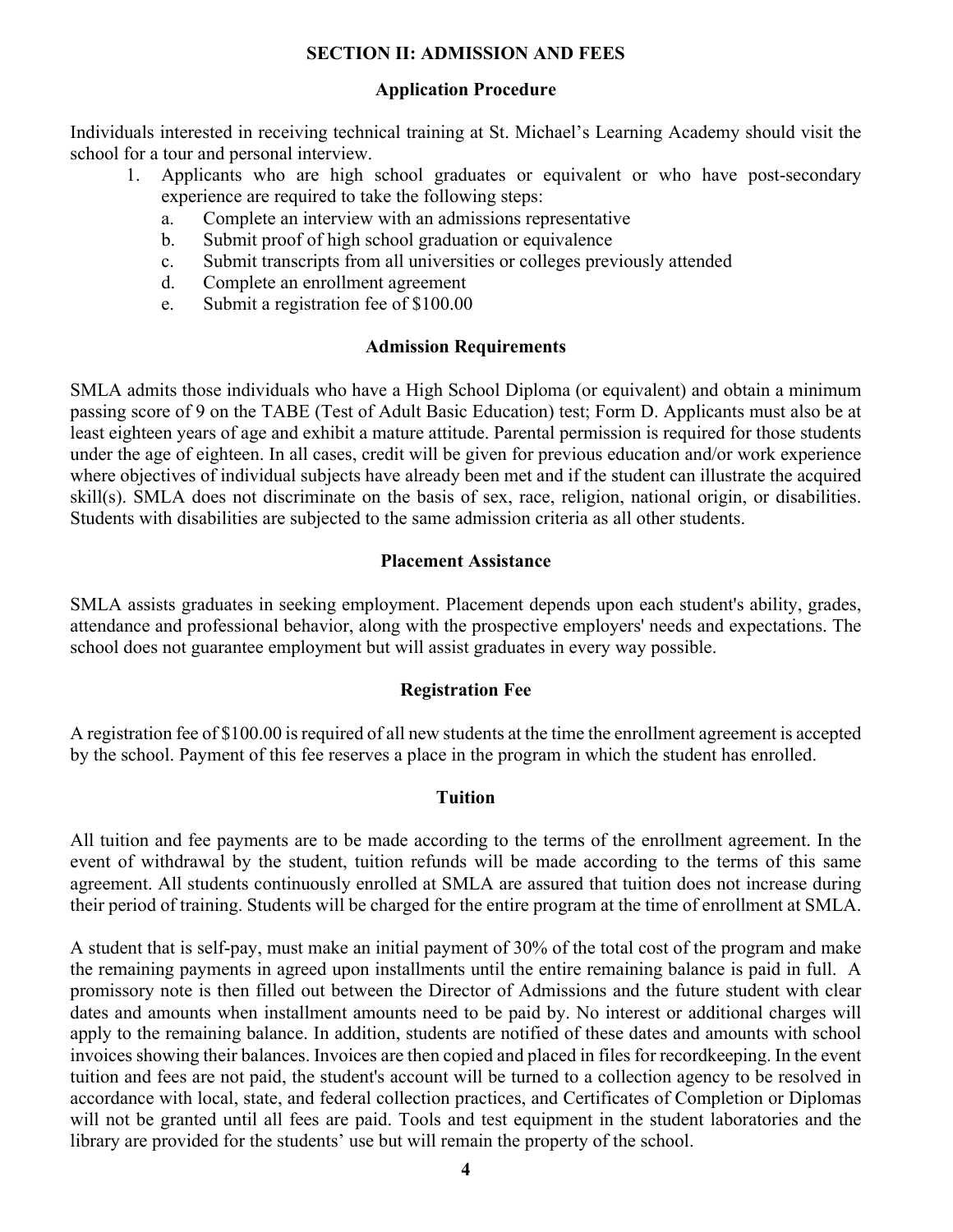## **Cancellation Policy**

A full refund will be made to any student who cancels the enrollment contract within 72 hours (until midnight of the third day excluding Saturdays, Sundays and legal holidays) after the enrollment contract is signed. A full refund will also be made to any student who cancels enrollment within the student's first three scheduled class days, except that the school may retain not more than \$100 in any administrative fees charged, as well as items of extra expense that are necessary for the portion of the program attended and stated separately on the enrollment agreement.

### **Refund Policy**

- 1. Refund computations will be based on scheduled course time of class attendance through the last date of attendance. Leaves of absence, suspensions and school holidays will not be counted as part of the scheduled class attendance.
- 2. The effective date of termination for refund purposes will be the earliest of the following:
	- (a) The last day of attendance, if the student is terminated by the school;
	- (b) The date of receipt of written notice from the student; or
	- (c) Ten school days following the last date of attendance.
- 3. If tuition and fees are collected in advance of entrance, and if after expiration of the 72 hour cancellation privilege the student does not enter school, not more than \$100 in any administrative fees charged shall be retained by the school for the entire residence program or synchronous distance education course.
- 4. If a student enters a residence or synchronous distance education program and withdraws or is otherwise terminated after the cancellation period, the school or college may retain not more than \$100 in any administrative fees charged for the entire program. The minimum refund of the remaining tuition and fees will be the pro rata portion of tuition, fees, and other charges that the number of hours remaining in the portion of the course or program for which the student has been charged after the effective date of termination bears to the total number of hours in the portion of the course or program for which the student has been charged, except that a student may not collect a refund if the student has completed 75 percent or more of the total number of hours in the portion of the program for which the student has been charged on the effective date of termination.1
- 5. Refunds for items of extra expense to the student, such as books, tools, or other supplies are to be handled separately from refund of tuition and other academic fees. The student will not be required to purchase instructional supplies, books and tools until such time as these materials are required. Once these materials are purchased, no refund will be made. For full refunds, the school can withhold costs for these types of items from the refund as long as they were necessary for the portion of the program attended and separately stated in the enrollment agreement. Any such items not required for the portion of the program attended must be included in the refund.
- 6. A student who withdraws for a reason unrelated to the student's academic status after the 75 percent completion mark and requests a grade at the time of withdrawal shall be given a grade of "incomplete" and permitted to re-enroll in the course or program during the 12-month period following the date the student withdrew without payment of additional tuition for that portion of the course or program.
- 7. A full refund of all tuition and fees is due and refundable in each of the following cases:
	- (a) An enrollee is not accepted by the school;
	- (b) If the course of instruction is discontinued by the school and this prevents the student from completing the course; or

<sup>&</sup>lt;sup>1</sup> More simply, the refund is based on the precise number of course time hours the student has paid for, but not yet used, at the point of termination, up to the 75% completion mark, after which no refund is due. Form PS-1040R provides the precise calculation.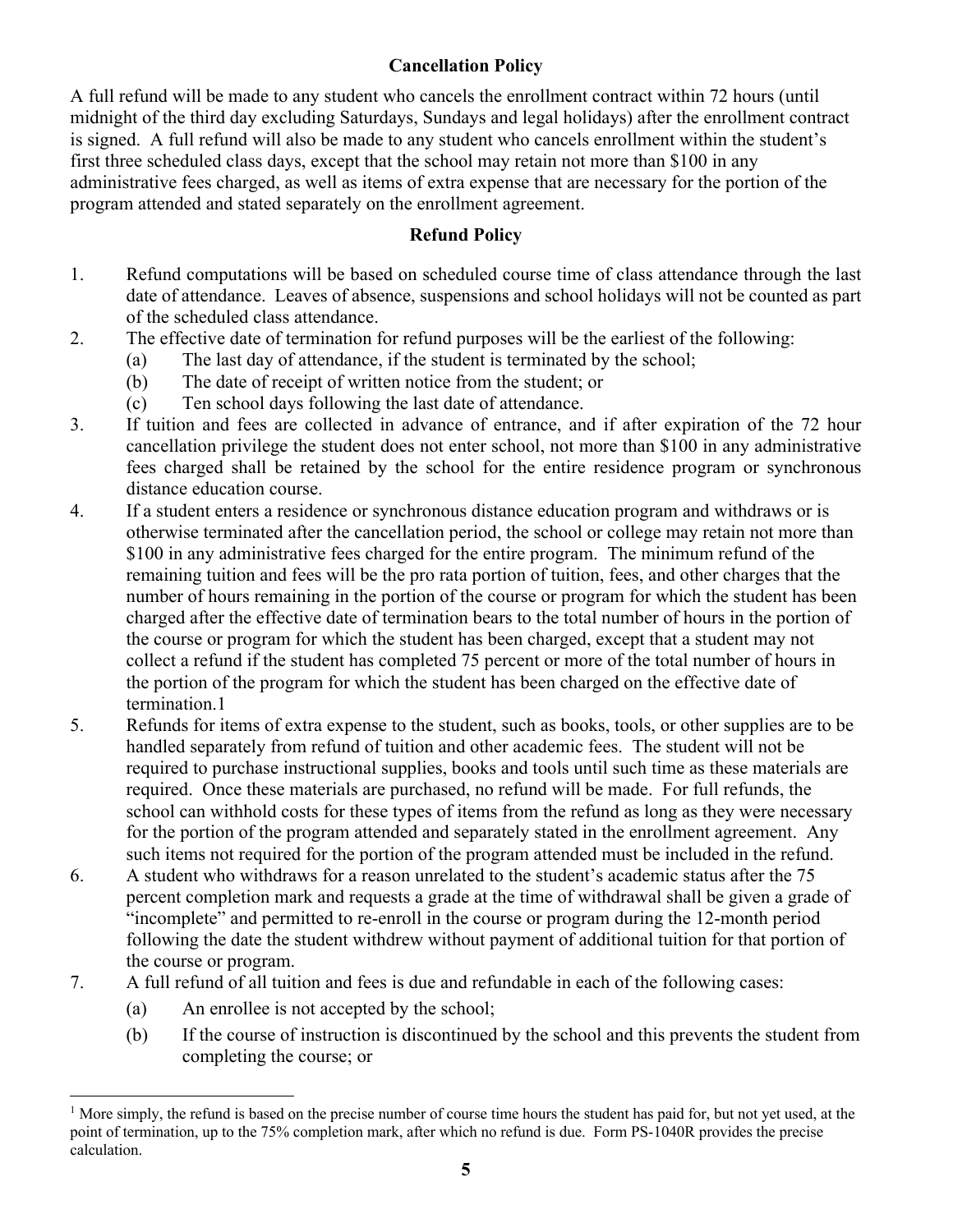(c) If the student's enrollment was procured as a result of any misrepresentation in advertising, promotional materials of the school, or representations by the owner or representatives of the school.

*A full or partial refund may also be due in other circumstances of program deficiencies or violations of requirements for career schools and colleges.* 

### 8. REFUND POLICY FOR STUDENTS CALLED TO ACTIVE MILITARY SERVICE.

A student of the school or college who withdraws from the school or college as a result of the student being called to active duty in a military service of the United States or the Texas National Guard may elect one of the following options for each program in which the student is enrolled:

- (a) If tuition and fees are collected in advance of the withdrawal, a pro rata refund of any tuition, fees, or other charges paid by the student for the program and a cancellation of any unpaid tuition, fees, or other charges owed by the student for the portion of the program the student does not complete following withdrawal;
- (b) A grade of incomplete with the designation "withdrawn-military" for the courses in the program, other than courses for which the student has previously received a grade on the student's transcript, and the right to re-enroll in the program, or a substantially equivalent program if that program is no longer available, not later than the first anniversary of the date the student is discharged from active military duty without payment of additional tuition, fees, or other charges for the program other than any previously unpaid balance of the original tuition, fees, and charges for books for the program; or
- (c) The assignment of an appropriate final grade or credit for the courses in the program, but only if the instructor or instructors of the program determine that the student has:
	- (1) satisfactorily completed at least 90 percent of the required coursework for the program; and
	- (2) demonstrated sufficient mastery of the program material to receive credit for completing the program.
- 9. The payment of refunds will be totally completed such that the refund instrument has been negotiated or credited into the proper account(s), within 60 days after the effective date of termination.

*In all cases, refunds will meet or exceed the requirements of TEC, §§132.061 and 132.0611 and TAC Chapter 807, Subchapter N.*

## **Refund Policy for Seminars**

1. Refund computations will be based on the period of enrollment computed on basis of course time (clock hours).

2. The effective date of termination for refund purposes will be the earliest of the following:

- (a) the last date of attendance; or
- (b) the date of receipt of written notice from the student.

3. If tuition and fees are collected in advance of entrance, and the student does not enter school, not more than \$100 shall be retained by the school.

4. If the student fails to enter the seminar, withdraws, or is discontinued at any time before completion of the seminar, the student will be refunded the pro rata portion of tuition, fees, and other charges that the number of class hours remaining in the seminar after the effective date of termination bears to the total number of class hours in the seminar.

5. A full refund of all tuition and fees is due in each of the following cases:

(a) an enrollee is not accepted by the school;

(b) if the seminar of instruction is discontinued by the school and thus prevents the student from completing the seminar; or

(c) if the student's enrollment was procured as a result of any misrepresentation in advertising, promotional materials of the school, or misrepresentations by the owner or representatives of the school.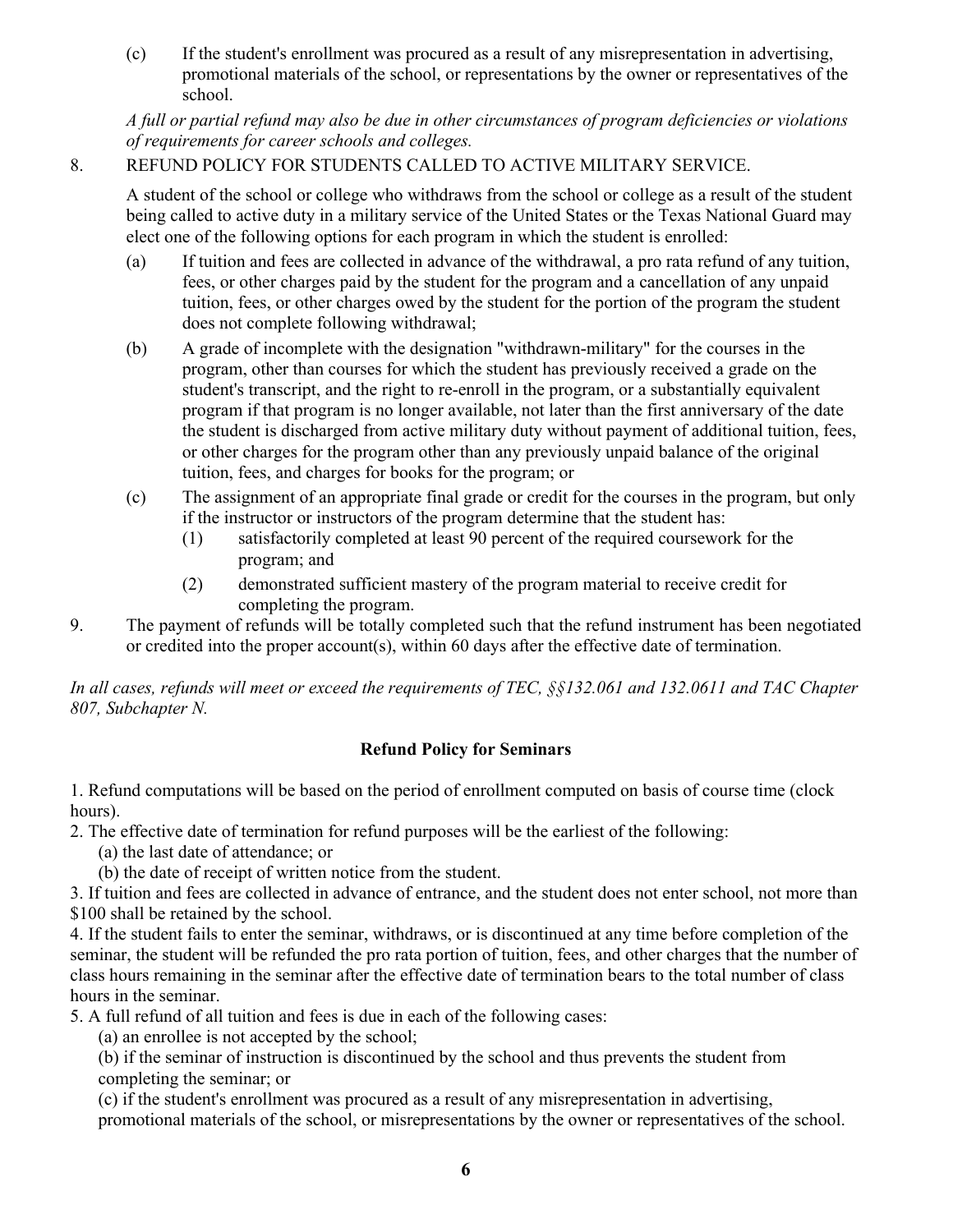#### **SECTION III: ACADEMIC INFORMATION**

#### **Leave of Absence**

A leave of absence for a reasonable purpose acceptable to the school director shall not exceed thirty (30) days. A student shall be granted only one leave of absence for each 12 months period. Students requesting a leave of absence will incur no additional tuition or fee charges by the institution.

The school attendance records shall clearly show the dates for which the leave of absence was granted. A written statement, as to why the leave of absence was granted, signed by both the student and the school's director indicating approval shall be placed in the individual student file.

If the student fails to return from leave prior to 30 days, the student will be automatically terminated, and a refund based on the school's refund policy shall be totally consummated within 30 days.

#### **Make-Up Work**

Make-up work is available to all students. Those students who are making up missed work are given a timeframe of two weeks to complete missed work after the end of a grading period during which the absence occurred. Make-up work shall be supervised by an approved instructor for the class being made up. Students making up work are required to demonstrate substantially the same level of knowledge or competence expected of a student who attended the scheduled class session. No more than 5% of the total course time hours missed for a program may be made up. Make-up work must be signed and dated by the student to acknowledge the make-up session. It is solely the student's responsibility to arrange a time with an instructor in order to make-up any missed work.

#### **Repeat Subjects and Remedial Work**

Students who are struggling in a particular course are provided ample opportunities for tutoring. Tutoring is made available solely on Fridays and must be scheduled with an instructor ahead of time. Students who do not achieve a passing grade in each course taken (70%) are afforded a second chance to retake the test for that particular course. Students are only allowed to retake two (2) tests for any course in a particular program. Those students who repeatedly score below 70% on assessments will be subject to being dismissed from the program.

#### **Conduct**

When a student enrolls at SMLA, he or she assumes responsibility for knowing and following the rules, regulations, and policies of the school. Since the school intends to provide a dignified and professional growth to its students, each student is expected to exercise good taste and to be appropriately dressed and well-groomed at all times. The school does not permit the use of abusive or profane language in or around its facilities. The use of violence or bullying also constitutes a violation of the school's conduct policy. Repeated violations of the school's conduct policy will result in a student's termination from school. A student may be eligible for readmission after being dismissed for conduct violations solely upon the discretion of the school's director.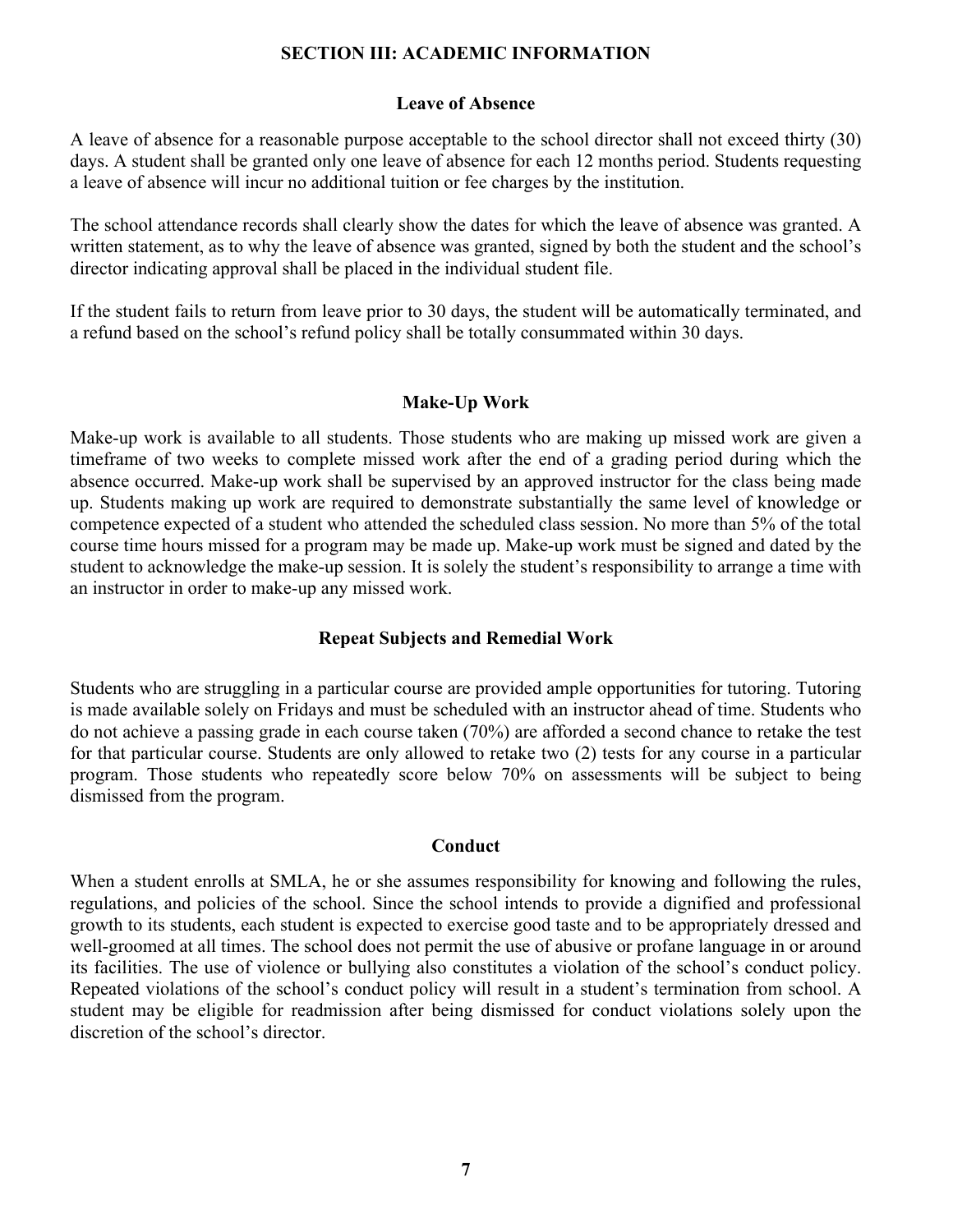#### **School Drug Policy**

SMLA will not condone the use, sale, or distribution of any type of illegal drugs or alcohol on school property (school property includes the parking lot and inside the facility). Anyone found to be involved in illegal drugs and/or alcohol while on school property will be brought to the office of the school director. The individual will be given advice as to where he or she can receive professional help from a local drug and alcohol rehab center. If the offender is a student, he or she will be temporarily expelled from the school; if the offender is an employee, he or she will be placed on administrative leave, without pay. The ability of either the student or employee to return to school/work will depend on their entering a professional drug or alcohol rehab center and successfully completing it.

#### **Length of Termination for Violating the School's Drug Policy**

**Student:** The first-time offender may return to school after receiving successful treatment. The second time offender will be terminated from school.

**Employee:** The first-time offender will be placed on administrative leave (without pay), and may return to work after receiving successful treatment. The second time offender will be discharged from employment.

The decision to readmit a student or employee will be up to the school director's discretion.

#### **Grievance Policy**

SMLA and the programs that it currently offers are approved and regulated by the Texas Workforce Commission and approved by the Department of Assistive and Rehabilitative Services (DARS). Our TWC assigned school number is S5089. Students may address any of their concerns regarding SMLA or any of its educational programs by first bringing up the complaint to a faculty member. If the faculty member is unable to resolve the student's complaint, the student will be asked to set up a meeting with the school's director to further discuss the complaint. The school director will then review and assess the complaint and take any and all appropriate measures to resolve it as necessary. Students dissatisfied with the director's response to their complaint can file a formal grievance with TWC as well as with other relevant agencies or accreditations, if applicable. Students may contact the Texas Workforce Commission by mail: 101 East 15th Street, Austin, Texas 78778-0001 or Phone: (512) 936-3100.

#### **Office Hours**

Office hours are Monday through Friday from 9:00 AM to 5:00 PM. Students may enroll any day of the week during these hours. School hours are Monday through Thursday from 9:00 AM to 10:30 PM.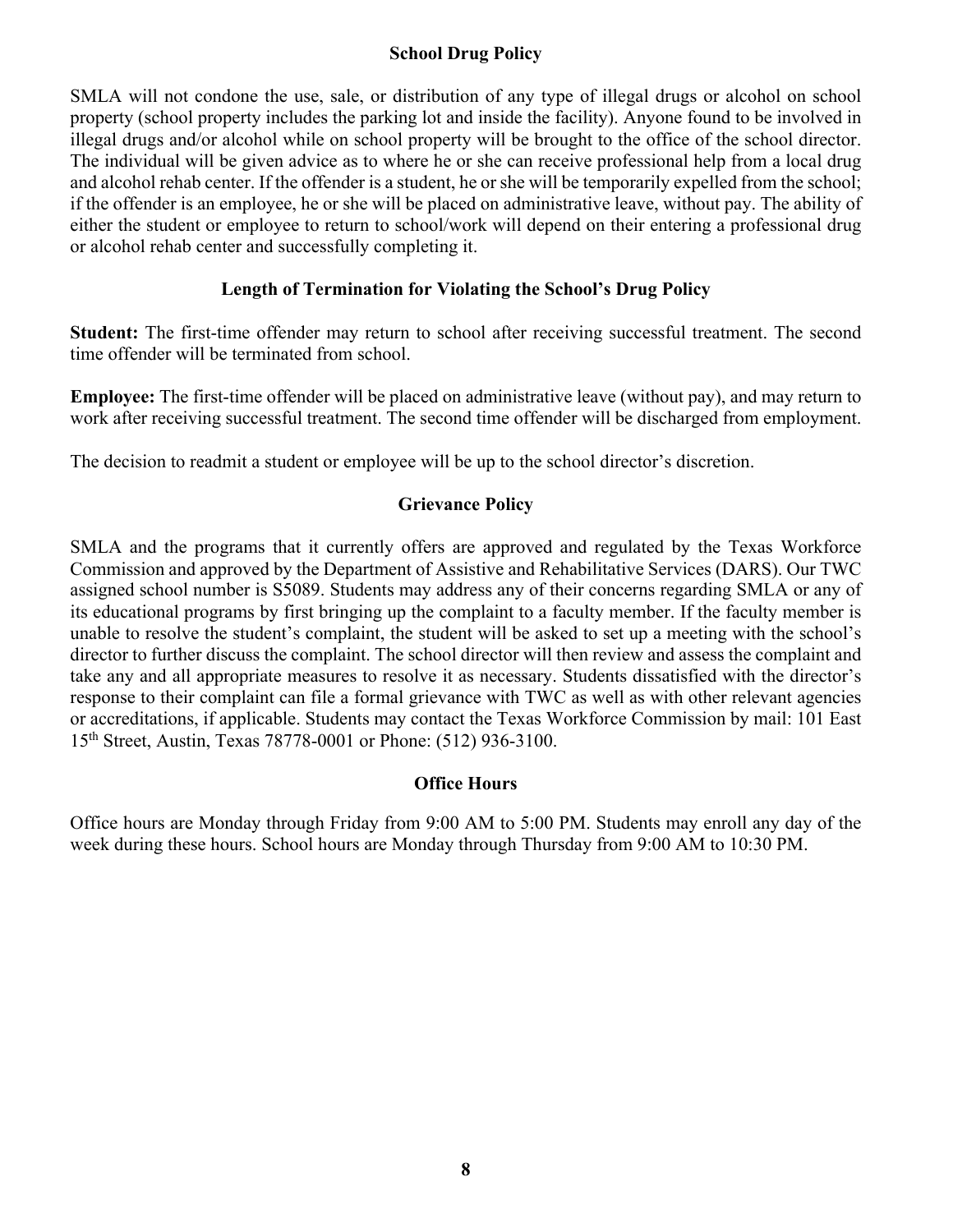#### **School Holidays**

#### **Satisfactory Academic Progress**

Students attending classes at SMLA must maintain a minimum grade average of 70% i9n order to meet satisfactory academic progress. Student grades are evaluated monthly to ensure satisfactory academic progress is being met. Any student not achieving a grade point average of 70% in any month will be placed on academic probation for the next grading period (one month). If the student does not achieve a minimum grade point average of 70% while on probation, he or she will be subject to dismissal. Any student who believes their failure was due to illness, death in family, or any other viable reason may submit a written appeal to the school's director before any decisions are finalized. Documentation submitted by the student explaining mitigating circumstances will be maintained in the student's file.

#### **Attendance Requirements**

Students attending classes at SMLA must attend 80% of the scheduled hours for each subject or program in which they are enrolled. Once a student misses more than 20% in any given subject or program, he or she will be subject to dismissal from the course or program. All student attendance will be monitored on a monthly basis by the institution to ensure regular attendance. If a student's attendance is sporadic, he or she will be counseled and reintroduced to the school's attendance requirements and policies and made aware that they will be dismissed should their attendance not improve. Only absences with legitimate, verifiable reasons, such as doctor/hospital visits, are accepted. If a student misses five (5) consecutive school days, he or she will be dismissed from school.

Students are made aware of the importance of arriving to their scheduled class time promptly. A student is considered "tardy" if he or she is more than 10 minutes late to his or her scheduled class time. Students who compile three unexcused tardies will be considered absent the third time they arrive late to class that day. Student attendance will be marked and noted accordingly.

Students must complete their training within a time frame not exceeding time and a half of the scheduled time for that course/program.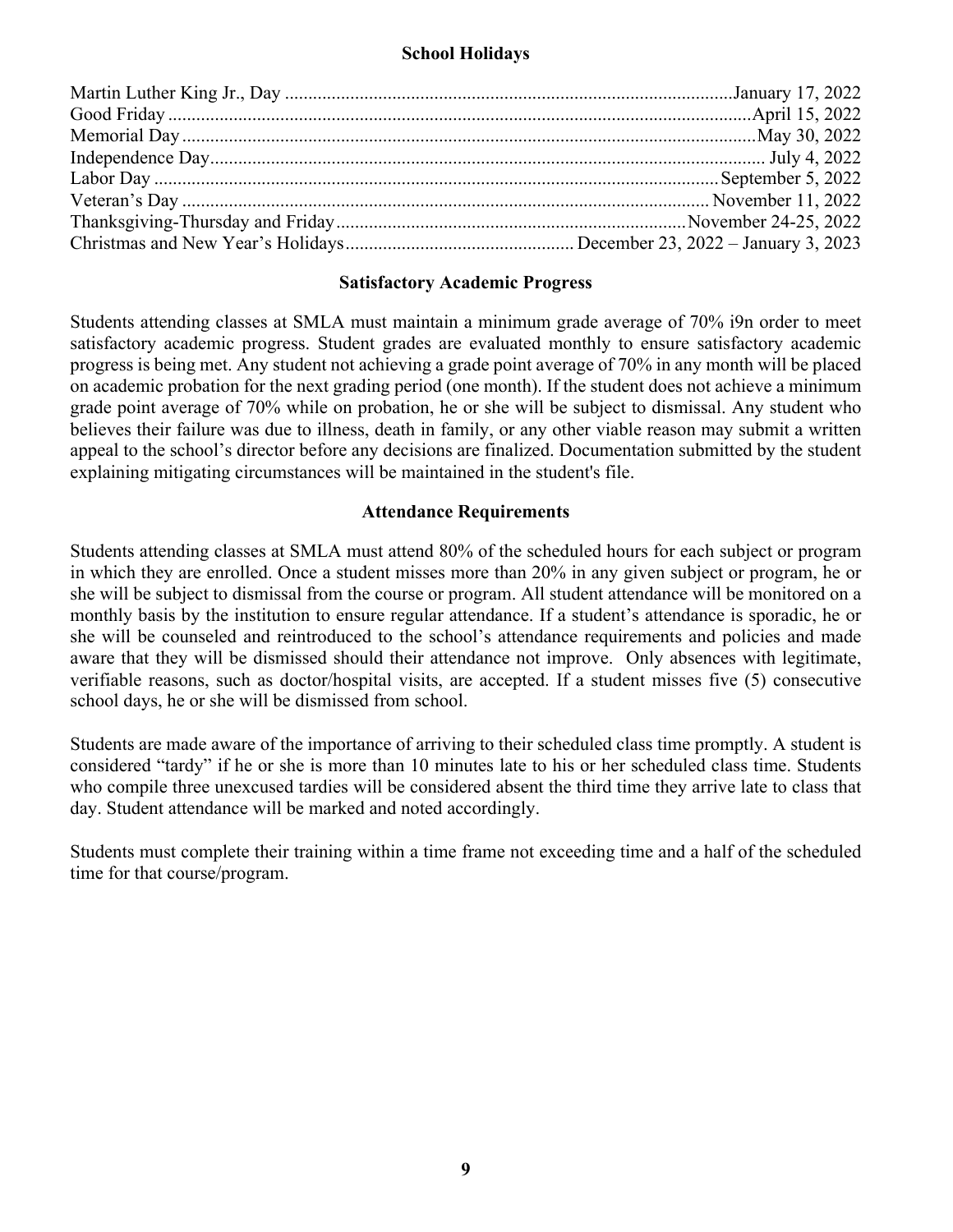#### **Termination, Appeal and Reinstatement**

Should students find it necessary to discontinue their training, they should arrange to meet with the school's director to discuss their situation. Failure to attend five (5) consecutive calendar days, meet minimum standards for academic progress, or meet the minimum conduct standards of the school can result in dismissal from school. Refunds based on refund policies will then be consummated within 30 days after the effective date of termination.

Whether termination of enrollment is voluntary or involuntary, students should realize that they will remain obligated for the amount of tuition and fees due the school according to the school's refund policy. Students have the right to appeal dismissal decisions made by the school administration by submitting a written request to the school director describing any circumstances or conditions that warrant special consideration. If the appeal is accepted, the student may be reinstated according to special terms and conditions stipulated by the school director.

#### **Grading System**

All instructors use the following grading system:

| Letter Grade Definition |                                         | <b>Honor Points</b> |
|-------------------------|-----------------------------------------|---------------------|
|                         |                                         |                     |
|                         |                                         |                     |
|                         |                                         |                     |
|                         |                                         |                     |
|                         |                                         |                     |
|                         | IIncomplete                             |                     |
|                         | WOfficial withdrawal by school director |                     |

Only work registered and taken at SMLA is used in calculation of grade point averages. For repeated courses, the last grade and credits earned shall be the only ones used in the calculation of grade point averages. The standards of grading shall remain constant throughout each course.

#### **Grades**

Grades in individual courses reflect achievement in the subject matter in accordance with the standards of each course. Any work submitted for evaluation will be assessed and returned promptly, typically within two days. Final grades will be issued for each course in which a student is officially registered and recorded on the student's permanent academic record. A course that has not been completed or taken shall be marked as an "I" (incomplete) on that student's grade sheet.

#### **Progress Reports**

Students are made aware of their academic progress every four weeks to keep them aware of their academic standing. All classwork and tests turned in are graded promptly and provided to students for their review.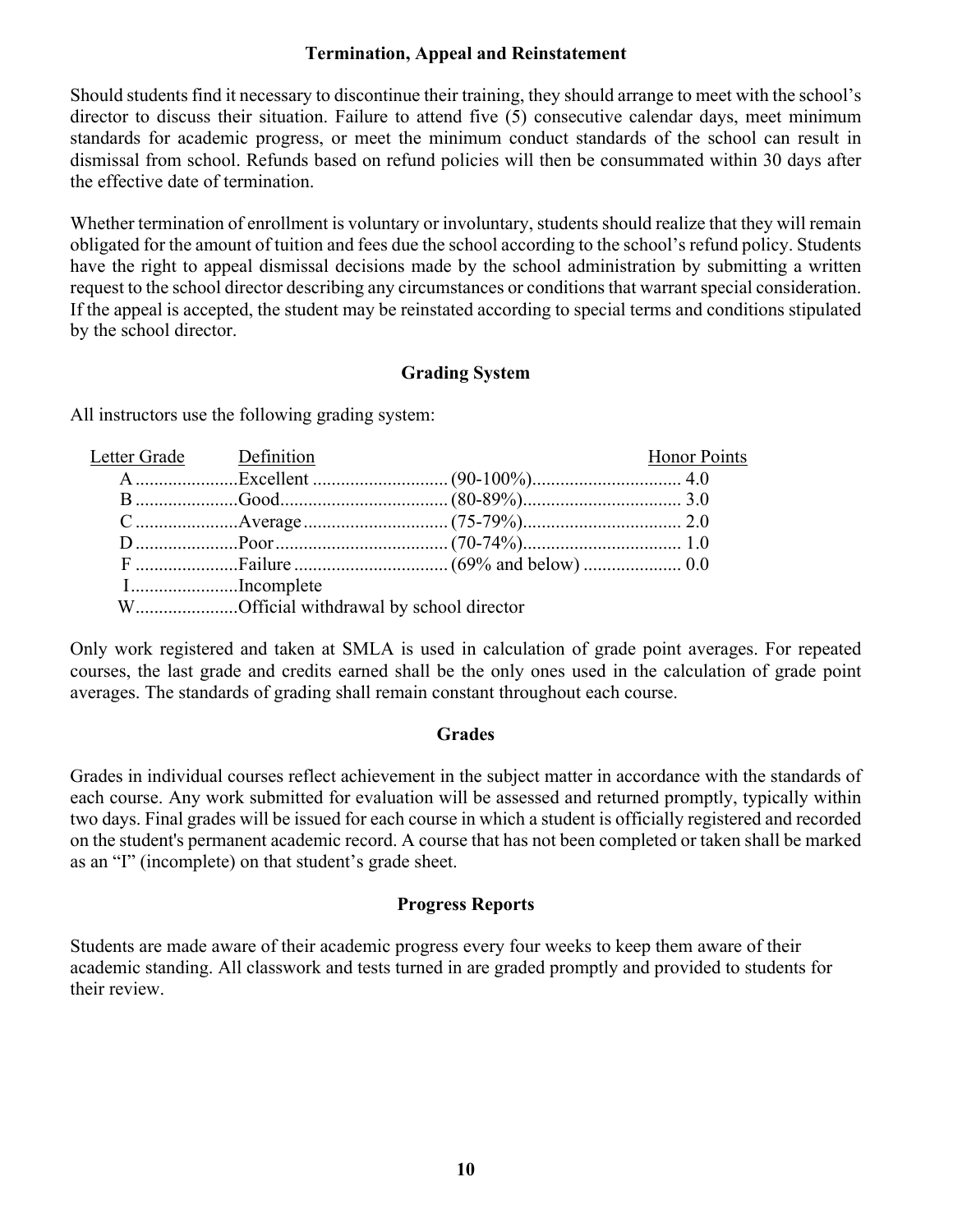#### **Academic Integrity**

Students at SMLA are expected to complete their own work, whether on assignments or examinations. Students found guilty of a breach of academic integrity (cheating, etc.) are subject to disciplinary action, including dismissal from school. Anyone dismissed for these reasons will be eligible for readmission solely based on the discretion of the school's director and instructor.

#### **Staff Members**

#### **Post-Secondary Faculty**

| Zack Zakhem         | Bachelor of Arts in Psychology/Masters in Licensed Professional Counselor; 25<br>years of teaching experience. Microsoft Office (Word, Excel, PowerPoint, &<br>Outlook), Internet, Accounting Skills, Keyboarding/Data Entry, and Office<br>Etiquette/Job Preparation Skills. |
|---------------------|-------------------------------------------------------------------------------------------------------------------------------------------------------------------------------------------------------------------------------------------------------------------------------|
| Norma Helton        | Medical Assistant Diploma and Associate of Applied Science degree. Registered<br>Health Information Technologist (RHIT). Over 30 years in Health Information<br>Technology field. 10 ye11ars teaching experience.                                                             |
| Dorothy Robinson    | Associates Degree in Law Enforcement. Over 7 years of SAP experience as a<br>consultant/contractor. 1 year of teaching experience.                                                                                                                                            |
| <b>Wendy Caesar</b> | Bachelor of Science in Management Information Systems and Masters in<br>Business Administration; Over 20 years of teaching computer applications.                                                                                                                             |
| Joseph George       | Masters of Science and Bachelor of Science degrees in Mechanical Engineering<br>and BS; Project Management Professional (PMP); Licensed Professional<br>Engineer; Lean Six Sigma Black Belt; 2 years of teaching experience.                                                  |
| Rodney Dove         | Bachelor's Degree; Project Management Professional (PMP); 3 years of<br>teaching experience.                                                                                                                                                                                  |
| William Kempt       | Bachelor of Science in Computer Science; Systems Analyst Expert; 2 years of<br>teaching experience.                                                                                                                                                                           |
| James Thompson      | B.B.A. in Accounting; SAP Support Analyst Expert; Functional Supply Chain<br>Integration/Business Intelligence Consultant; 2 years of teaching experience.                                                                                                                    |
| Mervin Manning      | Associate degree in Administration and Management. SAP Functional Analyst;<br>2 years of teaching experience.                                                                                                                                                                 |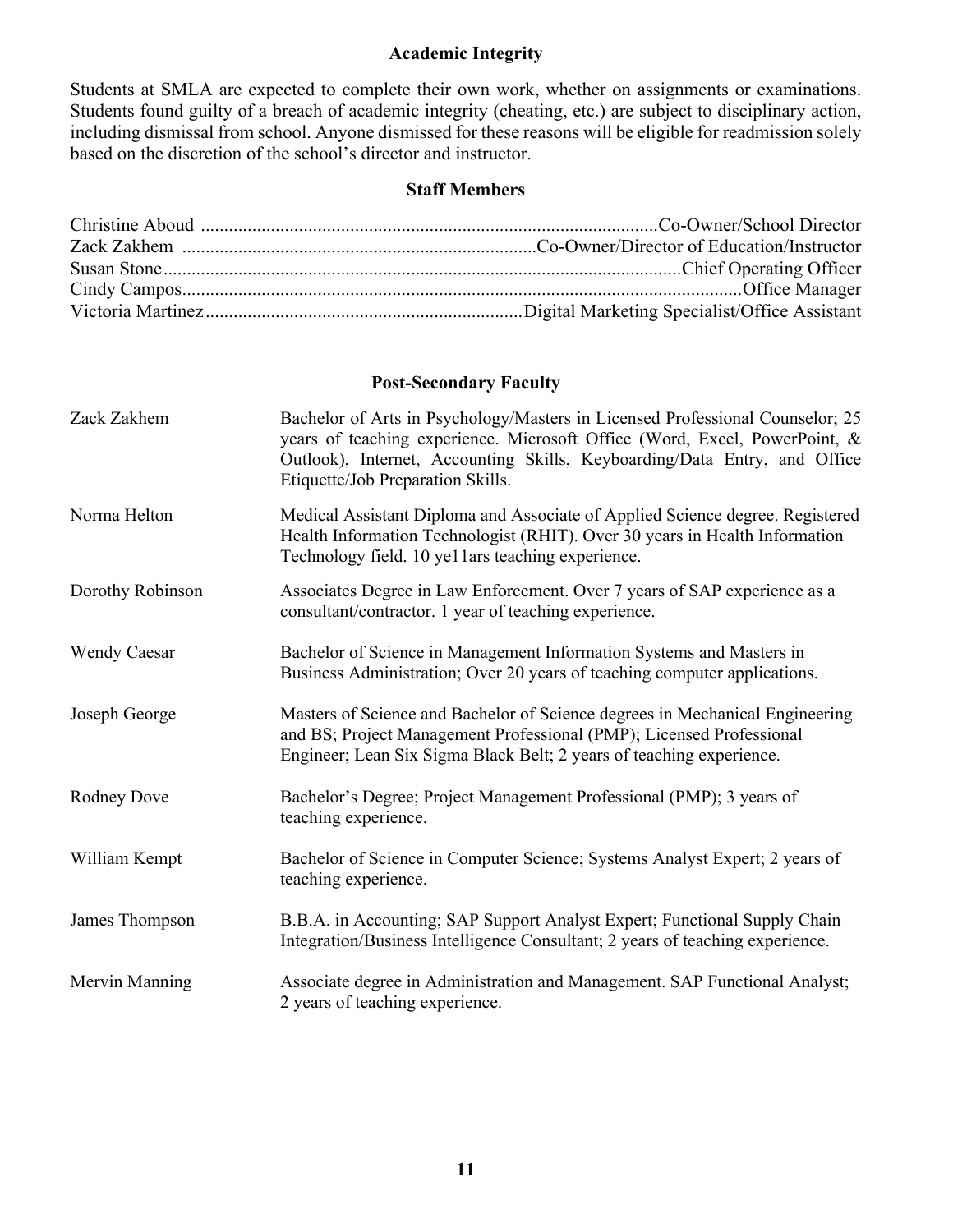#### **SECTION IV: PROGRAM/SEMINAR OUTLINES AND COURSE DESCRIPTIONS**

#### **SAP - Materials Management Business Analyst**

This 14-week program will afford the graduate employment opportunities in the high demand and paying industries of SAP. MM (Materials Management) is not only a key area within the logistics of SAP, but it also drives the supply chain engine. The SAP Materials Management training curriculum prepares students by providing them with a view of the concept of materials management as well as the whole Procure-to-Pay life cycle. Students will be trained using SAP ECC 6.0 in a work environment by providing process steps where applicable; some configuration details for the essential business processes. Graduates will be able to work as SAP ERP Analysts, Business Process Integration Specialists, Subject Matter Experts, Documentation Specialists, End-Users and Trainers.

| Course           | <b>Subject</b>                        | <b>Total Clock</b> | Lecture      | Lab              |
|------------------|---------------------------------------|--------------------|--------------|------------------|
|                  |                                       | <b>Hours</b>       | <b>Hours</b> | <b>Hours</b>     |
| MM-INTRO-A       | Introduction to SAP                   | 2                  |              |                  |
| MM-INTRO-B       | <b>SAP Navigation</b>                 | $\overline{2}$     |              |                  |
| MM-INTRO-C       | <b>SAP Organizational Structure</b>   | 4                  | 2            | $\overline{2}$   |
| MM-MD            | Master Data in Materials Management   | 8                  | 4            | $\overline{4}$   |
| MM-LIV           | Logistics Invoice Verification        | 20                 | 10           | 10               |
| MM-PROCURE       | <b>Procurement Processes</b>          | 20                 | 10           | 10               |
| MM-DIRECT        | Direct & Indirect Procurement         | 20                 | 10           | 10               |
| MM-INV           | Physical Inventory                    | 20                 | 10           | 10               |
| MM-MRP           | Materials Requirement Planning        | 20                 | 10           | 10               |
| <b>MM-SUB</b>    | <b>Subcontracting Process</b>         | 20                 | 10           | 10               |
| MM-OLA           | <b>Outline Agreements</b>             | 20                 | 10           | 10               |
| MM-CON           | <b>Consignment Process</b>            | 20                 | 10           | 10               |
| MM-MINI          | <b>SAP Mini Project</b>               | 40                 | 10           | 30               |
| <b>MM-CAREER</b> | Resume Critique & Mock Interviews     | 12                 | 6            | 6                |
| MM-CERT          | Certification Test Questions & Review | 21                 | 10           | 11               |
| MM-TEST          | Certification Test C TSCM52 66        | 3                  | $\theta$     | $\boldsymbol{0}$ |
|                  | <b>Total Hours</b>                    | 252                | 114          | 135              |
|                  |                                       |                    |              |                  |
|                  |                                       |                    |              |                  |
|                  |                                       |                    |              |                  |
|                  |                                       |                    |              |                  |
|                  |                                       |                    |              |                  |
|                  |                                       |                    |              |                  |
|                  |                                       |                    |              |                  |

#### Class Schedules:

| <b>Program Length - Morning:</b> | 14 weeks |
|----------------------------------|----------|
| <b>Program Length - Evening:</b> | 14 weeks |

**Admission requirements**: One year of college experience or 2 years of work experience in an SAP related field. Students must also pass school's entrance exam by obtaining a minimum score of 70%.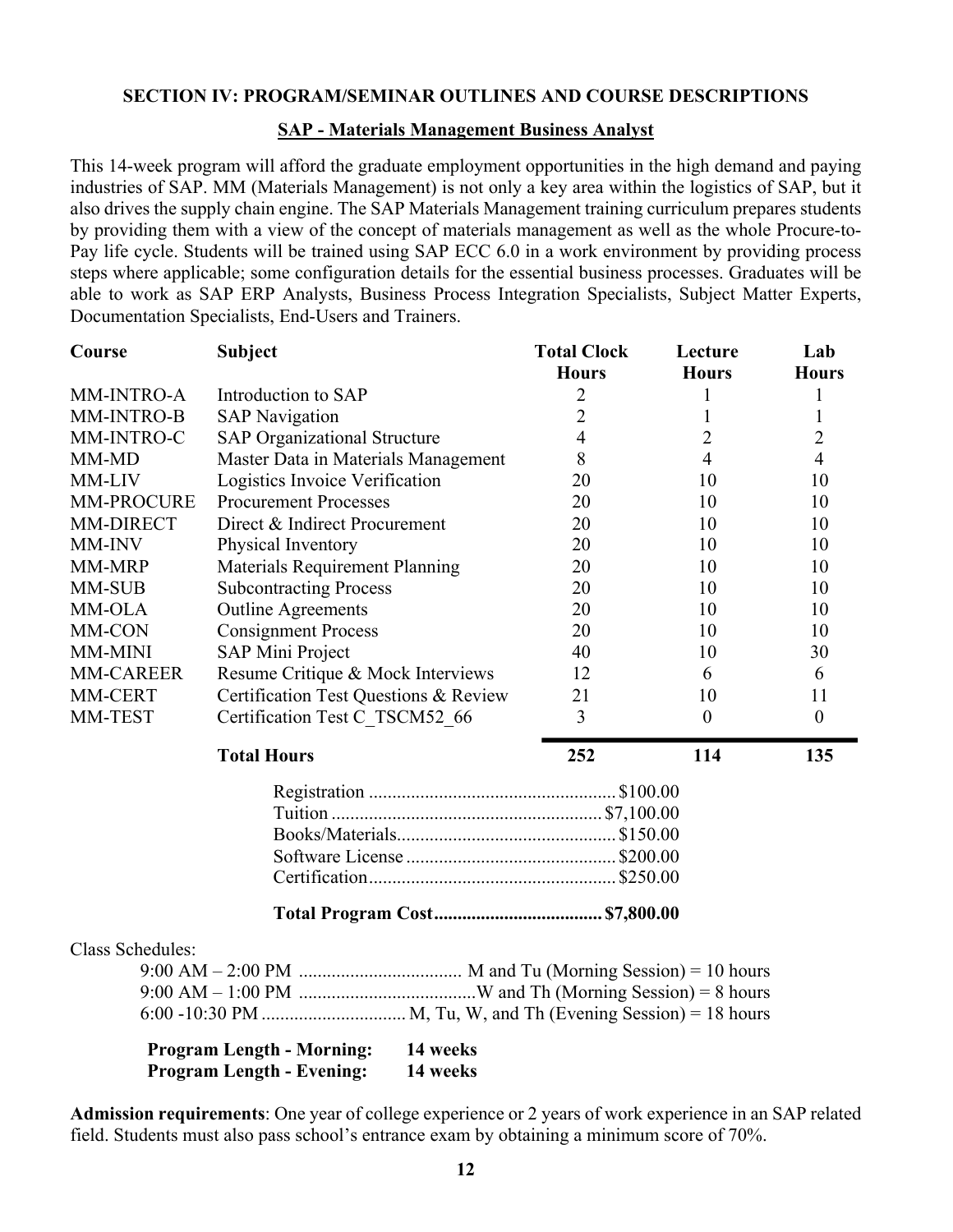#### **SAP – Enterprise Systems Business Analyst (Hybrid)**

Enterprise Resource Planning (ERP) is the concept of planning, executing and reporting across multiple business functions or business units. SAP (Systems, Applications and Products in Data Processing) is one of the most robust ERP packages. Students will obtain a well-rounded understanding of the SAP system. This program prepares students by providing them with the foundations of business processes and how they interact with ERP in the areas of Sales and Distribution, Materials Management, Production Planning, Financial Accounting, Controlling, Human Resources and Project Management. These fundamental areas are important in creating a smooth and efficient business process. Students will be trained using the latest SAP software in a work environment by providing process steps, data, and, where applicable, configuration for the essential business process. Students are also prepared to earn a CAPSTONE certification in SAP-Business Analyst - TS410 (S/4HANA). Graduates will be able to work as SAP ERP Analysts, Business Process Integration Specialists, Subject Matter Experts, Documentation Specialists, End-Users and Trainers.

| Course       | <b>Subject</b>                                    | <b>Total Clock</b><br><b>Hours/Online</b> | Lecture<br><b>Hours/Online</b> | Lab<br><b>Hours/Online</b> |
|--------------|---------------------------------------------------|-------------------------------------------|--------------------------------|----------------------------|
| ERP-101      | Introduction to Enterprise Systems                | 54/27                                     | 36/18                          | 18/9                       |
| ERP -102     | <b>ERP</b> Configuration                          | 54/27                                     | 36/18                          | 18/9                       |
| ERP -103     | Enterprise Systems Tools and Concepts and Careers | 26/13                                     | 16/8                           | 10/5                       |
| ERP-104      | Business Process Integration with Simulation      | 46/23                                     | 30/15                          | 16/8                       |
| $ERP - 105*$ | <b>CAPSTONE</b> Certification                     | 40/20                                     | 20/10                          | 20/10                      |
|              | <b>Total Hours</b>                                | 220/110                                   | 138/69                         | 82/41                      |

**\*Note – CAPSTONE certification is offered in a two-week, Monday to Friday condensed block per SAP requirements.**: 9:00 AM - 1:00 PM – Monday to Friday or 6:00 – 10:00 PM – Monday to Friday (20 hours x 2 weeks  $=$  40 hours)

#### **Class Schedules and Program Length:**

#### **Schedule:**

Twelve total weeks:

First 10 weeks are Monday through Thursday  $-4.5$  hours per day  $= 180$  total hours Last 2 weeks are Monday through Friday  $-4$  hours per day x 2 weeks  $= 40$  total hours A 10-minute break is allowed for each 50 minutes of class time.

**Admission requirements**: One year of college experience or 2 years of work experience in an SAP related field and a passing score of 70 on our SAP pre-screen exam.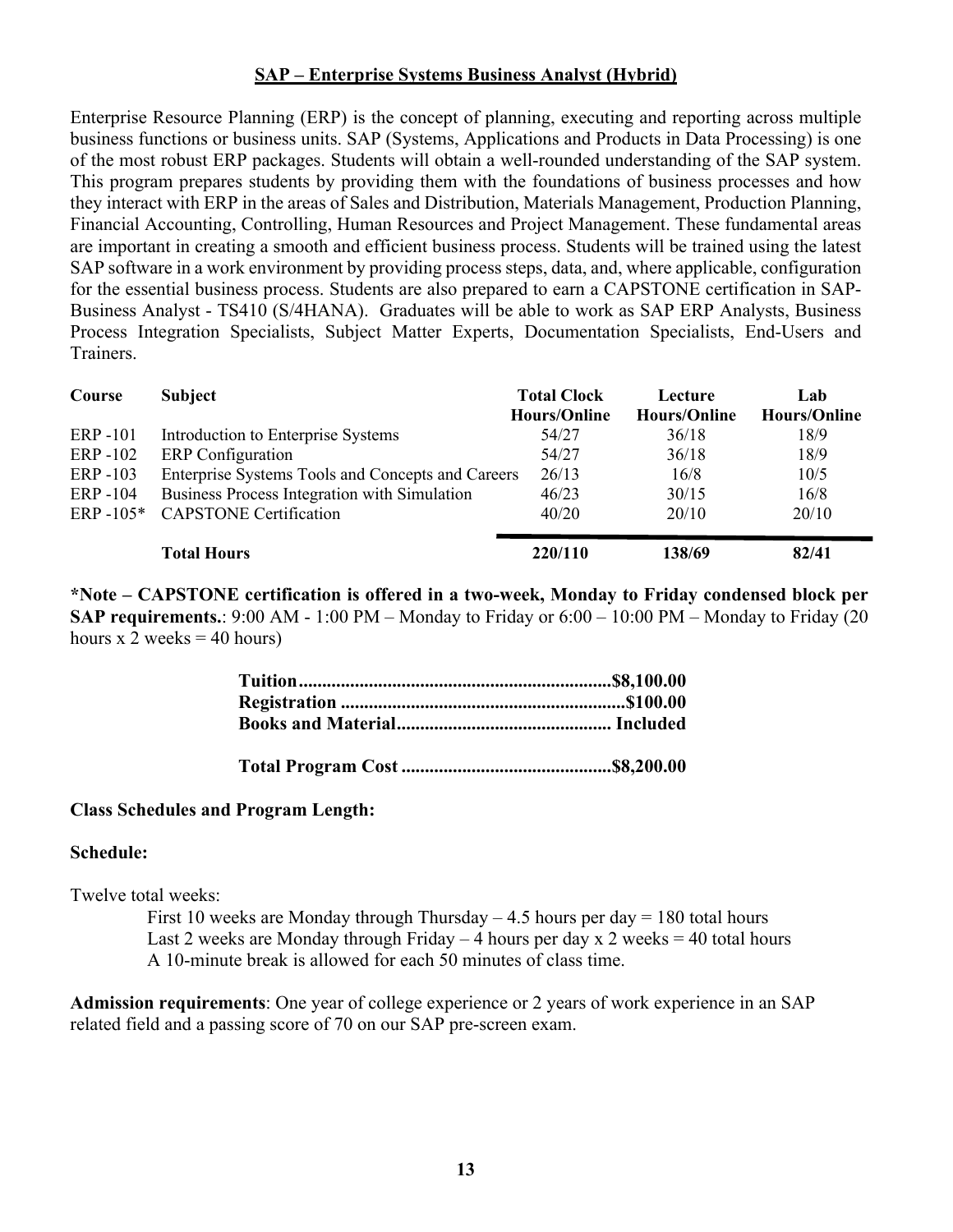#### **PMP – Project Management Professional (Seminar)**

PMI's Project Management Professional (PMP) designation is becoming increasingly in demand with business and industries worldwide. This course is a comprehensive and complete resource for PMP exam preparation, featuring full coverage of all exam objectives, practices, and a myriad of interactive tools. The course is designed to reflect the Project Management Institute's latest changes to the exam. This new edition includes the revised best practices in alignment with PMBOK 6th edition. This course is not only designed to equip students to pass the PMP exam but also to become more effective and influential project managers in their areas of expertise through the active application and engagement of this course principles in their respective workplaces. Course participants who take the test and become certified project management professionals will realize monetary rewards and career progression in their organizations.

| Course        | <b>Subject</b>                                       | <b>Total Clock</b><br><b>Hours</b> | Lecture<br><b>Hours</b> | Lab<br>Hours |
|---------------|------------------------------------------------------|------------------------------------|-------------------------|--------------|
| <b>PMP101</b> | Introduction to PMP & Project Management Grand Frame | 4                                  | 3                       |              |
| <b>PMP102</b> | <b>Project Management Processes</b>                  |                                    |                         |              |
| <b>PMP103</b> | <b>Project Integration Management</b>                |                                    | $\overline{2}$          |              |
| <b>PMP104</b> | Project Scope Management                             |                                    | 2                       |              |
| <b>PMP105</b> | Project Time Management                              |                                    | 2                       |              |
| <b>PMP106</b> | Project Cost Management                              |                                    | $\overline{2}$          |              |
| <b>PMP107</b> | <b>Project Quality Management</b>                    |                                    | $\overline{2}$          |              |
| <b>PMP108</b> | Project Human Resource Management                    |                                    | 2                       |              |
| <b>PMP109</b> | <b>Project Communication Management</b>              |                                    | 2                       |              |
| <b>PMP110</b> | Project Risk Management                              |                                    | $\overline{2}$          |              |
| <b>PMP111</b> | <b>Project Procurement Management</b>                |                                    | $\overline{2}$          |              |
| <b>PMP112</b> | Project Stakeholder Management                       |                                    | $\overline{2}$          |              |
| <b>PMP113</b> | PM Professional & Social Responsibility              |                                    | 2                       |              |
|               | <b>Total Hours</b>                                   | 40                                 | 27                      | 13           |
|               | m                                                    |                                    | 0.70000                 |              |

| Project Management Institute Fees (Certification Exam) \$555.00 |  |
|-----------------------------------------------------------------|--|
|                                                                 |  |
|                                                                 |  |
|                                                                 |  |

#### **Schedules:**

- è Schedule 1: Monday to Friday from 9:00 AM to 5:00 PM (1 week)
- è Schedule 2: Saturday and Sunday from 8:00 AM to 6:00 PM (2 weekends)
- $\rightarrow$  Schedule 3: Monday to Friday (four hours per day x 2 weeks)
	- \*A 10-minute break is allowed for each 50 minutes of class time.

**Admission requirements**: Either: 1) Secondary degree (high school diploma, associate's degree or equivalent) with a minimum of five years/60 months unique non-overlapping professional project management experience during which at least 7,500 hours were spent leading and directing the project; or 2) Four-year degree (bachelor's degree or global equivalent) with a minimum of three years/36 months unique non-overlapping professional project management experience during which at least 4,500 hours were spent leading and directing the project.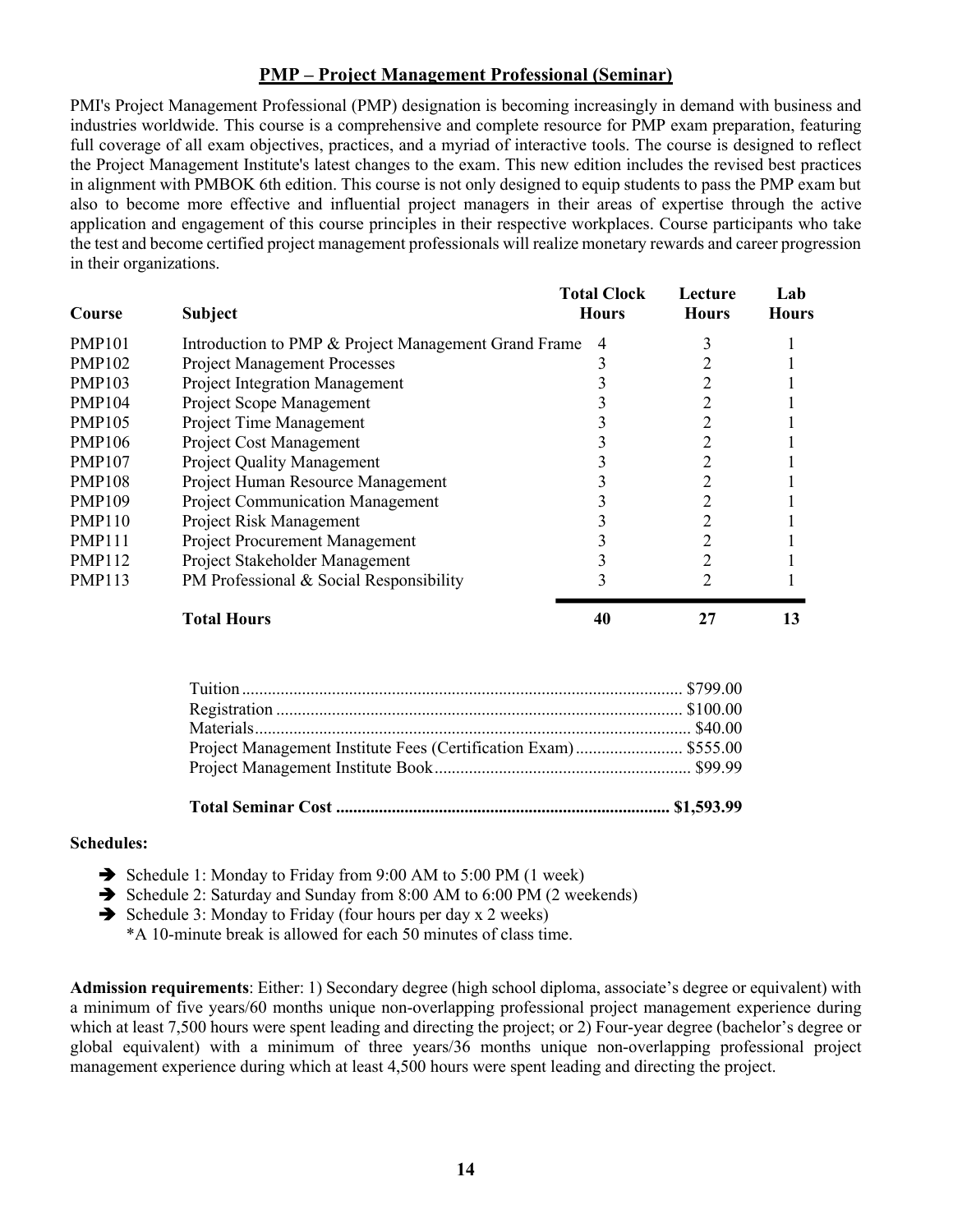#### **Medical Records and Health Information Technician**

The Medical Records and Health Information Technician program introduces students to the electronic health record (EHR) industry. Students will learn how to become proficient in using EHR software as they began their new career in the healthcare industry. Students will also gain a thorough understanding of both the terminology of EHR systems and the practical use of such systems in a health care provider office setting, hospital, mental health and medical clinics. Some of the topics discussed include problem lists, assessments, prescription/medication management, exam notes, and diagnostic orders and results. The MedWare Chart EHR software and activities are similar to what will be encountered in the workplace. After the completion of this course, students will have the qualifications, working knowledge, skills and abilities needed to succeed in the following healthcare industries: Electrical Health Records Specialist, Medical Records Clerk, Health Information Clerk, Medical Records Technician, Office Manager, Business Office Assistant, File/Data Entry Clerk, Medical Records Coordinator, Medical Records Analyst, Medical Records Director, Receptionist and Coder. After completing this program, the graduate would be trained and ready to sit for the Certified Electronic Health Records Specialist (CEHRS) exam offered by National Health Career Association. These Jobs may be found in hospitals, doctor's office, free standing/emergency clinics, pharmacies, and nursing homes.

| Course       | <b>Subject</b>                            | <b>Total Clock</b> | Lecture      | Lab          |
|--------------|-------------------------------------------|--------------------|--------------|--------------|
|              |                                           | <b>Hours</b>       | <b>Hours</b> | <b>Hours</b> |
| <b>KB101</b> | Keyboarding/Data Entry                    | 40                 | 10           | 30           |
| <b>EX201</b> | Microsoft Excel II                        | 60                 | 25           | 35           |
| <b>MS201</b> | Microsoft Word II                         | 60                 | 25           | 35           |
| <b>OU101</b> | Microsoft Outlook                         | 40                 | 15           | 25           |
| <b>ER101</b> | Introduction to Electrical Health Records | 40                 | 15           | 25           |
| <b>MT101</b> | Medical Terminology                       | 40                 | 15           | 25           |
| AP201        | Human Anatomy & Physiology                | 40                 | 15           | 25           |
| HD201        | <b>Health Data Content</b>                | 40                 | 15           | 25           |
| <b>PM201</b> | <b>Patient Visit Management</b>           | 40                 | 15           | 25           |
| <b>CE301</b> | <b>Clinical Notes and Examinations</b>    | 40                 | 15           | 25           |
| MC301        | Medical Coding, Billing, Orders & Admin   | 80                 | 20           | 60           |
| <b>OE101</b> | Office Etiquette/Job Preparation Skills   | 20                 | 05           | 15           |
|              | <b>Total Hours</b>                        | 540                | 190          | 350          |

| . |  |
|---|--|
|   |  |
|   |  |
|   |  |
|   |  |

Class Schedules:

## **Program Length: Full-time: 22 weeks Part-time: 34 weeks**

**Admission requirements**: High School diploma (or equivalence) or a minimum passing score of 9 on the TABE test.

\*Students are allowed a 10-minute break for every scheduled lecture or lab hour.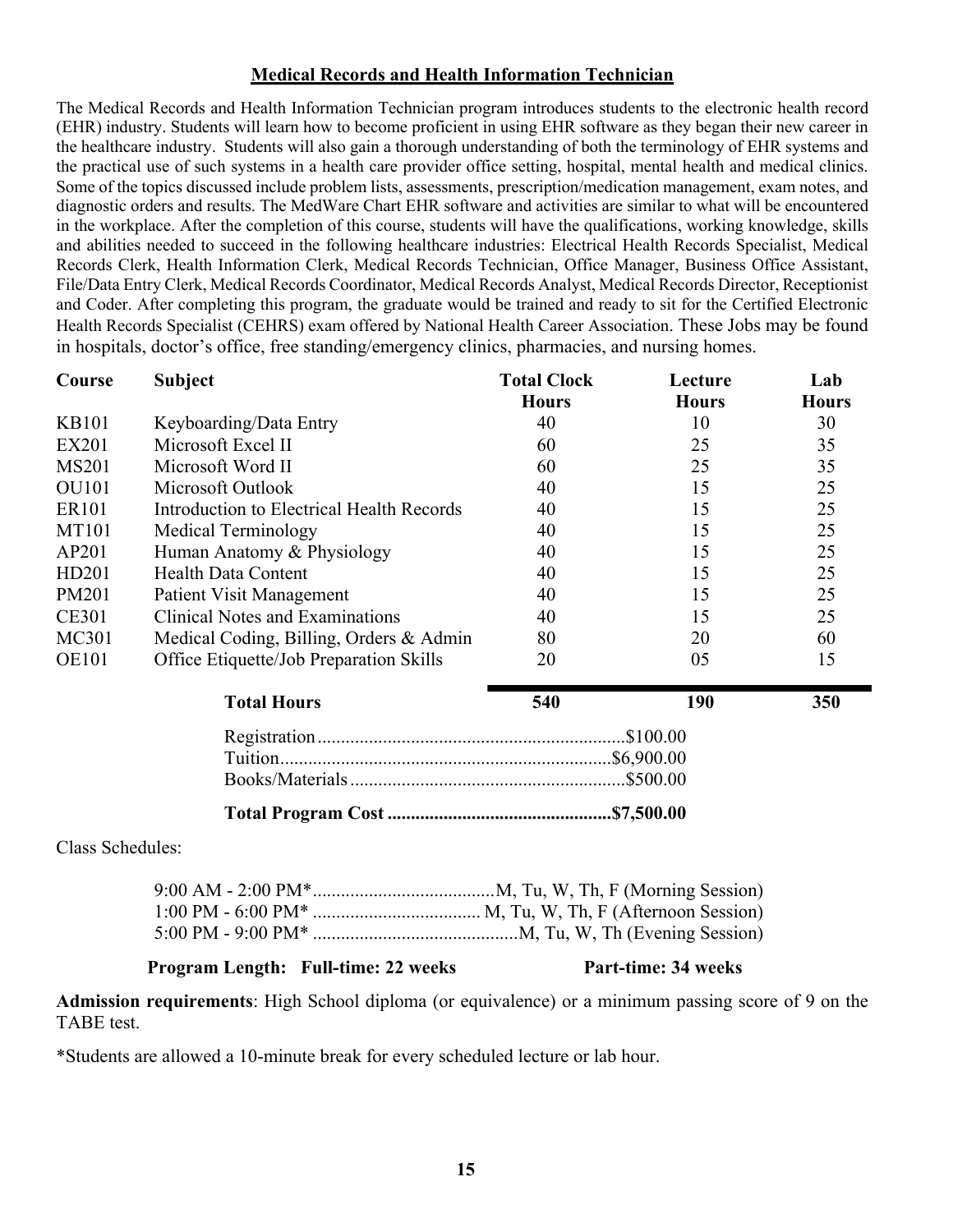#### **Network and Computer Systems Administrator (Hybrid)**

The Network and Computer Systems Administrator program acquaints students with subjects that will help them successfully complete the CompTIA A+, CompTIA N+, and CompTIA Security+ certification exams. The CompTIA certification exams are an industry-wide, vendor-neutral program. Students will learn the networking skills to install and use application software and systems, work with multiple operating systems, setup and configure network hardware and software, install and configure the TCP/IP protocol on workstations, troubleshoot and maintain a Local network, work in a team setting, assemble a computer, install operating systems & applications and successfully troubleshooting them. A graduate will be able to work as a Network Support Specialist, Computer Technician, Computer Support Specialist, Help Desk Analyst, Technical Support Representative, Network Systems Analyst, and Computer Hardware Engineers. Graduates may also find suitable employment in computer manufacturing, computer sales, and computer repair companies.

| Course   | <b>Subject</b>                              | <b>Total Clock</b> | Lecture      | Lab          |
|----------|---------------------------------------------|--------------------|--------------|--------------|
|          |                                             | <b>Hours</b>       | <b>Hours</b> | <b>Hours</b> |
| ITDT 101 | CompTIA $A+$ / Core 1                       | 40                 | 30           | 10           |
| ITDT 102 | CompTIA $A+$ / Core 2                       | 40                 | 30           | 10           |
| ITDT 103 | CompTIA Network+                            | 40                 | 30           | 10           |
| ITDT 104 | CompTIA Security+                           | 40                 | 30           | 10           |
|          | <b>Total Hours</b>                          | 160                | 120          | 40           |
|          |                                             |                    |              |              |
|          |                                             |                    |              |              |
|          | Books, Materials and System Access \$300.00 |                    |              |              |
|          |                                             |                    |              |              |
|          |                                             |                    |              |              |

## **Total Program Cost .............................................\$6,533.00**

Class Schedules:

**Admission requirements**: One year of college experience or two years of work experience in the IT industry.

\*Students are allowed a 10-minute break for every scheduled lecture or lab hour**.**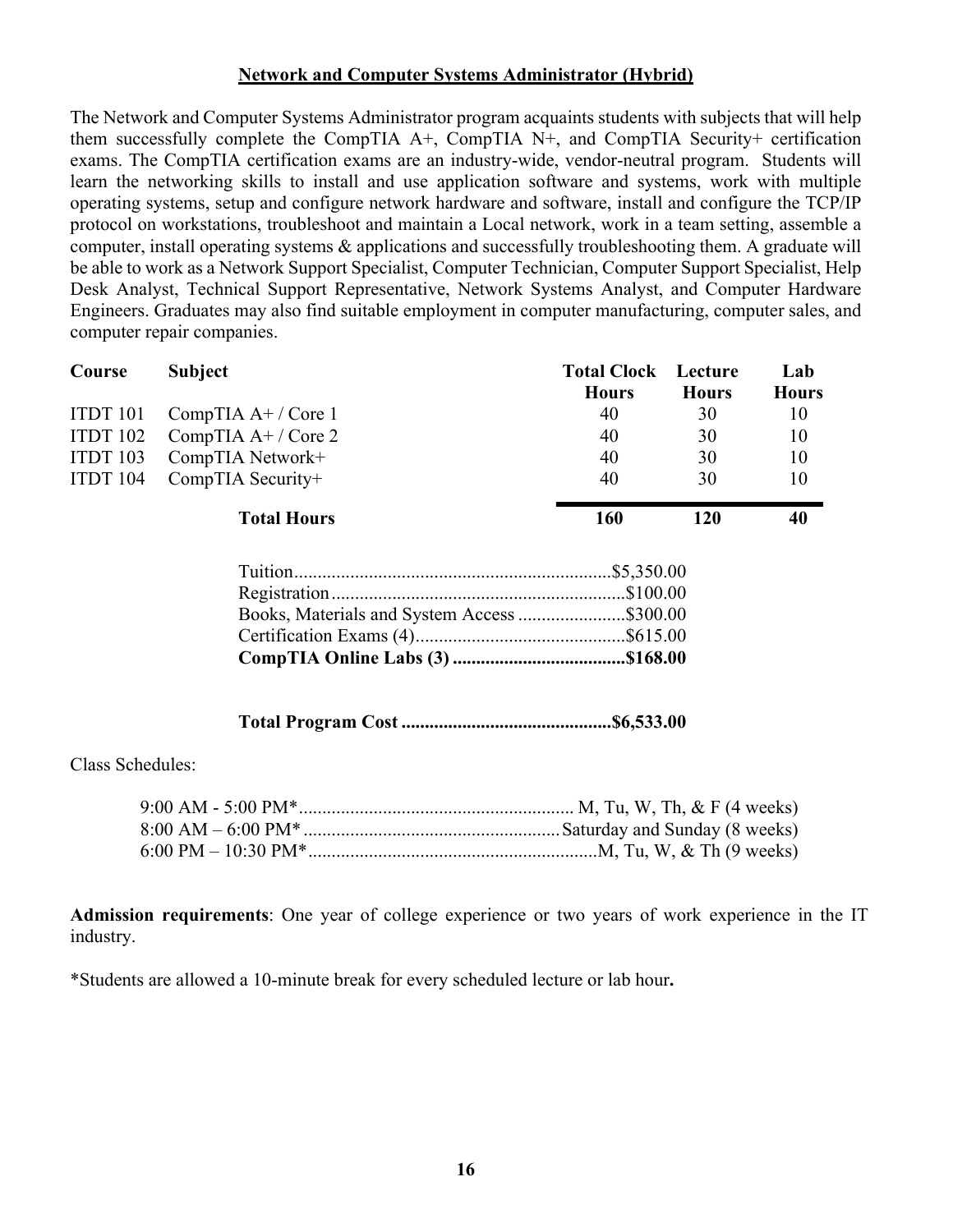#### **Business Office Assistant**

This program provides working knowledge of basic to advanced Microsoft Office classes along with other office skills. Upon completion of this program, students will be able to utilize Microsoft Office applications in a business environment and learn keyboarding as well as accounting skills. This program will afford the graduate a wide range of employment opportunities including Office Manager, Business Office Assistant, Administrative Assistant, and Data Entry Clerk. Such jobs may be found in hospitals, doctor's offices, law offices, schools, and accounting firms.

| Course       | Subject                                 | <b>Total Clock</b><br><b>Hours</b> | Lecture<br><b>Hours</b> | Lab<br><b>Hours</b> |
|--------------|-----------------------------------------|------------------------------------|-------------------------|---------------------|
| <b>KB101</b> | Keyboarding/Data Entry                  | 40                                 | 10                      | 30                  |
| <b>EX101</b> | Microsoft Excel I                       | 40                                 | 15                      | 25                  |
| <b>OU101</b> | Microsoft Outlook                       | 40                                 | 15                      | 25                  |
| <b>MS101</b> | Microsoft Word I                        | 40                                 | 15                      | 25                  |
| PO101        | Microsoft PowerPoint                    | 40                                 | 15                      | 25                  |
| <b>IN101</b> | Internet                                | 40                                 | 15                      | 25                  |
| AC101        | <b>Accounting Skills</b>                | 40                                 | 15                      | 25                  |
| <b>OE101</b> | Office Etiquette/Job Preparation Skills | 20                                 |                         | 15                  |
|              | <b>Total Hours</b>                      | 300                                | 105                     | 195                 |

**Total Program Cost .............................................\$3,500.00**

Class Schedules:

#### **Program Length: Full-time: 15 weeks Part-time: 19 weeks**

**Admission requirements**: High School diploma (or equivalence) or a minimum passing score of 9 on the TABE test.

\*Students are allowed a 10-minute break for every scheduled lecture or lab hour.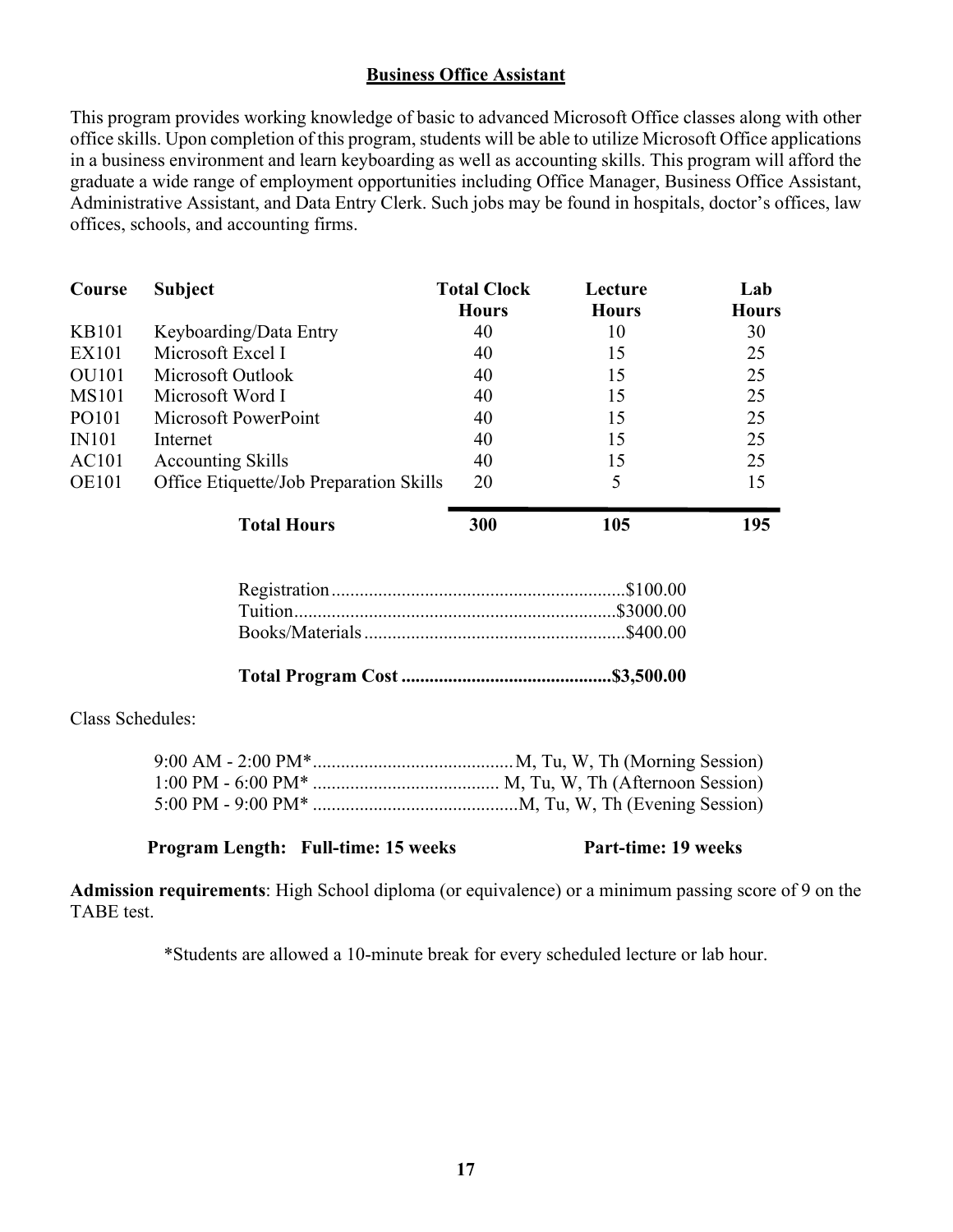#### **Project Management Professional Online (Seminar)**

PMI's Project Management Professional (PMP) designation is becoming increasingly in demand with business and industries worldwide. This course is a comprehensive and complete resource for PMP exam preparation, featuring full coverage of all exam objectives, practices, and a myriad of interactive tools. The course is designed to reflect the Project Management Institute's latest changes to the exam. This new edition includes the revised best practices in alignment with PMBOK 6th edition. This course is not only designed to equip students to pass the PMP exam but also to become more effective and influential project managers in their areas of expertise through the active application and engagement of this course principles in their respective workplaces. Course participants who take the test and become certified project management professionals will realize monetary rewards and career progression in their organizations. The 35 contact hours included in this seminar are the required amount of hours by Project Management Institute. Understanding the topics covered in this seminar is essential to passing the PMP Certification exam that students will be taking after completion of this seminar.

This seminar will be delivered exclusively through four live sessions online administered through our Learning Management System (LMS). All of the material needed to complete this seminar successfully is available online and accessible to each enrolled student. Exams and quizzes are also administered online to ensure that students have adequately grasped the material. Students will be provided a user ID and password to allow them access to view the material in the seminar and attend the live sessions. The user ID will also be used to track attendance, which is mandatory and essential for successfully completing this seminar.

| Course            | <b>Subject</b>                                                                                                                                  | <b>Total Clock</b><br><b>Hours</b> | Lecture<br><b>Hours</b> | Lab<br><b>Hours</b> |
|-------------------|-------------------------------------------------------------------------------------------------------------------------------------------------|------------------------------------|-------------------------|---------------------|
| <b>PMP101</b>     | Introduction to PMP & Project Management Grand Frame                                                                                            | 4                                  | 3                       | 1                   |
| <b>PMP102</b>     | <b>Project Management Processes</b>                                                                                                             | 3                                  | $\overline{2}$          |                     |
| <b>PMP103</b>     | <b>Project Integration Management</b>                                                                                                           | 3                                  | $\overline{2}$          |                     |
| <b>PMP104</b>     | Project Scope Management                                                                                                                        | 3                                  | $\overline{c}$          |                     |
| <b>PMP105</b>     | Project Time Management                                                                                                                         | 3                                  | $\overline{2}$          |                     |
| <b>PMP106</b>     | Project Cost Management                                                                                                                         | 3                                  | $\overline{c}$          |                     |
| <b>PMP107</b>     | <b>Project Quality Management</b>                                                                                                               | 3                                  | $\overline{2}$          |                     |
| <b>PMP108</b>     | Project Human Resource Management                                                                                                               | 3                                  | $\overline{2}$          |                     |
| <b>PMP109</b>     | Project Communication Management                                                                                                                | 3                                  | $\overline{2}$          |                     |
| <b>PMP110</b>     | Project Risk Management                                                                                                                         | 3                                  | $\overline{2}$          |                     |
| <b>PMP111</b>     | Project Procurement Management                                                                                                                  | 3                                  | $\overline{2}$          |                     |
| <b>PMP112</b>     | Project Stakeholder Management                                                                                                                  | 3                                  | $\overline{2}$          |                     |
| <b>PMP113</b>     | PM Professional & Social Responsibility                                                                                                         | 3                                  | $\overline{2}$          |                     |
|                   | <b>Total Hours</b>                                                                                                                              | 40                                 | 27                      | 13                  |
|                   |                                                                                                                                                 |                                    |                         |                     |
|                   |                                                                                                                                                 |                                    |                         |                     |
|                   |                                                                                                                                                 |                                    |                         |                     |
|                   | Project Management Institute Fees (Certification Exam) \$555.00                                                                                 |                                    |                         |                     |
|                   |                                                                                                                                                 |                                    |                         |                     |
|                   |                                                                                                                                                 |                                    |                         |                     |
| <b>Schedules:</b> | $C_1$ , 1, 1, 1, M, $C_2$ , 1, $C_3$ , 1, $C_4$ , $C_5$ , $C_6$ , $C_7$ , $C_8$ , $C_9$ , $C_1$ , $C_2$ , $D_3$ , $D_4$ , $C_1$ , $D_5$ , $D_6$ |                                    |                         |                     |

- $\rightarrow$  Schedule 1: Monday to Friday from 9:00 AM to 5:00 PM (1 week)
- è Schedule 2: Saturday and Sunday from 8:00 AM to 6:00 PM (2 weekends)
- $\rightarrow$  Schedule 3: Monday to Friday (four hours per day x 2 weeks)

**Admission requirements**: Either: 1) Secondary degree (high school diploma, associate's degree or equivalent) with a minimum of five years/60 months unique non-overlapping professional project management experience during which at least 7,500 hours were spent leading and directing the project; or 2) Four-year degree (bachelor's degree or global equivalent) with a minimum of three years/36 months unique non-overlapping professional project management experience during which at least 4,500 hours were spent leading and directing the project.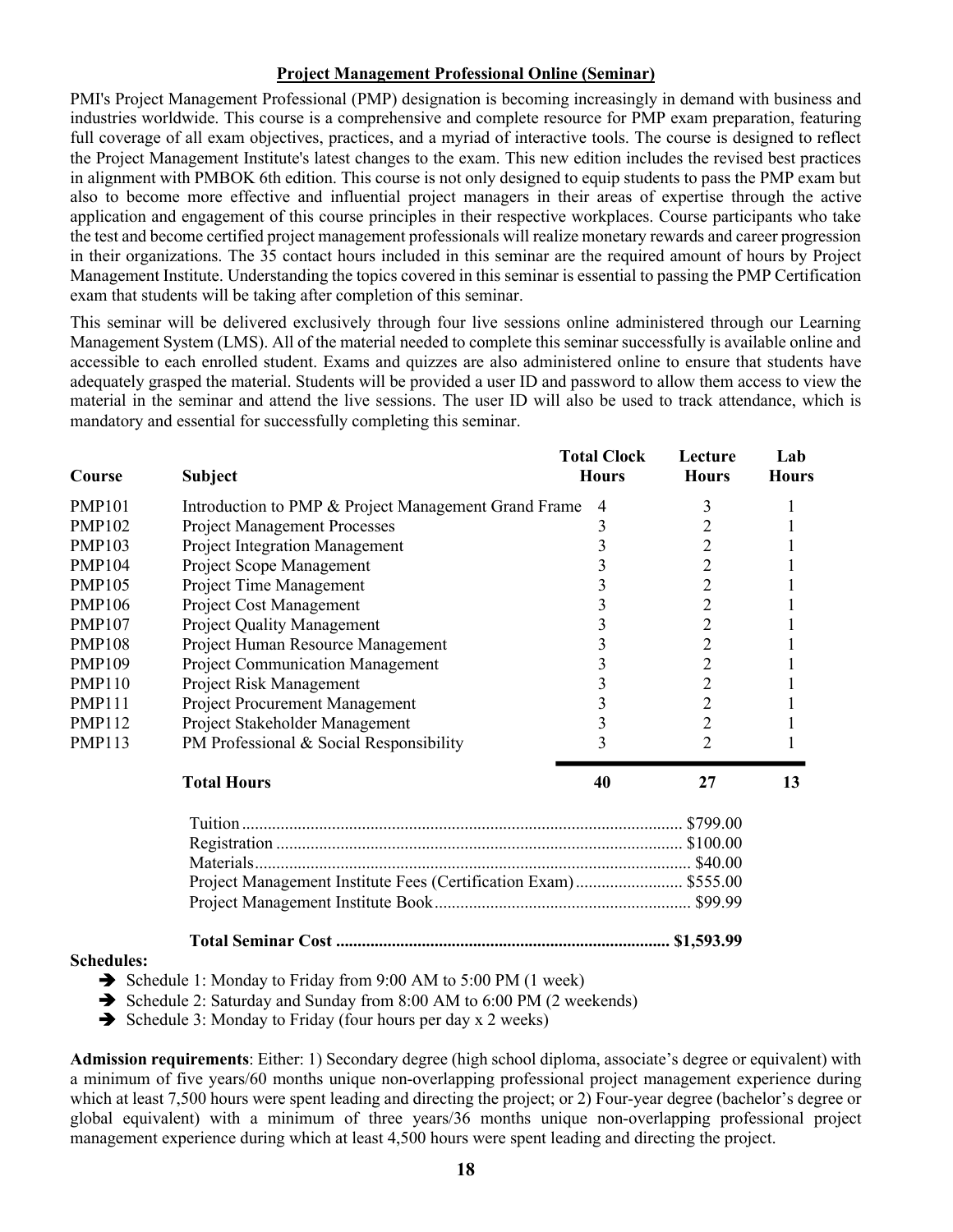#### **Six Sigma Green Belt Certification Training - Seminar**

Six Sigma is a methodology that helps improve business processes by using statistical analysis. It is a data-driven and highly disciplined methodology and approach that ensures elimination of defects in any type of business or organizational process. Developed in 1986, Six Sigma has become a global phenomenon with companies around the world in improving operational efficiencies. This course is a complete resource that equips students to prepare for the Six Sigma Green Belt Certification exam offered by The International Association for Six Sigma Certification (IASSC). Upon successful completion of the certification exam, the student will become an IASSC Certified Lean Six Sigma Green Belt (ICGB). In addition to the knowledge needed to acquire the certification, this course gives students the experience and leadership to help their organizations improve their business processes, sustain quality and compliance, as well as measure, quantify and illustrate the financial benefits of process improvement projects. Course participants who become ICGB, will stand out from the crowds as innovators, will have a higher chance of getting promoted or find work in any industry since Six Sigma methodologies are globally prominent and applicable in aerospace, electronics, telecom, banking and financial services, IT, HR, marketing, and many more industries. Course participants who take the test and become ICGB will realize monetary rewards and career progression in their organizations.

| Course     | <b>Subject</b>              | <b>Total Clock</b><br><b>Hours</b> | Lecture<br><b>Hours</b> | Lab<br><b>Hours</b> |
|------------|-----------------------------|------------------------------------|-------------------------|---------------------|
| ICGB 101   | $Six Sigma - Define Phase$  | 8                                  |                         |                     |
| ICGB 102   | Six Sigma – Measure Phase   | 8                                  |                         |                     |
| $ICGB$ 103 | Six Sigma – Analyze Phase   | 8                                  |                         |                     |
| ICGB 104   | $Six Sigma - Improve Phase$ | 8                                  |                         |                     |
| $ICGB$ 105 | Six Sigma – Control Phase   | 8                                  |                         |                     |
|            | <b>Total Hours</b>          | 40                                 | 35                      | 5                   |
|            |                             |                                    |                         |                     |
|            |                             |                                    |                         |                     |
|            |                             |                                    |                         |                     |
|            |                             |                                    |                         |                     |
|            |                             |                                    |                         |                     |

#### **Class Schedules and Course Length:**

**Classes will be conducted either over two consecutive weekends; Week 1 (20 hours): Saturday & Sunday and Week 2 (20 hours): Saturday & Sunday or over one full week Monday – Friday (8 hours per day).** 

| Weekend # 1: |  |
|--------------|--|
|              |  |
| Weekend # 2: |  |
|              |  |
| ()r          |  |
|              |  |

**Admission requirements**: Minimum of 1 year college education.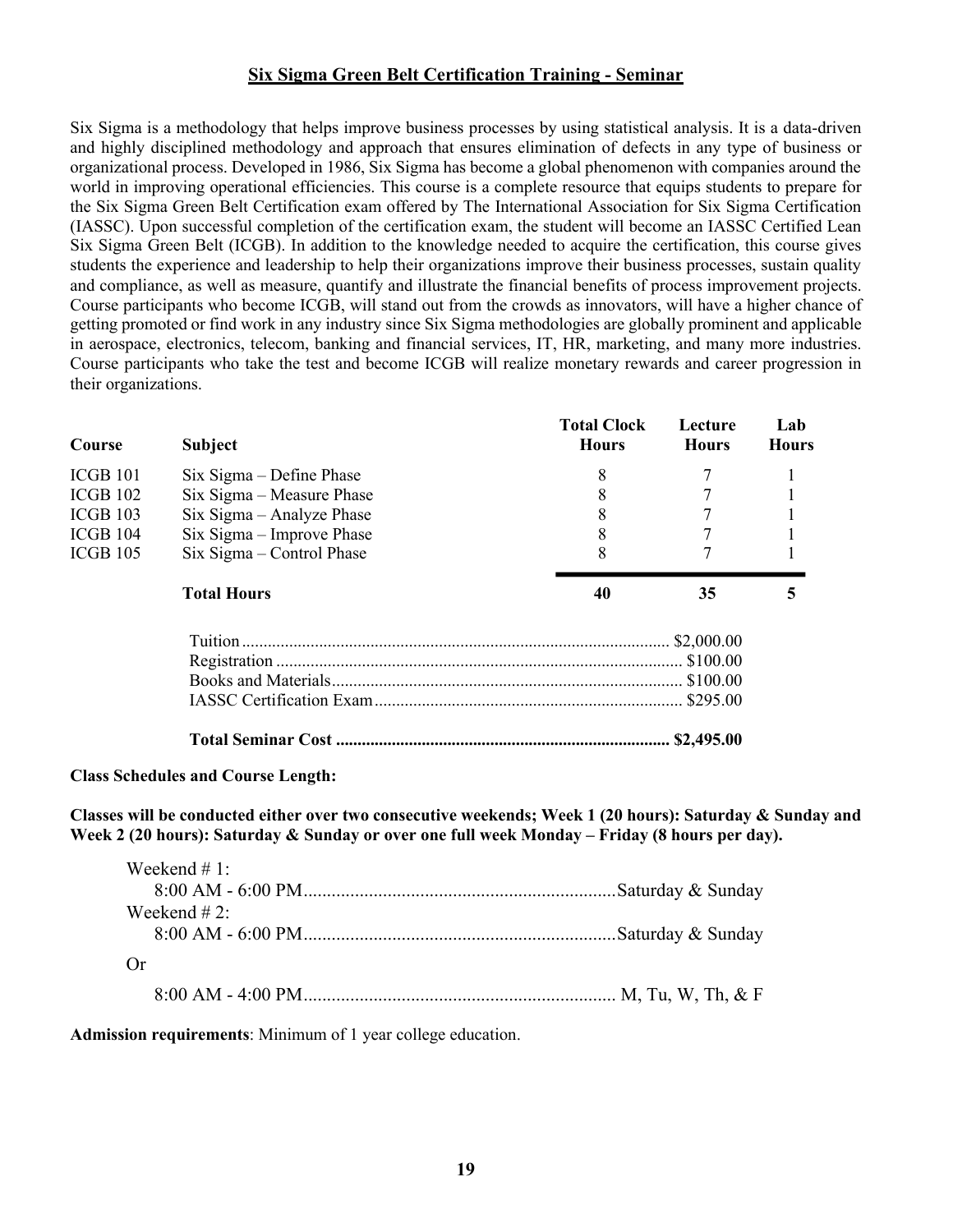#### **Six Sigma Green Belt Certification Training - Online Seminar**

Six Sigma is a methodology that helps improve business processes by using statistical analysis. It is a data-driven and highly disciplined methodology and approach that ensures elimination of defects in any type of business or organizational process. Developed in 1986, Six Sigma has become a global phenomenon with companies around the world in improving operational efficiencies. This course is a complete resource that equips students to prepare for the Six Sigma Green Belt Certification exam offered by The International Association for Six Sigma Certification (IASSC). Upon successful completion of the certification exam, the student will become an IASSC Certified Lean Six Sigma Green Belt (ICGB). In addition to the knowledge needed to acquire the certification, this course gives students the experience and leadership to help their organizations improve their business processes, sustain quality and compliance, as well as measure, quantify and illustrate the financial benefits of process improvement projects. Course participants who become ICGB, will stand out from the crowds as innovators, will have a higher chance of getting promoted or find work in any industry since Six Sigma methodologies are globally prominent and applicable in aerospace, electronics, telecom, banking and financial services, IT, HR, marketing, and many more industries. Course participants who take the test and become ICGB will realize monetary rewards and career progression in their organizations.

This seminar will be delivered exclusively through four live sessions online administered through our Learning Management System (LMS). All of the material needed to complete this seminar successfully is available online and accessible to each enrolled student. Exams and quizzes are also administered online to ensure that students have adequately grasped the material. Students will be provided a user ID and password to allow them access to view the material in the seminar and attend the live sessions. The user ID will also be used to track attendance, which is mandatory and essential for successfully completing this seminar.

| Course     | <b>Subject</b>              | <b>Total Clock</b><br><b>Hours</b> | Lecture<br><b>Hours</b> | Lab<br><b>Hours</b> |
|------------|-----------------------------|------------------------------------|-------------------------|---------------------|
| ICGB 101   | $Six Sigma - Define Phase$  | 8                                  |                         |                     |
| ICGB 102   | Six Sigma – Measure Phase   | 8                                  |                         |                     |
| $ICGB$ 103 | Six Sigma – Analyze Phase   | 8                                  |                         |                     |
| ICGB 104   | $Six Sigma - Improve Phase$ | 8                                  |                         |                     |
| $ICGB$ 105 | Six Sigma – Control Phase   |                                    |                         |                     |
|            | <b>Total Hours</b>          | 40                                 | 35                      | 5                   |
|            |                             |                                    |                         |                     |
|            |                             |                                    |                         |                     |
|            |                             |                                    |                         |                     |
|            |                             |                                    |                         |                     |
|            |                             |                                    |                         |                     |

**Class Schedules and Course Length:** 

**Classes will be conducted either over two consecutive weekends; Week 1 (20 hours): Saturday & Sunday and Week 2 (20 hours): Saturday & Sunday or over one full week Monday – Friday (8 hours per day).** 

| Weekend # 1: |  |
|--------------|--|
|              |  |
| Weekend # 2: |  |
|              |  |
| ( )r         |  |
|              |  |

**Admission requirements**: Minimum of 1 year college education.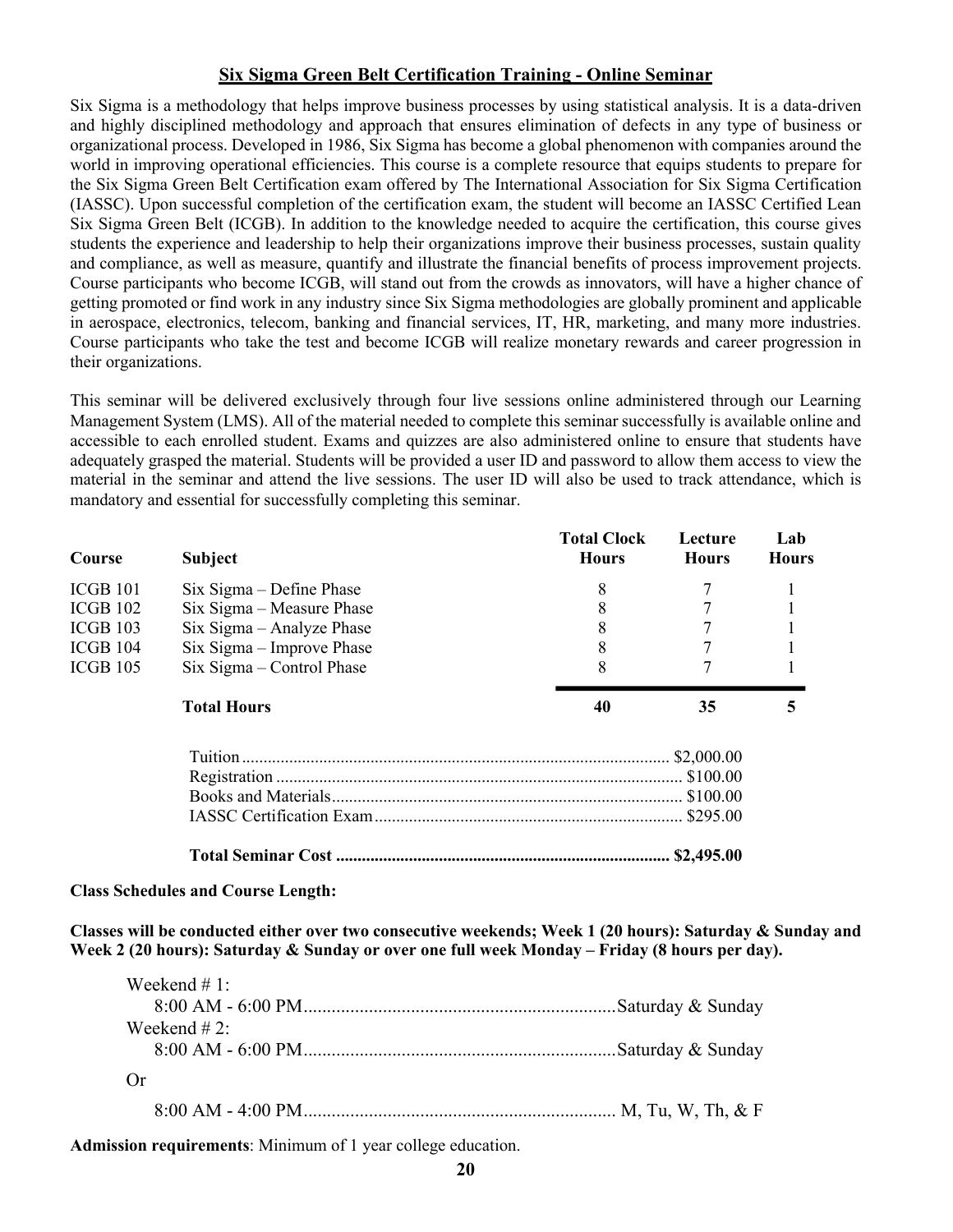#### **SAP Certified Application Associate - Seminar**

This seminar in ERP systems leads students through the official SAP TS410 (S/4HANA) training in ERP culminating in the SAP professional certification exam. Students will complete a rigorous curriculum that includes the integration of the complete supply chain and business process to include FICO, Purchasing, Manufacturing, Sales, MRP, Inventory & Warehouse Management, Enterprise Asset Management, Project Systems, and Business Intelligence. The knowledge base will include the integration of organizational levels, master data, business process, and reporting. After successfully completing this seminar, students will become fully prepared to take the SAP Certification exam (TS410 – S/4HANA).

| Course         | <b>Subject</b>                      | <b>Total Clock</b><br><b>Hours</b> | Lecture<br><b>Hours</b> | Lab<br><b>Hours</b> |
|----------------|-------------------------------------|------------------------------------|-------------------------|---------------------|
| <b>ERP-205</b> | SAP Certified Application Associate | 80                                 | 60                      | 20                  |

| Books, Material, System Access\$200.00 |  |
|----------------------------------------|--|

**Total Seminar Cost..............................................\$3,500.00**

#### **Class Schedules and Course Length:**

Full-time schedule: Monday through Friday – 8 hours per day x 2 weeks Part-time schedule: Monday through Friday – 4 hours per day x 4 weeks

A 10-minute break is allowed for each 50 minutes of class time.

**Admission requirements**: One year of college experience or 2 years of work experience in an SAP related field and a passing score of 70 on our SAP pre-screen exam.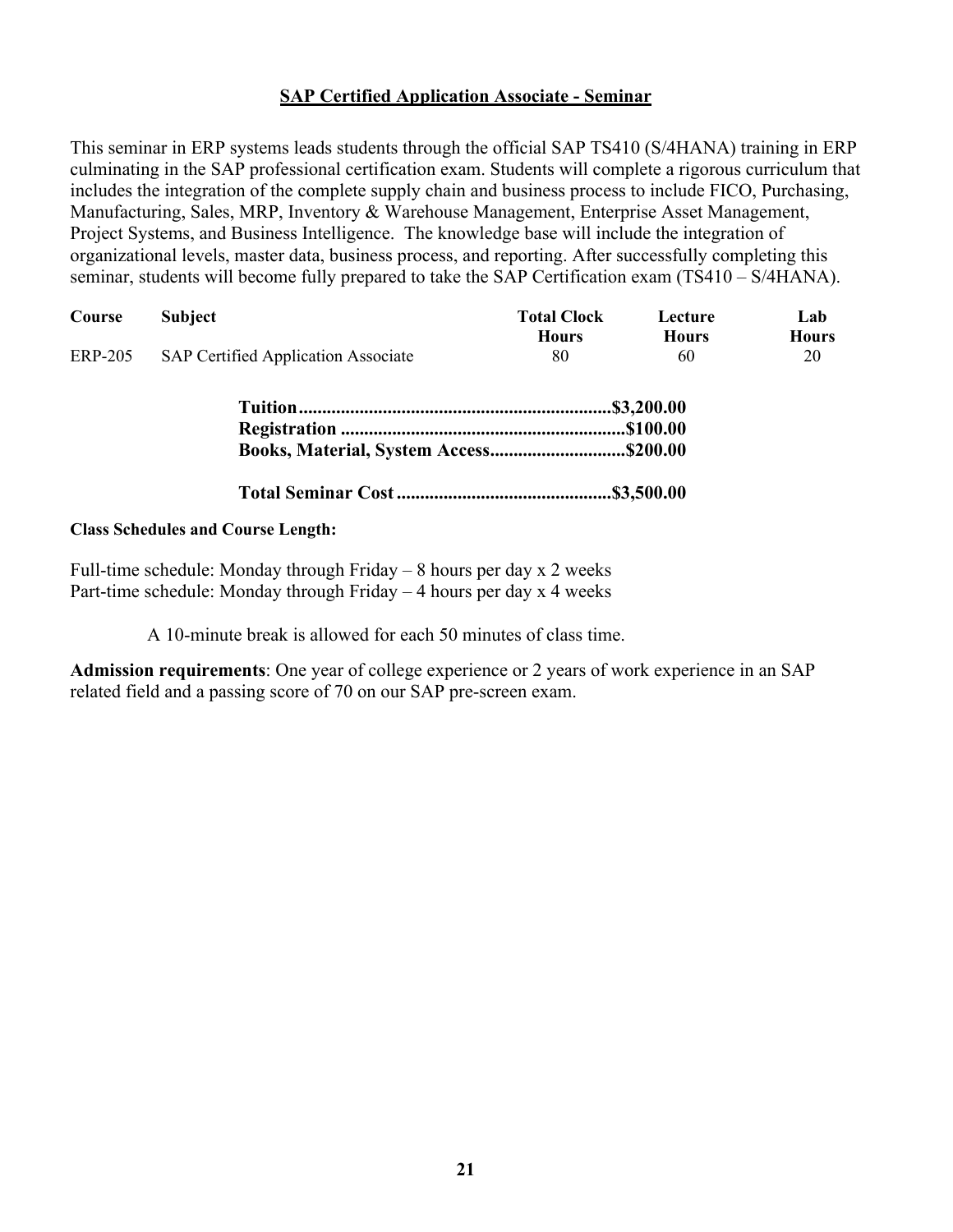#### **SAP Certified Application Associate - Online Seminar**

This online seminar in ERP systems leads students through the official SAP TS410 (S/4HANA) training in ERP culminating in the SAP professional certification exam. Students will complete a rigorous curriculum that includes the integration of the complete supply chain and business process to include FICO, Purchasing, Manufacturing, Sales, MRP, Inventory & Warehouse Management, Enterprise Asset Management, Project Systems, and Business Intelligence. The knowledge base will include the integration of organizational levels, master data, business process, and reporting. After successfully completing this seminar, students will become fully prepared to take the SAP Certification exam (TS410  $-$  S/4HANA).

This seminar will be delivered exclusively through live sessions online administered through our Learning Management System (LMS). All the material needed to complete this seminar successfully is available online and accessible to each enrolled student. Exams and quizzes are also administered online to ensure that students have adequately grasped the material. Students will be provided a user ID and password to allow them access to view the material in the seminar and attend the live sessions. The user ID will also be used to track attendance, which is mandatory and essential for successfully completing this seminar.

| Course         | <b>Subject</b>                      | <b>Total Clock</b><br><b>Hours</b> | Lecture<br><b>Hours</b> | Lab<br><b>Hours</b> |
|----------------|-------------------------------------|------------------------------------|-------------------------|---------------------|
| <b>ERP-205</b> | SAP Certified Application Associate | 80                                 | 60                      | 20                  |
|                |                                     |                                    |                         |                     |
|                |                                     |                                    |                         |                     |
|                |                                     |                                    |                         |                     |
|                |                                     |                                    |                         |                     |

#### **Class Schedules and Course Length:**

Full-time schedule: Monday through Friday  $-8$  hours per day x 2 weeks Part-time schedule: Monday through Friday – 4 hours per day x 4 weeks

A 10-minute break is allowed for each 50 minutes of class time.

**Admission requirements**: One year of college experience or 2 years of work experience in an SAP related field and a passing score of 70 on our SAP pre-screen exam.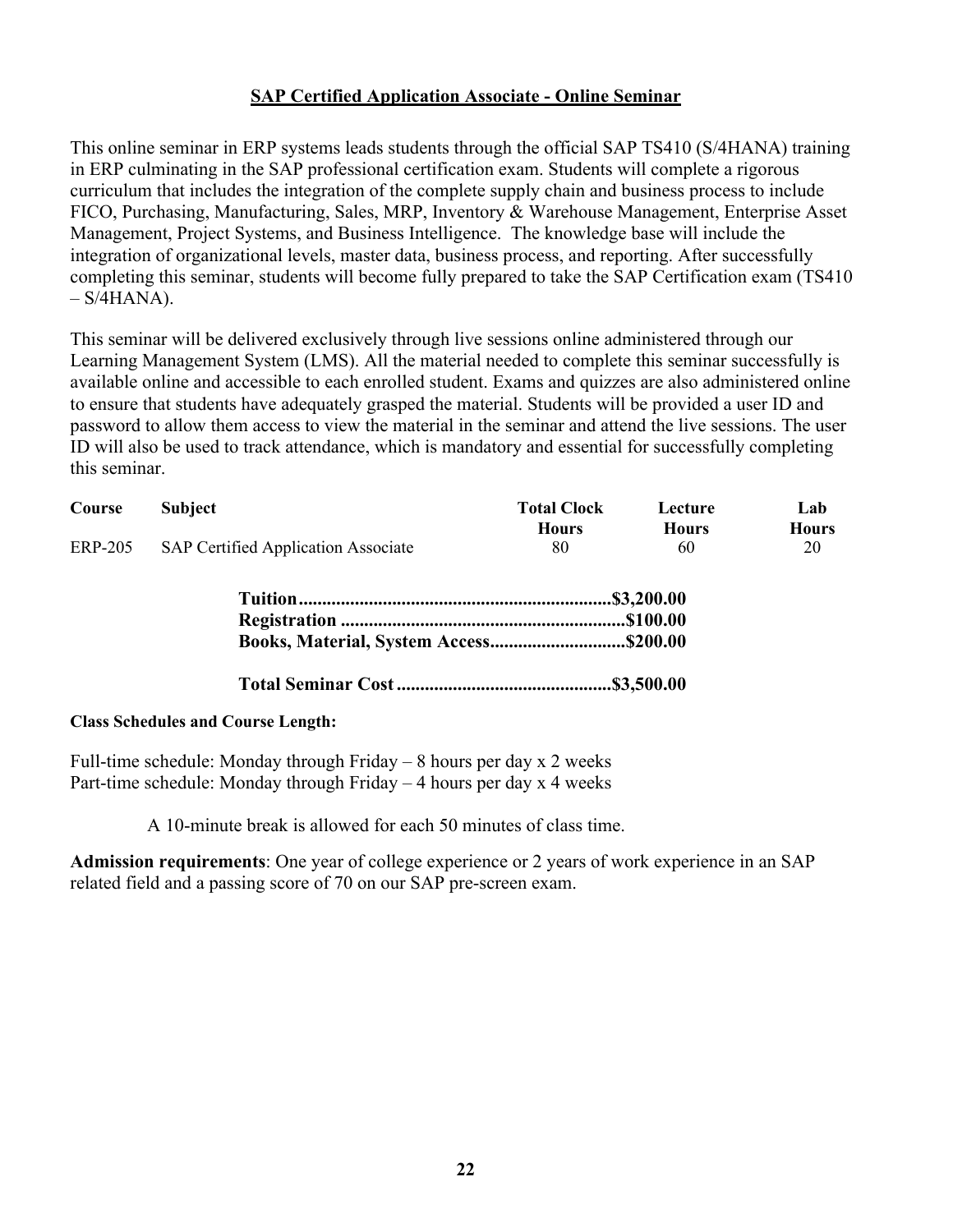## **CompTIA A+ / Core 1 and 2 - Seminar**

This online seminar in  $A^+$  / Core 1 and 2 leads students through the official CompTIA  $A^+$  Certification exam guide culminating in the CompTIA  $A+$  / Core 1 and 2 certification exams. Students will complete a rigorous curriculum that shows students how to install, configure, optimize, troubleshoot, repair, upgrade, and perform preventive maintenance on personal computers, digital devices, and operating systems.

This seminar will be presented exclusively online as an on-demand course that students can complete at their own pace over a span of three months by accessing, reviewing, and completing a blend of video tutorials, labs, and exercises. All the material needed to complete this seminar successfully is available online and made accessible to each enrolled student. Students will be provided a user ID and password to allow them access to view the material in the seminar. The user ID will also be used to track attendance, which is essential for successfully completing this seminar.

| Course | Title                                 | <b>Total Clock</b><br><b>Hours</b> | Lecture<br><b>Hours</b> | Lab<br><b>Hours</b> |
|--------|---------------------------------------|------------------------------------|-------------------------|---------------------|
|        | <b>ITDT 101</b> CompTIA $A+$ / Core 1 | 40                                 | 30                      | 10                  |
|        | <b>ITDT 102</b> CompTIA $A+ /$ Core 2 | 40                                 | 30                      | 10                  |

| Books, Material, and System Access \$100.00     |  |
|-------------------------------------------------|--|
| CompTIA A+ / Core 1 Certification Exam \$106.00 |  |
| CompTIA A+/Core 2 Certification Exam \$106.00   |  |
|                                                 |  |
|                                                 |  |
|                                                 |  |

**Admission requirements:** A minimum of 9 months of IT experience.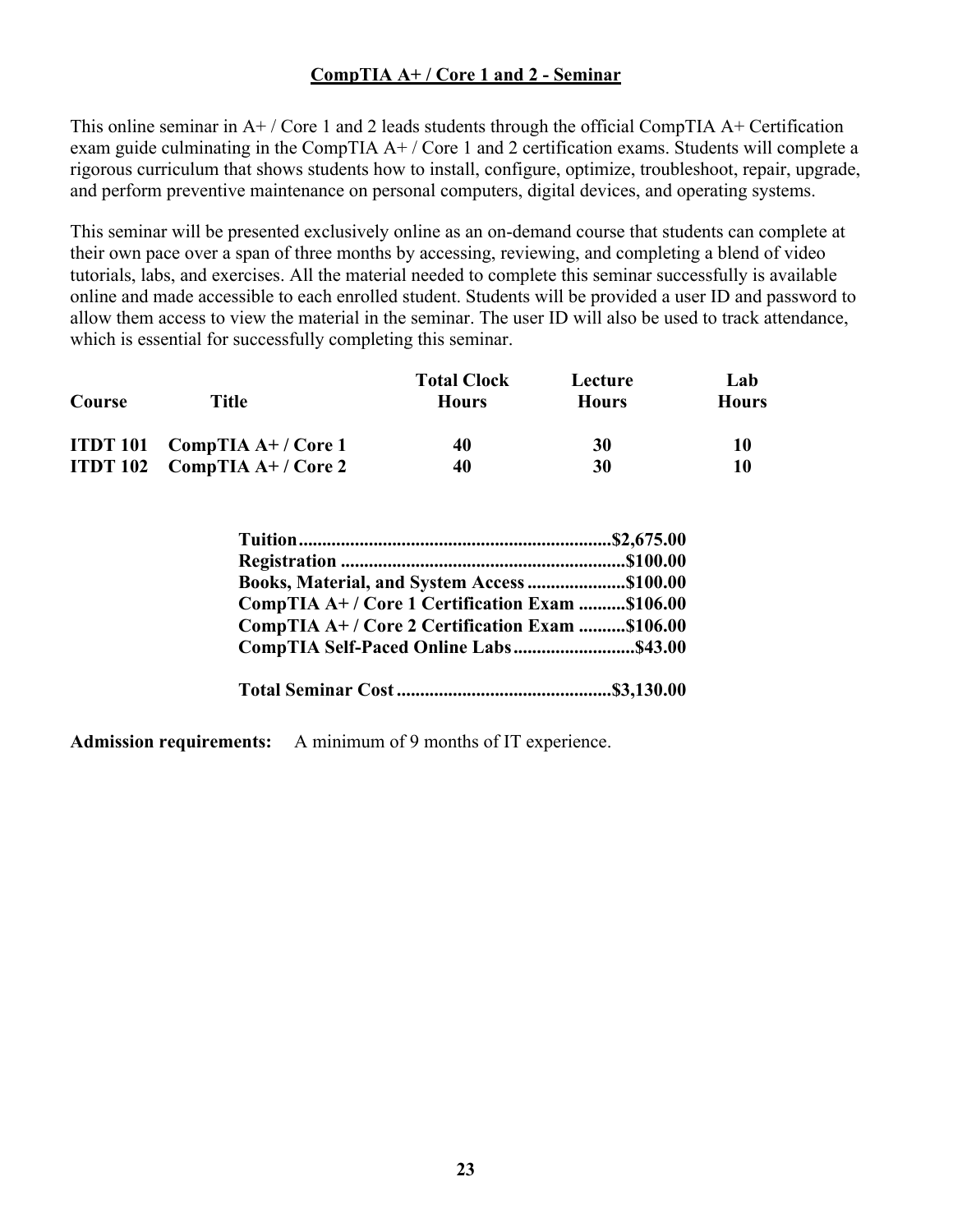## **CompTIA Network+ - Seminar**

This online seminar in CompTIA Network + leads students through the official CompTIA Network + certification exam guide culminating in the CompTIA N+ certification exam. Students will complete a rigorous curriculum in which they learn to describe the major networking technologies and be able to configure, manage, and troubleshoot modern networks.

This seminar will be presented exclusively online as an on-demand course that students can complete at their own pace over a span of two months by accessing, reviewing, and completing a blend of video tutorials, labs and exercises. All the material needed to complete this seminar successfully is available online and made accessible to each enrolled student. Students will be provided a user ID and password to allow them access to view the material in the seminar. The user ID will also be used to track attendance, which is essential for successfully completing this seminar.

| Course | <b>Title</b>                      | <b>Total Clock</b><br><b>Hours</b>          | Lecture<br><b>Hours</b> | Lab<br><b>Hours</b> |
|--------|-----------------------------------|---------------------------------------------|-------------------------|---------------------|
|        | <b>ITDT 103</b> CompTIA Network + | 40                                          | 30                      | 10                  |
|        |                                   |                                             |                         |                     |
|        |                                   |                                             |                         |                     |
|        |                                   | Books, Material, and System Access \$100.00 |                         |                     |
|        |                                   |                                             |                         |                     |
|        |                                   |                                             |                         |                     |
|        |                                   |                                             |                         |                     |

**Admission requirements:** A minimum of 9 months of IT experience.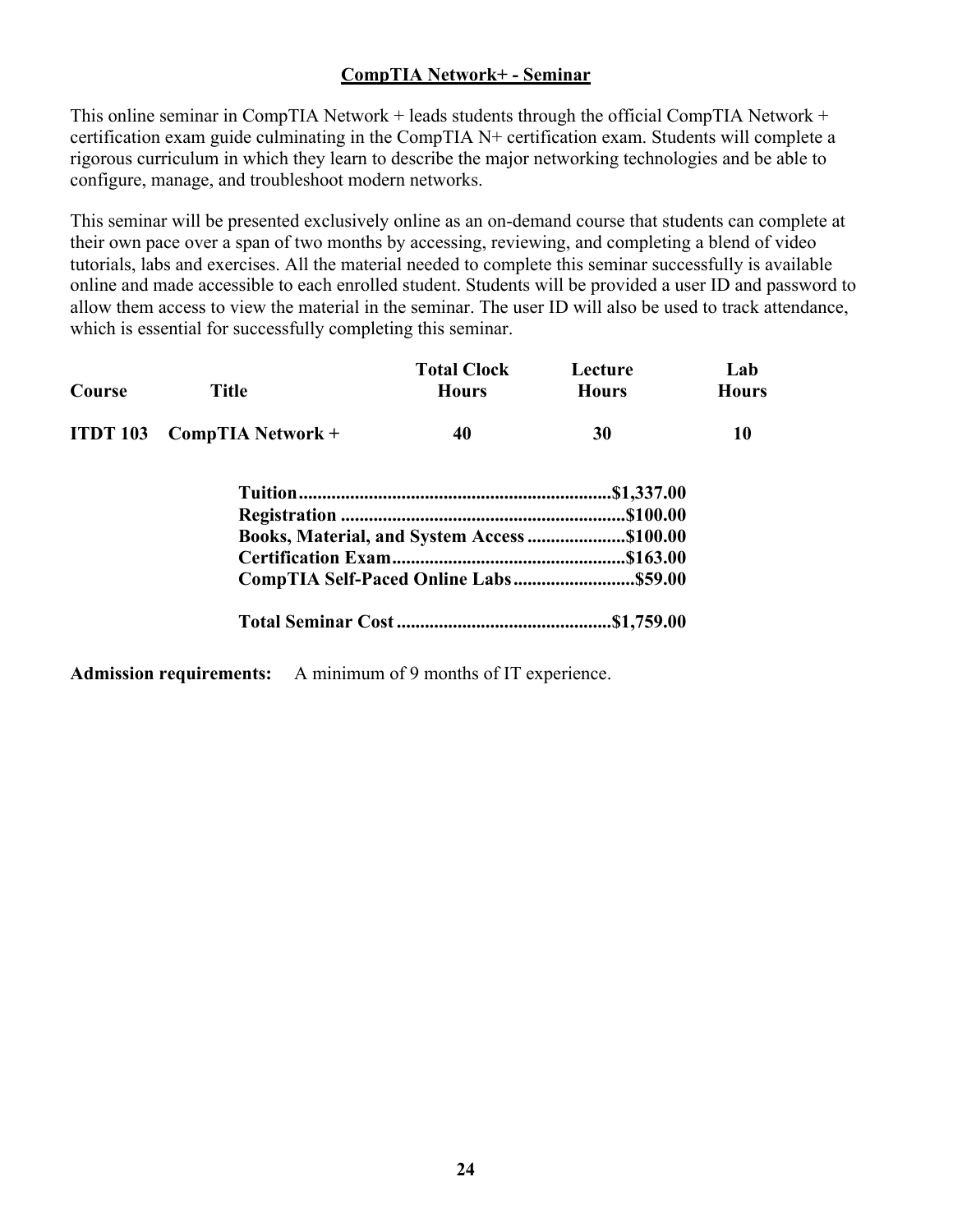## **CompTIA Security + - Seminar**

This online seminar in CompTIA Security + leads students through the official CompTIA Security + Certification exam guide culminating in the CompTIA N+ certification exam. Students gain skills required to install and configure systems to secure applications, networks, and devices; perform threat analysis and respond with appropriate mitigation techniques; participate in risk mitigation activities; and operate with an awareness of applicable policies, and laws.

This seminar will be presented exclusively online as an on-demand course that students can complete at their own pace over a span of two months by accessing, reviewing, and completing a blend of video tutorials, labs and exercises. All the material needed to complete this seminar successfully is available online and made accessible to each enrolled student. Students will be provided a user ID and password to allow them access to view the material in the seminar. The user ID will also be used to track attendance, which is essential for successfully completing this seminar.

| Course | <b>Title</b>               | <b>Total Clock</b><br><b>Hours</b>          | Lecture<br><b>Hours</b> | Lab<br><b>Hours</b> |
|--------|----------------------------|---------------------------------------------|-------------------------|---------------------|
|        | ITDT 104 CompTIA Security+ | 40                                          | 30                      | 10                  |
|        |                            |                                             |                         |                     |
|        |                            |                                             |                         |                     |
|        |                            | Books, Material, and System Access \$100.00 |                         |                     |
|        |                            |                                             |                         |                     |
|        |                            |                                             |                         |                     |
|        |                            |                                             |                         |                     |

**Admission requirements:** A minimum of 9 months of IT experience.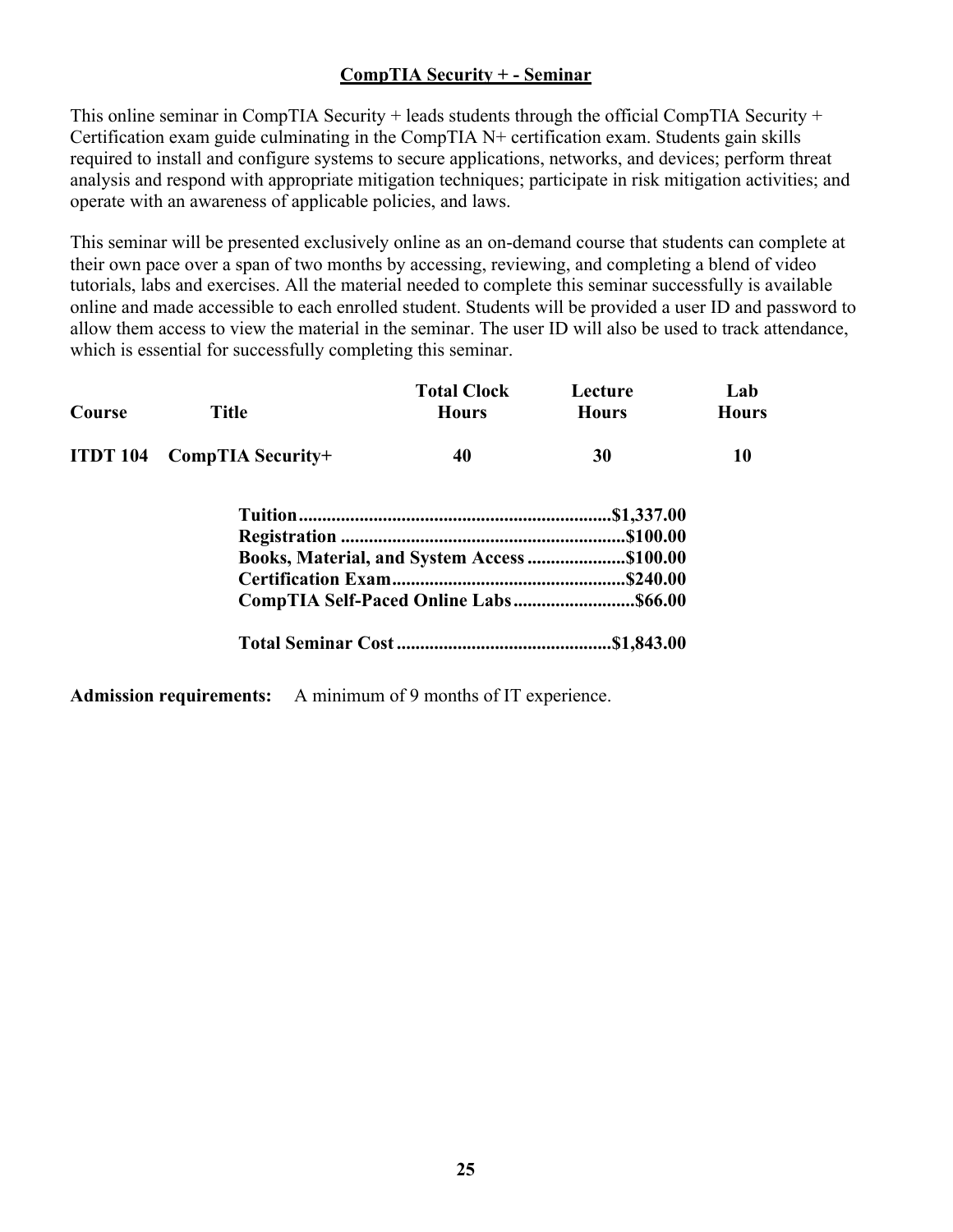## **Course Descriptions**

| Course                                                                                                                                                                                                                                                                                                        | <b>Title</b>                    |                            | <b>Total Clock</b><br><b>Hours</b>                      | Lecture<br><b>Hours</b> | Lab<br><b>Hours</b>                                                                                                                                                                                                                                                                                                                                                                           |  |
|---------------------------------------------------------------------------------------------------------------------------------------------------------------------------------------------------------------------------------------------------------------------------------------------------------------|---------------------------------|----------------------------|---------------------------------------------------------|-------------------------|-----------------------------------------------------------------------------------------------------------------------------------------------------------------------------------------------------------------------------------------------------------------------------------------------------------------------------------------------------------------------------------------------|--|
| <b>KB101</b>                                                                                                                                                                                                                                                                                                  | <b>Keyboarding/Data Entry</b>   |                            | 40                                                      | 10                      | 30                                                                                                                                                                                                                                                                                                                                                                                            |  |
|                                                                                                                                                                                                                                                                                                               | <b>Text/Learning Materials:</b> |                            | Mavis Typing Software for typing and data entry drills. |                         | Paradigm Skillbuilding: Keyboarding With Speed and Control by J.L. Mach,<br>K.A. Mach, and William M. Mitchell. Published by EMC Publishing, 1999.<br>Supplemental material written by Theresa Myers, typing specialist, and                                                                                                                                                                  |  |
| <b>Course Description:</b>                                                                                                                                                                                                                                                                                    |                                 |                            | development of their keying skills.                     |                         | Upon completion, students will be able to use all of the keyboard keys by<br>touch, and will feel comfortable with the mechanics of the computer<br>keyboard. Students will also be able to type at least 30 words per minute by<br>the end of the course. Students will be able to recognize and utilize many of<br>the business systems for which data is being entered, in addition to the |  |
| <b>Prerequisites:</b>                                                                                                                                                                                                                                                                                         |                                 | None                       |                                                         |                         |                                                                                                                                                                                                                                                                                                                                                                                               |  |
| Course                                                                                                                                                                                                                                                                                                        | <b>Title</b>                    |                            | <b>Total Clock</b><br><b>Hours</b>                      | Lecture<br><b>Hours</b> | Lab<br><b>Hours</b>                                                                                                                                                                                                                                                                                                                                                                           |  |
| <b>EX101</b>                                                                                                                                                                                                                                                                                                  | <b>Microsoft Excel I</b>        |                            | 40                                                      | 15                      | 25                                                                                                                                                                                                                                                                                                                                                                                            |  |
|                                                                                                                                                                                                                                                                                                               | <b>Text/Learning Materials:</b> | Sons, Inc., 2013.          |                                                         |                         | Office 2013 Simplified, by Elaine marmel. Published by John Wiley and                                                                                                                                                                                                                                                                                                                         |  |
| <b>Course Description:</b>                                                                                                                                                                                                                                                                                    |                                 | professional spreadsheets. |                                                         |                         | Upon completion, students will be able to utilize basic and intermediate<br>Excel functions and utilize Excel's basic features to create various                                                                                                                                                                                                                                              |  |
| Prerequisites:                                                                                                                                                                                                                                                                                                |                                 | <b>KB101</b>               |                                                         |                         |                                                                                                                                                                                                                                                                                                                                                                                               |  |
| Course                                                                                                                                                                                                                                                                                                        | <b>Title</b>                    |                            | <b>Total Clock</b><br><b>Hours</b>                      | Lecture<br><b>Hours</b> | Lab<br><b>Hours</b>                                                                                                                                                                                                                                                                                                                                                                           |  |
| <b>EX201</b>                                                                                                                                                                                                                                                                                                  | <b>Microsoft Excel II</b>       |                            | 60                                                      | 25                      | 35                                                                                                                                                                                                                                                                                                                                                                                            |  |
|                                                                                                                                                                                                                                                                                                               | <b>Text/Learning Materials:</b> | Sons, Inc., 2013.          |                                                         |                         | Office 2013 Simplified, by Elaine marmel. Published by John Wiley and                                                                                                                                                                                                                                                                                                                         |  |
| <b>Course Description:</b><br>Upon completion, students will be able to create various business<br>spreadsheets including databases and utilize many of Excel's advanced<br>features such as charting, sorting, filtering and subtotaling, in addition to<br>learning basic and intermediate excel functions. |                                 |                            |                                                         |                         |                                                                                                                                                                                                                                                                                                                                                                                               |  |
| <b>Prerequisites:</b>                                                                                                                                                                                                                                                                                         |                                 | <b>KB101</b>               |                                                         |                         |                                                                                                                                                                                                                                                                                                                                                                                               |  |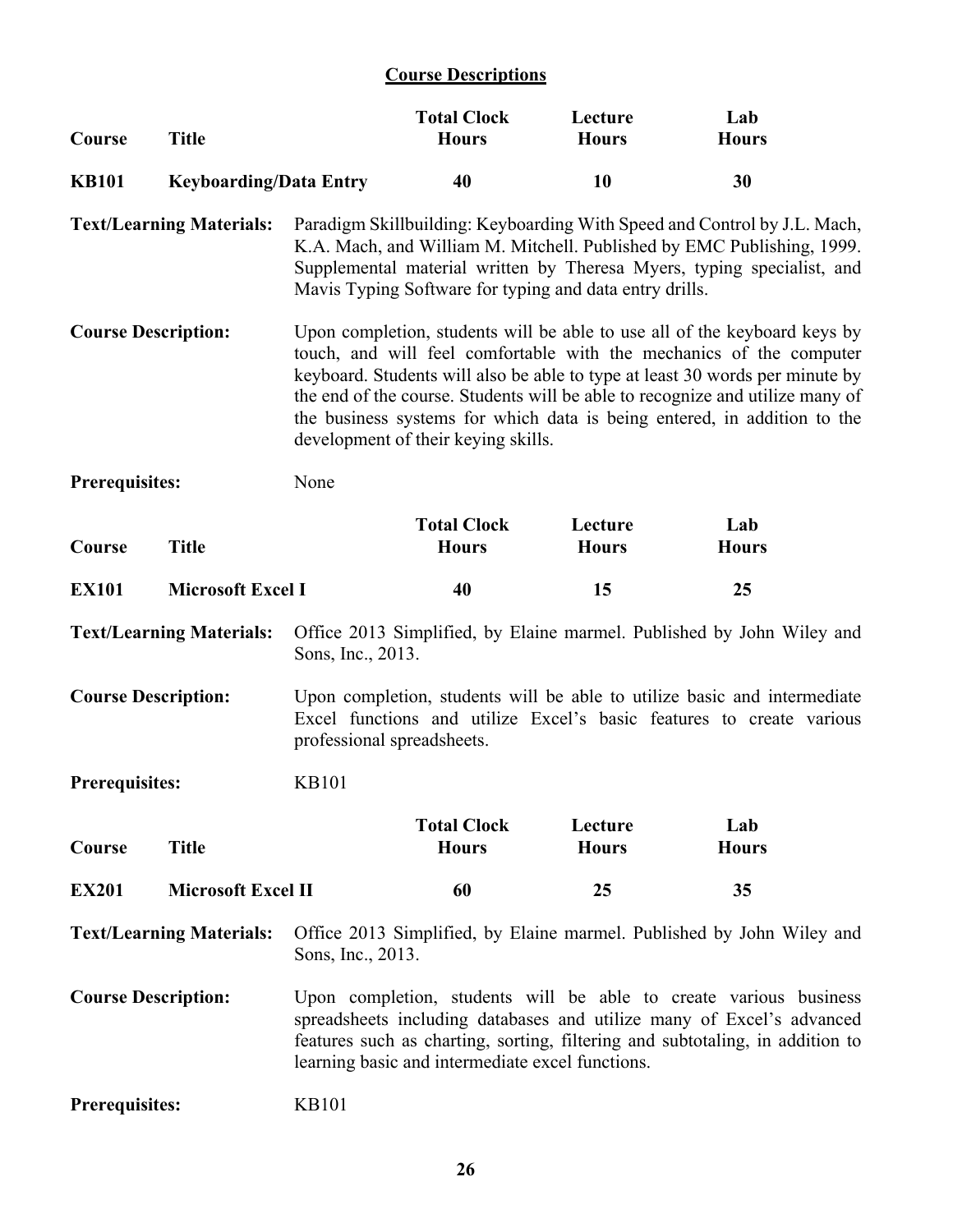| Course                     | <b>Title</b>                                              |                                                                                                                                                                                                                                                                                                                                                                                                                  | <b>Total Clock</b><br><b>Hours</b>          | Lecture<br><b>Hours</b> | Lab<br><b>Hours</b>                                                                                                                                                                                                                                                                                             |  |
|----------------------------|-----------------------------------------------------------|------------------------------------------------------------------------------------------------------------------------------------------------------------------------------------------------------------------------------------------------------------------------------------------------------------------------------------------------------------------------------------------------------------------|---------------------------------------------|-------------------------|-----------------------------------------------------------------------------------------------------------------------------------------------------------------------------------------------------------------------------------------------------------------------------------------------------------------|--|
| <b>MS101</b>               | <b>Microsoft Word I</b>                                   |                                                                                                                                                                                                                                                                                                                                                                                                                  | 40                                          | 15                      | 25                                                                                                                                                                                                                                                                                                              |  |
|                            | <b>Text/Learning Materials:</b>                           | Sons, Inc., 2013.                                                                                                                                                                                                                                                                                                                                                                                                |                                             |                         | Office 2013 Simplified, by Elaine marmel. Published by John Wiley and                                                                                                                                                                                                                                           |  |
| <b>Course Description:</b> |                                                           |                                                                                                                                                                                                                                                                                                                                                                                                                  | reports, memorandums, forms, and envelopes. |                         | Upon completion, students will be able to use beginning and intermediate<br>Microsoft Word features such as editing, saving and recalling documents,<br>printing, line and paragraph formatting, copying and moving, as well as<br>changing the appearance of characters to create professional office letters, |  |
| Prerequisites:             |                                                           | <b>KB101</b>                                                                                                                                                                                                                                                                                                                                                                                                     |                                             |                         |                                                                                                                                                                                                                                                                                                                 |  |
| Course                     | <b>Title</b>                                              |                                                                                                                                                                                                                                                                                                                                                                                                                  | <b>Total Clock</b><br><b>Hours</b>          | Lecture<br><b>Hours</b> | Lab<br><b>Hours</b>                                                                                                                                                                                                                                                                                             |  |
| <b>MS201</b>               | <b>Microsoft Word II</b>                                  |                                                                                                                                                                                                                                                                                                                                                                                                                  | 60                                          | 25                      | 35                                                                                                                                                                                                                                                                                                              |  |
|                            | <b>Text/Learning Materials:</b>                           | Sons, Inc., 2013.                                                                                                                                                                                                                                                                                                                                                                                                |                                             |                         | Office 2013 Simplified, by Elaine marmel. Published by John Wiley and                                                                                                                                                                                                                                           |  |
| <b>Course Description:</b> |                                                           | enhance documents.                                                                                                                                                                                                                                                                                                                                                                                               |                                             |                         | Upon completion, students will be able to use Microsoft Word's more<br>advanced features such as mail merge, creating tables, and graphics to                                                                                                                                                                   |  |
| <b>Prerequisites:</b>      |                                                           | <b>KB101</b>                                                                                                                                                                                                                                                                                                                                                                                                     |                                             |                         |                                                                                                                                                                                                                                                                                                                 |  |
| Course                     | <b>Title</b>                                              |                                                                                                                                                                                                                                                                                                                                                                                                                  | <b>Total Clock</b><br><b>Hours</b>          | Lecture<br><b>Hours</b> | Lab<br><b>Hours</b>                                                                                                                                                                                                                                                                                             |  |
| <b>OE101</b>               | <b>Office Etiquette/</b><br><b>Job Preparation Skills</b> |                                                                                                                                                                                                                                                                                                                                                                                                                  | 20                                          | 5                       | 15                                                                                                                                                                                                                                                                                                              |  |
|                            | <b>Text/Learning Materials:</b>                           | Manuals and handouts                                                                                                                                                                                                                                                                                                                                                                                             |                                             |                         |                                                                                                                                                                                                                                                                                                                 |  |
| <b>Course Description:</b> |                                                           | Upon completion, students will be able to identify proper business attire and<br>office ethics and will gain experience through individual and group<br>discussions while simulating interview situations. Additionally, students will<br>be able to browse internet sites in search of job openings and will be prepared<br>to develop their personal resumes and conduct a successful employment<br>interview. |                                             |                         |                                                                                                                                                                                                                                                                                                                 |  |
| <b>Prerequisites:</b>      |                                                           | None                                                                                                                                                                                                                                                                                                                                                                                                             |                                             |                         |                                                                                                                                                                                                                                                                                                                 |  |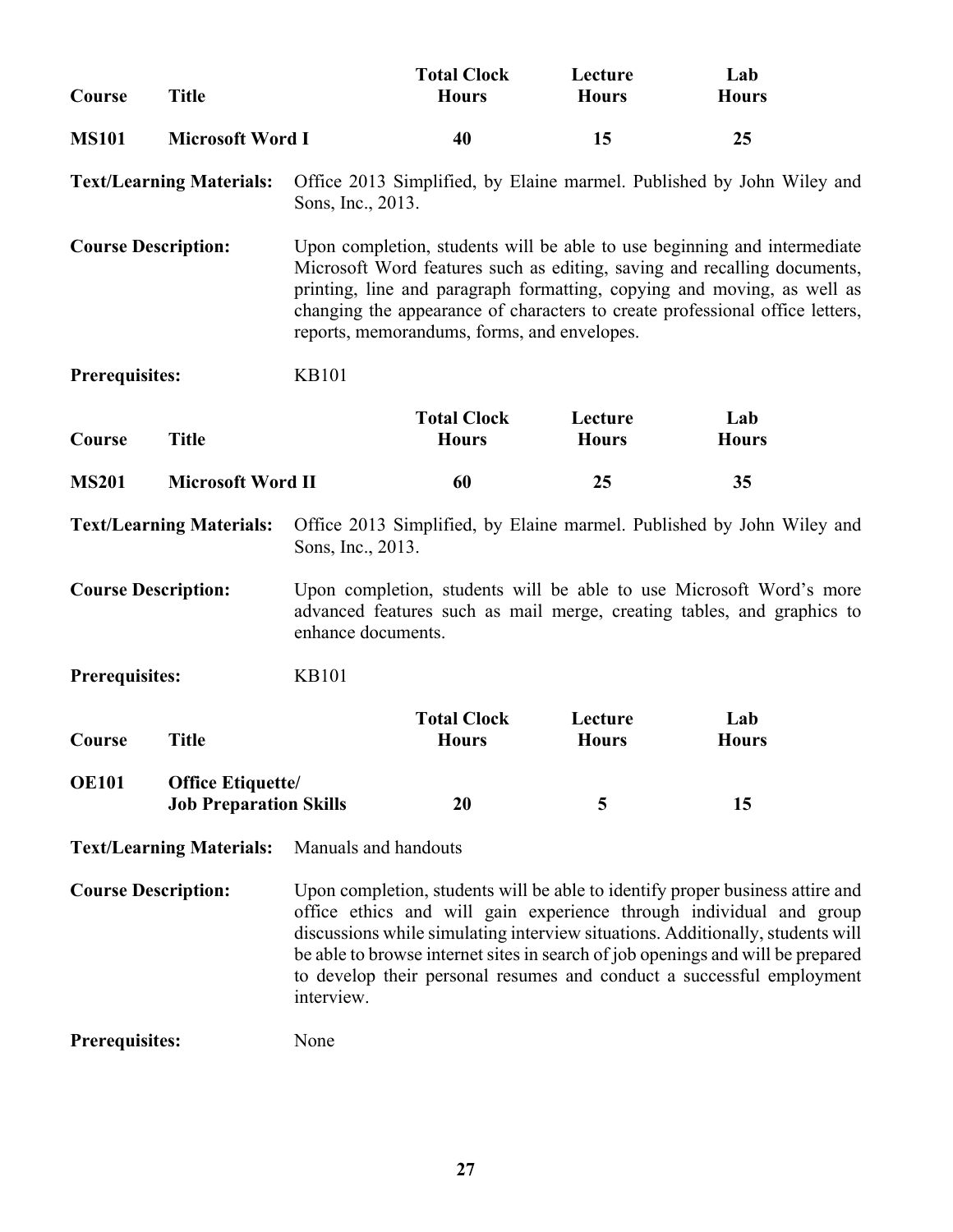| Course                                                                                                                                                                                                                                                                                                                                                           | <b>Title</b>                    |                                                                                                                                                                                                                                                                                                       | <b>Total Clock</b><br><b>Hours</b> | Lecture<br><b>Hours</b> | Lab<br><b>Hours</b>                                                         |  |  |
|------------------------------------------------------------------------------------------------------------------------------------------------------------------------------------------------------------------------------------------------------------------------------------------------------------------------------------------------------------------|---------------------------------|-------------------------------------------------------------------------------------------------------------------------------------------------------------------------------------------------------------------------------------------------------------------------------------------------------|------------------------------------|-------------------------|-----------------------------------------------------------------------------|--|--|
| <b>IN101</b>                                                                                                                                                                                                                                                                                                                                                     | <b>Internet</b>                 |                                                                                                                                                                                                                                                                                                       | 40                                 | 15                      | 25                                                                          |  |  |
|                                                                                                                                                                                                                                                                                                                                                                  | <b>Text/Learning Materials:</b> | Manuals and handouts                                                                                                                                                                                                                                                                                  |                                    |                         |                                                                             |  |  |
| <b>Course Description:</b>                                                                                                                                                                                                                                                                                                                                       |                                 | Upon completion, students will be able to browse the internet while<br>searching for information, send and receive electronic mail, create and<br>develop web pages, download and install files and programs, and become<br>familiarized with many of the internet's advanced features and functions. |                                    |                         |                                                                             |  |  |
| <b>Prerequisites:</b>                                                                                                                                                                                                                                                                                                                                            |                                 | None                                                                                                                                                                                                                                                                                                  |                                    |                         |                                                                             |  |  |
| Course                                                                                                                                                                                                                                                                                                                                                           | <b>Title</b>                    |                                                                                                                                                                                                                                                                                                       | <b>Total Clock</b><br><b>Hours</b> | Lecture<br><b>Hours</b> | Lab<br><b>Hours</b>                                                         |  |  |
| <b>AC101</b>                                                                                                                                                                                                                                                                                                                                                     | <b>Accounting Skills</b>        |                                                                                                                                                                                                                                                                                                       | 40                                 | 15                      | 25                                                                          |  |  |
|                                                                                                                                                                                                                                                                                                                                                                  | <b>Text/Learning Materials:</b> | Manuals and handouts                                                                                                                                                                                                                                                                                  |                                    |                         |                                                                             |  |  |
| <b>Course Description:</b><br>Upon completion students will have the knowledge to create, prepare, and<br>maintain invoices, expense sheets, income statements, balance sheets,<br>financial statements, loan amortization and inventory. Additionally students<br>will learn to monitor and review cash flow statements and know what to<br>expect in an audit. |                                 |                                                                                                                                                                                                                                                                                                       |                                    |                         |                                                                             |  |  |
| <b>Prerequisites:</b>                                                                                                                                                                                                                                                                                                                                            |                                 | EX101 or EX201                                                                                                                                                                                                                                                                                        |                                    |                         |                                                                             |  |  |
| Course                                                                                                                                                                                                                                                                                                                                                           | <b>Title</b>                    |                                                                                                                                                                                                                                                                                                       | <b>Total Clock</b><br><b>Hours</b> | Lecture<br><b>Hours</b> | Lab<br><b>Hours</b>                                                         |  |  |
| <b>OU101</b>                                                                                                                                                                                                                                                                                                                                                     | <b>Microsoft Outlook</b>        |                                                                                                                                                                                                                                                                                                       | 40                                 | 15                      | 25                                                                          |  |  |
|                                                                                                                                                                                                                                                                                                                                                                  | <b>Text/Learning Materials:</b> | Inc., 2013.                                                                                                                                                                                                                                                                                           |                                    |                         | Office 2013 Simplified, by Elaine marmel. Published by John Wiley and Sons, |  |  |
| <b>Course Description:</b>                                                                                                                                                                                                                                                                                                                                       |                                 | Upon completion, students will be able to setup and schedule appointments,<br>create and maintain a computerized address book, create and update daily<br>and long term tasks, create and relay notes and messages, and receive, write,<br>and send electronic mail.                                  |                                    |                         |                                                                             |  |  |
| <b>Prerequisites:</b>                                                                                                                                                                                                                                                                                                                                            |                                 | <b>KB101</b>                                                                                                                                                                                                                                                                                          |                                    |                         |                                                                             |  |  |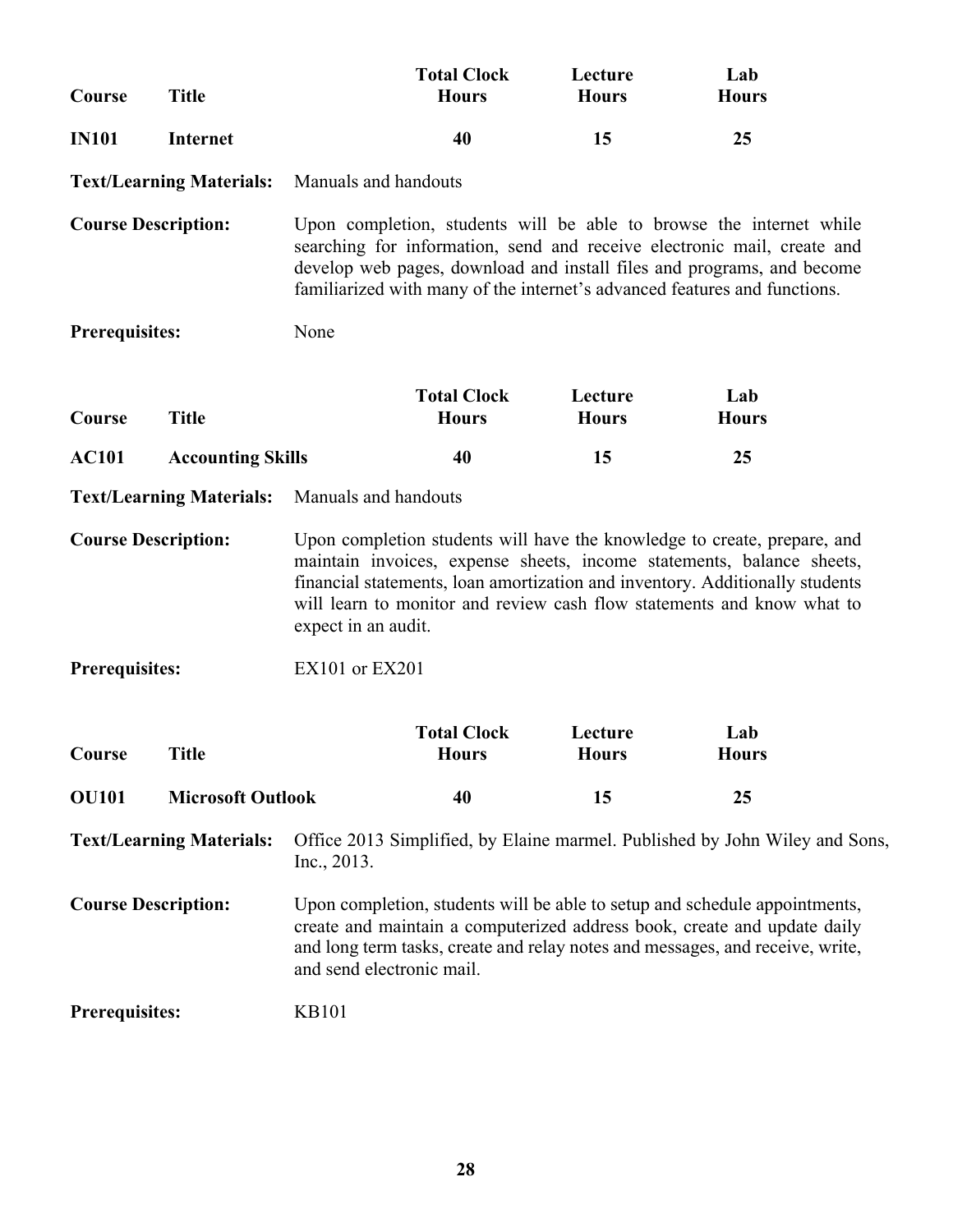| Course                     | <b>Title</b>                                 |                                                                                                                                                                                                                                                                                                                                                                                                                                                                                                                                                                                                                                                                                          | <b>Total Clock</b><br><b>Hours</b>   | Lecture<br><b>Hours</b> | Lab<br><b>Hours</b>                                                                                                                                        |  |  |
|----------------------------|----------------------------------------------|------------------------------------------------------------------------------------------------------------------------------------------------------------------------------------------------------------------------------------------------------------------------------------------------------------------------------------------------------------------------------------------------------------------------------------------------------------------------------------------------------------------------------------------------------------------------------------------------------------------------------------------------------------------------------------------|--------------------------------------|-------------------------|------------------------------------------------------------------------------------------------------------------------------------------------------------|--|--|
| <b>PO101</b>               | <b>Microsoft PowerPoint</b>                  |                                                                                                                                                                                                                                                                                                                                                                                                                                                                                                                                                                                                                                                                                          | 40                                   | 15                      | 25                                                                                                                                                         |  |  |
|                            | <b>Text/Learning Materials:</b>              | Inc., 2013.                                                                                                                                                                                                                                                                                                                                                                                                                                                                                                                                                                                                                                                                              |                                      |                         | Office 2013 Simplified, by Elaine marmel. Published by John Wiley and Sons,                                                                                |  |  |
| <b>Course Description:</b> |                                              |                                                                                                                                                                                                                                                                                                                                                                                                                                                                                                                                                                                                                                                                                          | intermediate and advanced functions. |                         | Upon completion, students will be able to create and present various<br>professional presentations while using many of PowerPoint's basic,                 |  |  |
| <b>Prerequisites:</b>      |                                              | <b>KB101</b>                                                                                                                                                                                                                                                                                                                                                                                                                                                                                                                                                                                                                                                                             |                                      |                         |                                                                                                                                                            |  |  |
| Course                     | <b>Title</b>                                 |                                                                                                                                                                                                                                                                                                                                                                                                                                                                                                                                                                                                                                                                                          | <b>Total Clock</b><br><b>Hours</b>   | Lecture<br><b>Hours</b> | Lab<br><b>Hours</b>                                                                                                                                        |  |  |
| <b>ER101</b>               | <b>Intro to Electrical Health Records 40</b> |                                                                                                                                                                                                                                                                                                                                                                                                                                                                                                                                                                                                                                                                                          |                                      | 15                      | 25                                                                                                                                                         |  |  |
|                            | <b>Text/Learning Materials:</b>              | 2011.                                                                                                                                                                                                                                                                                                                                                                                                                                                                                                                                                                                                                                                                                    |                                      |                         | Electronic Health Records - Understanding and Using Computerized Medical<br>Records, second Edition, Richard Gartee. Published by Pearson Education, Inc., |  |  |
| <b>Course Description:</b> |                                              | This module is designed to provide an overview of the organization of<br>healthcare in the United States. It addresses the structure of health care<br>organizations; accrediting and governmental bodies that provide standards<br>for the provision of health care to include the current flow of the acute care<br>medical record. It introduces the allied health professions and the<br>organizational structure of the medical staff and its composite members. It<br>focuses on an overview of payer organizations including, managed care and<br>capitation, current structure and career potential, as well as projected future<br>roles of health professionals with patients. |                                      |                         |                                                                                                                                                            |  |  |
| <b>Prerequisites:</b>      |                                              | None                                                                                                                                                                                                                                                                                                                                                                                                                                                                                                                                                                                                                                                                                     |                                      |                         |                                                                                                                                                            |  |  |
| Course                     | <b>Title</b>                                 |                                                                                                                                                                                                                                                                                                                                                                                                                                                                                                                                                                                                                                                                                          | <b>Total Clock</b><br><b>Hours</b>   | Lecture<br><b>Hours</b> | Lab<br><b>Hours</b>                                                                                                                                        |  |  |
| <b>MT101</b>               | <b>Medical Terminology</b>                   |                                                                                                                                                                                                                                                                                                                                                                                                                                                                                                                                                                                                                                                                                          | 40                                   | 15                      | 25                                                                                                                                                         |  |  |
|                            | <b>Text/Learning Materials:</b>              | 2011.                                                                                                                                                                                                                                                                                                                                                                                                                                                                                                                                                                                                                                                                                    |                                      |                         | Electronic Health Records - Understanding and Using Computerized Medical<br>Records, second Edition, Richard Gartee. Published by Pearson Education, Inc., |  |  |
| <b>Course Description:</b> |                                              | The Medical Terminology module will teach students how to use phonetic<br>pronunciation and word building to learn the language of medicine. Students<br>will learn to understand and communicate using the medical words and<br>abbreviations needed in a healthcare career. This subject will also use an<br>integrated approach that will allow students to master medical terminology<br>in the health care industry.                                                                                                                                                                                                                                                                |                                      |                         |                                                                                                                                                            |  |  |
| <b>Prerequisites:</b>      |                                              | None                                                                                                                                                                                                                                                                                                                                                                                                                                                                                                                                                                                                                                                                                     |                                      |                         |                                                                                                                                                            |  |  |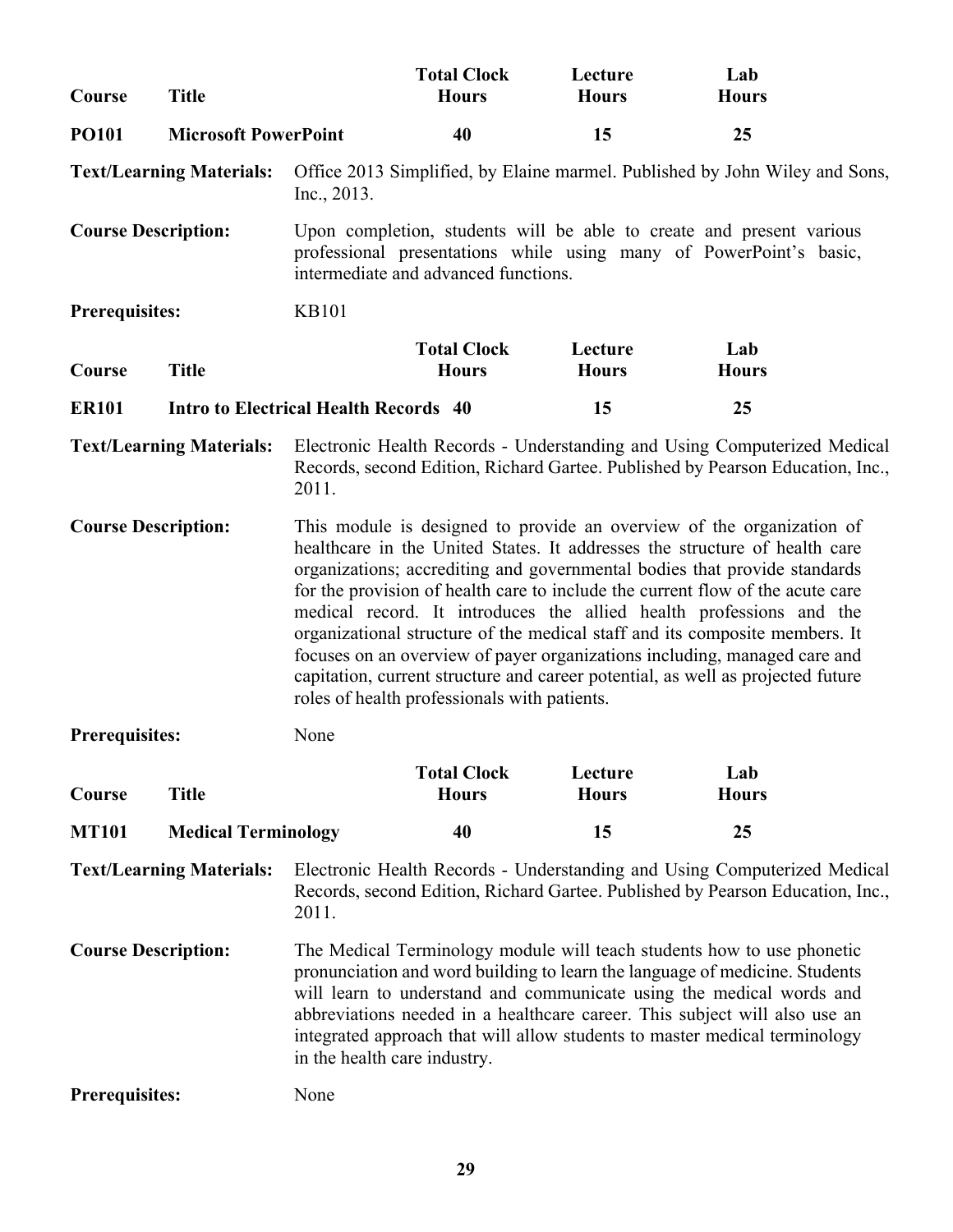| Course                     | <b>Title</b>                    |                                                                                                                                                                                                                                                                                                                                 | <b>Total Clock</b><br><b>Hours</b> | Lecture<br><b>Hours</b> | Lab<br><b>Hours</b>                                                                                                                                        |  |  |
|----------------------------|---------------------------------|---------------------------------------------------------------------------------------------------------------------------------------------------------------------------------------------------------------------------------------------------------------------------------------------------------------------------------|------------------------------------|-------------------------|------------------------------------------------------------------------------------------------------------------------------------------------------------|--|--|
| <b>AP201</b>               |                                 | <b>Human Anatomy &amp; Physiology</b>                                                                                                                                                                                                                                                                                           | 40                                 | 15                      | 25                                                                                                                                                         |  |  |
|                            | <b>Text/Learning Materials:</b> | 2011.                                                                                                                                                                                                                                                                                                                           |                                    |                         | Electronic Health Records - Understanding and Using Computerized Medical<br>Records, second Edition, Richard Gartee. Published by Pearson Education, Inc., |  |  |
| <b>Course Description:</b> |                                 | disease process.                                                                                                                                                                                                                                                                                                                |                                    |                         | Upon completion of this course, students will gain knowledge and<br>understanding of the anatomy and physiology of the human body and the                  |  |  |
| <b>Prerequisites:</b>      |                                 | ER101 and MT101                                                                                                                                                                                                                                                                                                                 |                                    |                         |                                                                                                                                                            |  |  |
| Course                     | <b>Title</b>                    |                                                                                                                                                                                                                                                                                                                                 | <b>Total Clock</b><br><b>Hours</b> | Lecture<br><b>Hours</b> | Lab<br><b>Hours</b>                                                                                                                                        |  |  |
| <b>HD201</b>               | <b>Health Data Content</b>      |                                                                                                                                                                                                                                                                                                                                 | 40                                 | 15                      | 25                                                                                                                                                         |  |  |
|                            | <b>Text/Learning Materials:</b> | 2011.                                                                                                                                                                                                                                                                                                                           |                                    |                         | Electronic Health Records - Understanding and Using Computerized Medical<br>Records, second Edition, Richard Gartee. Published by Pearson Education, Inc., |  |  |
| <b>Course Description:</b> |                                 | Upon completion of this course, students will gain the knowledge and proper<br>use of health content as it relates to EMR. This subject will teach students<br>how to identify problems in the area of record management and written<br>health information based on the audience (e.g. patient versus health care<br>provider). |                                    |                         |                                                                                                                                                            |  |  |
| <b>Prerequisites:</b>      |                                 | ER101 and MT101                                                                                                                                                                                                                                                                                                                 |                                    |                         |                                                                                                                                                            |  |  |
| Course                     | <b>Title</b>                    |                                                                                                                                                                                                                                                                                                                                 | <b>Total Clock</b><br><b>Hours</b> | Lecture<br><b>Hours</b> | Lab<br><b>Hours</b>                                                                                                                                        |  |  |
| <b>PM201</b>               | <b>Patient Visit Management</b> |                                                                                                                                                                                                                                                                                                                                 | 40                                 | 15                      | 25                                                                                                                                                         |  |  |
|                            | <b>Text/Learning Materials:</b> | 2011.                                                                                                                                                                                                                                                                                                                           |                                    |                         | Electronic Health Records - Understanding and Using Computerized Medical<br>Records, second Edition, Richard Gartee. Published by Pearson Education, Inc., |  |  |
| <b>Course Description:</b> |                                 | Upon completion of this course, students will gain the management skills<br>needed when visiting patients. Students will learn how to identify problems<br>in the area of communication/verbal skills based on the audience (e.g. patient<br>versus health care provider).                                                      |                                    |                         |                                                                                                                                                            |  |  |
| <b>Prerequisites:</b>      |                                 | ER101 and MT101                                                                                                                                                                                                                                                                                                                 |                                    |                         |                                                                                                                                                            |  |  |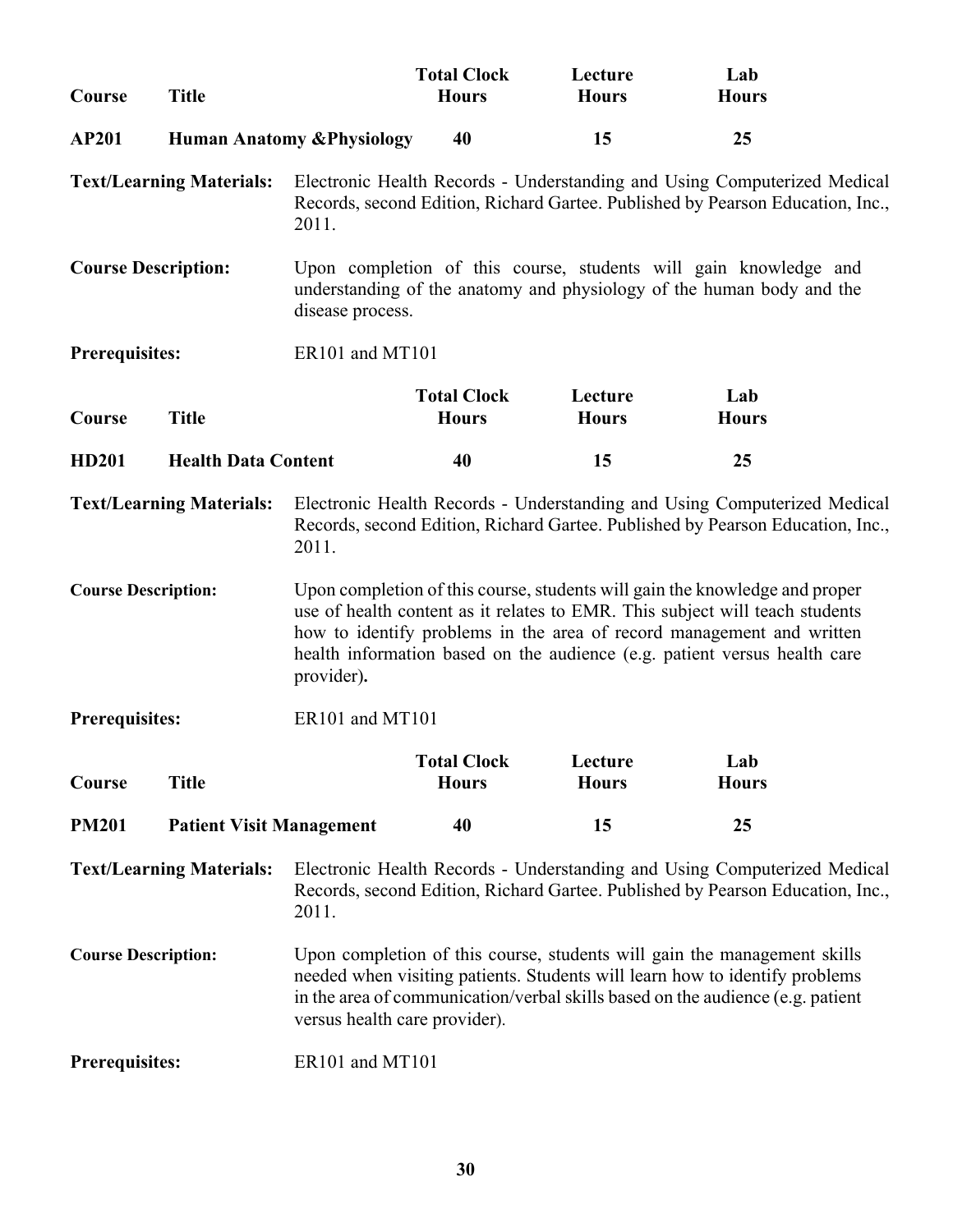| Course                                                                                                                                                                                                                                | <b>Title</b>                                                 |                                                                                                                                                                                                                                                                                                                                                                                                                                                                             | <b>Total Clock</b><br><b>Hours</b> | Lecture<br><b>Hours</b> | Lab<br><b>Hours</b>                                                                                                                                                                                                              |  |
|---------------------------------------------------------------------------------------------------------------------------------------------------------------------------------------------------------------------------------------|--------------------------------------------------------------|-----------------------------------------------------------------------------------------------------------------------------------------------------------------------------------------------------------------------------------------------------------------------------------------------------------------------------------------------------------------------------------------------------------------------------------------------------------------------------|------------------------------------|-------------------------|----------------------------------------------------------------------------------------------------------------------------------------------------------------------------------------------------------------------------------|--|
| <b>CE301</b>                                                                                                                                                                                                                          |                                                              | <b>Clinical Notes and Examinations</b>                                                                                                                                                                                                                                                                                                                                                                                                                                      | 40                                 | 15                      | 25                                                                                                                                                                                                                               |  |
|                                                                                                                                                                                                                                       | <b>Text/Learning Materials:</b>                              | 2011.                                                                                                                                                                                                                                                                                                                                                                                                                                                                       |                                    |                         | Electronic Health Records - Understanding and Using Computerized Medical<br>Records, second Edition, Richard Gartee. Published by Pearson Education, Inc.,                                                                       |  |
| <b>Course Description:</b>                                                                                                                                                                                                            |                                                              | Upon completion of this course, students will be able to learn the skills<br>needed to take accurate clinical notes and examinations and accurately enter<br>progress case notes in MedWare derived from clinical examinations.<br>Students will also gain a thorough understanding of the importance of<br>accurate documentation, data entry and retrieval of patients' medical records<br>for treatment planning, medical case staffing, insurance and billing purposes. |                                    |                         |                                                                                                                                                                                                                                  |  |
| <b>Prerequisites:</b>                                                                                                                                                                                                                 |                                                              | ER101, MT101, and PM201                                                                                                                                                                                                                                                                                                                                                                                                                                                     |                                    |                         |                                                                                                                                                                                                                                  |  |
| Course                                                                                                                                                                                                                                | <b>Title</b>                                                 |                                                                                                                                                                                                                                                                                                                                                                                                                                                                             | <b>Total Clock</b><br><b>Hours</b> | Lecture<br><b>Hours</b> | Lab<br><b>Hours</b>                                                                                                                                                                                                              |  |
| <b>MC301</b>                                                                                                                                                                                                                          | <b>Medical Coding, Billing,</b><br><b>Orders &amp; Admin</b> |                                                                                                                                                                                                                                                                                                                                                                                                                                                                             | 80                                 | 20                      | 60                                                                                                                                                                                                                               |  |
|                                                                                                                                                                                                                                       | <b>Text/Learning Materials:</b>                              | 2011.                                                                                                                                                                                                                                                                                                                                                                                                                                                                       |                                    |                         | Electronic Health Records - Understanding and Using Computerized Medical<br>Records, second Edition, Richard Gartee. Published by Pearson Education, Inc.,                                                                       |  |
| <b>Course Description:</b>                                                                                                                                                                                                            |                                                              | regarding perspective payment systems and methods of reimbursement.                                                                                                                                                                                                                                                                                                                                                                                                         |                                    |                         | Upon completion of this course, students will be able to perform the<br>international classification of medical coding techniques of CPT and ICD-9-<br>CM with emphasis on case studies, health records, and federal regulations |  |
| <b>Prerequisites:</b>                                                                                                                                                                                                                 |                                                              | ER101 and MT101                                                                                                                                                                                                                                                                                                                                                                                                                                                             |                                    |                         |                                                                                                                                                                                                                                  |  |
| Course                                                                                                                                                                                                                                | <b>Title</b>                                                 |                                                                                                                                                                                                                                                                                                                                                                                                                                                                             | <b>Total Clock</b><br><b>Hours</b> | Lecture<br><b>Hours</b> | Lab<br><b>Hours</b>                                                                                                                                                                                                              |  |
|                                                                                                                                                                                                                                       | <b>MM-INTRO-A - Introduction to SAP</b>                      |                                                                                                                                                                                                                                                                                                                                                                                                                                                                             | $\boldsymbol{2}$                   | 1                       | 1                                                                                                                                                                                                                                |  |
|                                                                                                                                                                                                                                       | <b>Text/Learning Materials:</b>                              | Configuration, written by Martin Murray.                                                                                                                                                                                                                                                                                                                                                                                                                                    |                                    |                         | Materials Management with SAP ERP: Functionality and Technical                                                                                                                                                                   |  |
| <b>Course Description:</b><br>This subject will introduce the students to the world of SAP as an Enterprise<br>Resource Planning (ERP) integrated software package. The history and the<br>system landscape of SAP is also discussed. |                                                              |                                                                                                                                                                                                                                                                                                                                                                                                                                                                             |                                    |                         |                                                                                                                                                                                                                                  |  |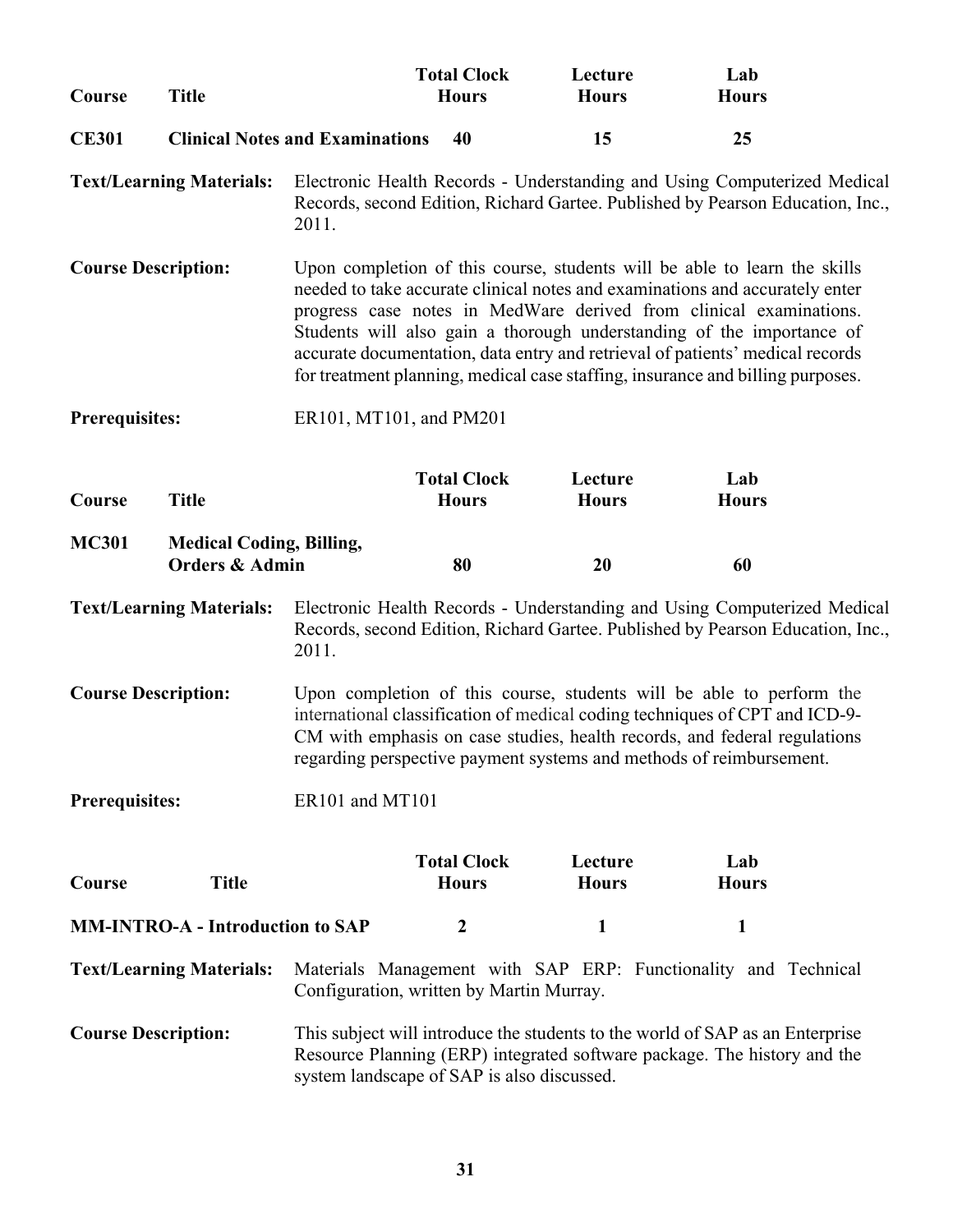| Course                          | <b>Title</b> |                       | <b>Total Clock</b><br><b>Hours</b>       |                                    | Lecture<br><b>Hours</b> | Lab<br><b>Hours</b>                                                                                                                                                                                                                                                                                                                                                                                                                                                                                                                                                                                                                                                                                                                                                                                                                                                                                                                                                                                                       |  |
|---------------------------------|--------------|-----------------------|------------------------------------------|------------------------------------|-------------------------|---------------------------------------------------------------------------------------------------------------------------------------------------------------------------------------------------------------------------------------------------------------------------------------------------------------------------------------------------------------------------------------------------------------------------------------------------------------------------------------------------------------------------------------------------------------------------------------------------------------------------------------------------------------------------------------------------------------------------------------------------------------------------------------------------------------------------------------------------------------------------------------------------------------------------------------------------------------------------------------------------------------------------|--|
| <b>MM-INTRO-B</b>               |              | <b>SAP Navigation</b> | $\boldsymbol{2}$                         |                                    | $\mathbf{1}$            | 1                                                                                                                                                                                                                                                                                                                                                                                                                                                                                                                                                                                                                                                                                                                                                                                                                                                                                                                                                                                                                         |  |
| <b>Text/Learning Materials:</b> |              |                       | Configuration, written by Martin Murray. |                                    |                         | Materials Management with SAP ERP: Functionality and Technical                                                                                                                                                                                                                                                                                                                                                                                                                                                                                                                                                                                                                                                                                                                                                                                                                                                                                                                                                            |  |
| <b>Course Description:</b>      |              | personal settings.    |                                          |                                    |                         | This unit will introduce the students to the SAP screens and navigation<br>unit. Students will also learn how to individualize the system using                                                                                                                                                                                                                                                                                                                                                                                                                                                                                                                                                                                                                                                                                                                                                                                                                                                                           |  |
| Course                          |              | <b>Title</b>          |                                          | <b>Total Clock</b><br><b>Hours</b> | Lecture<br><b>Hours</b> | Lab<br><b>Hours</b>                                                                                                                                                                                                                                                                                                                                                                                                                                                                                                                                                                                                                                                                                                                                                                                                                                                                                                                                                                                                       |  |
| <b>MM-INTRO-C</b>               |              |                       | <b>SAP Organizational Structure</b>      | $\overline{\mathbf{4}}$            | $\boldsymbol{2}$        | $\boldsymbol{2}$                                                                                                                                                                                                                                                                                                                                                                                                                                                                                                                                                                                                                                                                                                                                                                                                                                                                                                                                                                                                          |  |
| <b>Text/Learning Materials:</b> |              |                       | Configuration, written by Martin Murray. |                                    |                         | Materials Management with SAP ERP: Functionality and Technical                                                                                                                                                                                                                                                                                                                                                                                                                                                                                                                                                                                                                                                                                                                                                                                                                                                                                                                                                            |  |
| <b>Course Description:</b>      |              |                       |                                          |                                    |                         | This unit will provide in-depth knowledge of the SAP Organizational<br>Structure which is the foundation of any SAP implementation. Students will<br>understand the importance of the organizational structure like the Client,<br>Company Code, Plant, Storage Locations, Purchasing Organizations and<br>Purchasing Groups and will be able to define and assign each of these<br>organizational structures. Students will obtain an understanding of the<br>configuration that is involved and will understand how extremely important<br>it is that the correct configuration data entered will have an impact on the<br>overall success of not only how the system behaves, but also all the business<br>processes in SAP MM module. The unit will also examine each of the<br>relevant master data and will be given an opportunity to create and enter data.<br>In addition to the knowledge and understanding gained from this course,<br>the students will be configuring their very own Organization Structure. |  |

**32**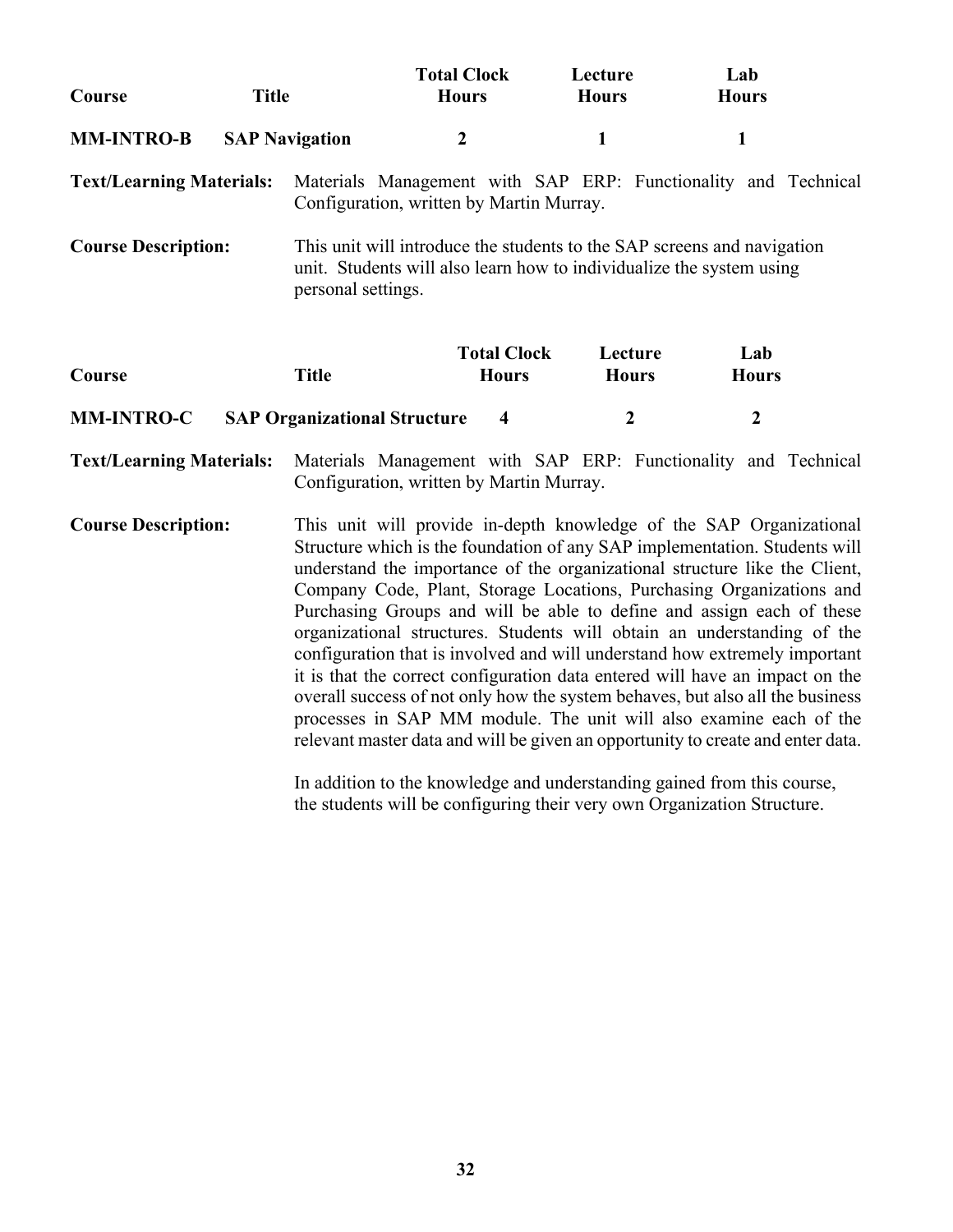|        |                                                  | <b>Total Clock</b> | Lecture      | Lab          |
|--------|--------------------------------------------------|--------------------|--------------|--------------|
| Course | Title                                            | <b>Hours</b>       | <b>Hours</b> | <b>Hours</b> |
|        | <b>MM-MD</b> Master Data in Materials Management |                    |              |              |

**Text/Learning Materials:** Materials Management with SAP ERP: Functionality and Technical Configuration, written by Martin Murray.

**Course Description:** This unit will introduce the student to the Master Data elements of Material Management and demonstrate how the master data relates to the organizational structure. Students will learn the different master data that is required by Material Management in the SAP ERP Operations. There are three types of data which will be taught and they are Master, Configuration and Transitional Data. At the end of the unit, students will have an understanding of how important it is to accurately enter the master data. This ensures the overall success of how the system will behave. Additionally, students will create their own master data and will be given an opportunity to utilize it.

| Course        | Title                                 | <b>Total Clock</b><br><b>Hours</b> | Lecture<br><b>Hours</b> | Lab<br><b>Hours</b> |
|---------------|---------------------------------------|------------------------------------|-------------------------|---------------------|
| <b>MM-LIV</b> | <b>Logistics Invoice Verification</b> | 20                                 | 10                      | 10                  |

**Text/Learning Materials:** Materials Management with SAP ERP: Functionality and Technical Configuration, written by Martin Murray.

**Course Description:** This unit will introduce students to the configuration of Logistics Invoice Verification (LIV) and how it falls as the final step in procure to pay cycle. It begins with the vendor submitting the invoice for the goods sold. The Accounts Payable group, after receiving the invoice from the vendor, enters it in SAP. Based on the purchase order details, goods receipt, invoice data and configuration settings, the system prompts the user with messages. The user then takes one of the following actions: Park / Save the invoice and/or Post the invoice.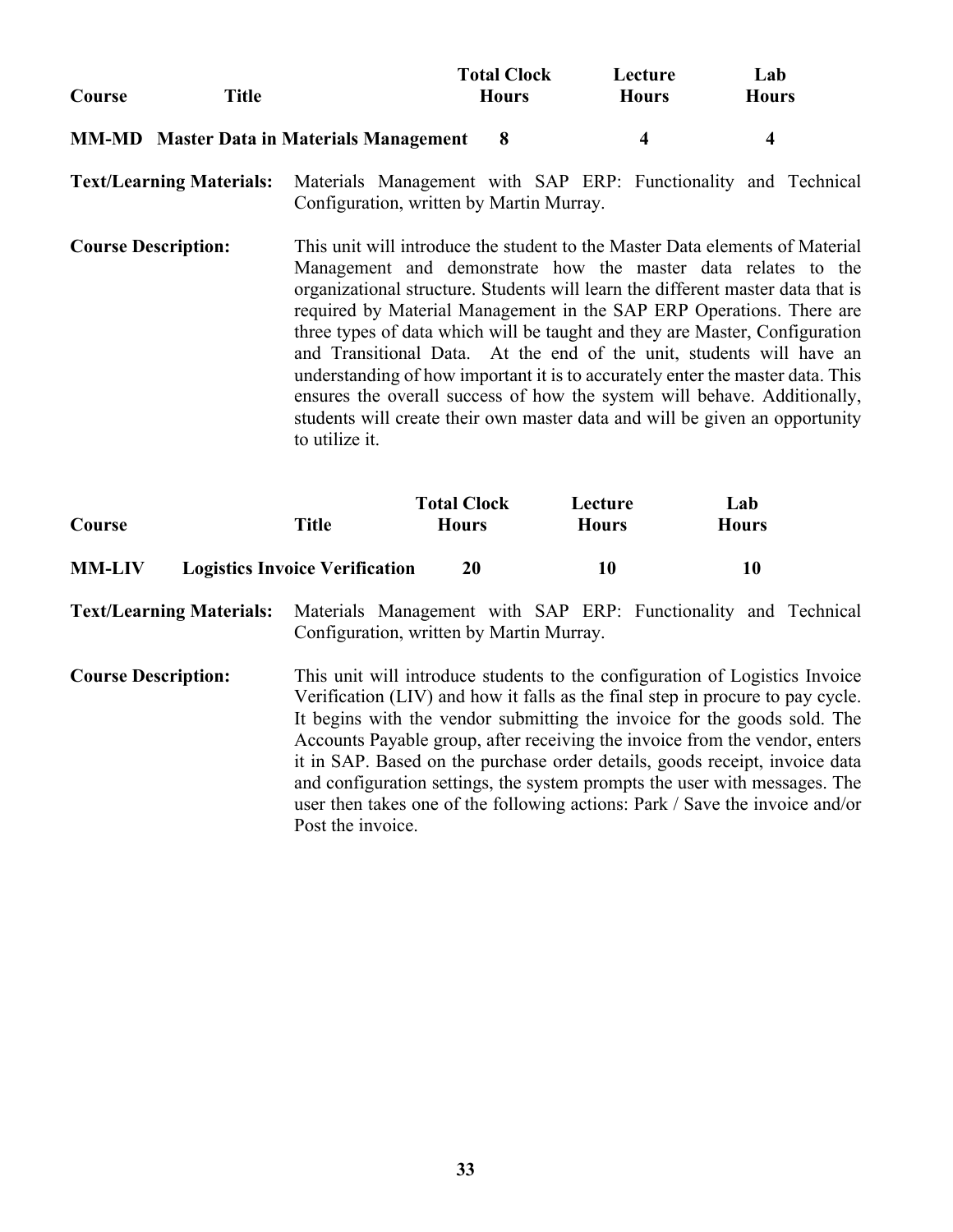| Course                                                | <b>Title</b>                                                                                                                                                                                                                                                                                                                                                                                                                                                                                                                                                                                                                                                                                    | <b>Total Clock</b><br><b>Hours</b>              | Lecture<br><b>Hours</b>                                                                                                                         | Lab<br><b>Hours</b>                                                                                                                                                                                                                                                                                             |  |
|-------------------------------------------------------|-------------------------------------------------------------------------------------------------------------------------------------------------------------------------------------------------------------------------------------------------------------------------------------------------------------------------------------------------------------------------------------------------------------------------------------------------------------------------------------------------------------------------------------------------------------------------------------------------------------------------------------------------------------------------------------------------|-------------------------------------------------|-------------------------------------------------------------------------------------------------------------------------------------------------|-----------------------------------------------------------------------------------------------------------------------------------------------------------------------------------------------------------------------------------------------------------------------------------------------------------------|--|
| <b>MM-PROCURE</b> Procurement Processes               |                                                                                                                                                                                                                                                                                                                                                                                                                                                                                                                                                                                                                                                                                                 | 20                                              | 10                                                                                                                                              | 10                                                                                                                                                                                                                                                                                                              |  |
| <b>Text/Learning Materials:</b>                       |                                                                                                                                                                                                                                                                                                                                                                                                                                                                                                                                                                                                                                                                                                 | Configuration, written by Martin Murray.        |                                                                                                                                                 | Materials Management with SAP ERP: Functionality and Technical                                                                                                                                                                                                                                                  |  |
| <b>Course Description:</b>                            | In this unit, students will be introduced to the science of purchasing services<br>and supplies. The procurement process is an integral part of the Materials<br>Management module. Students will also learn about the various elements and<br>aspects of these processes. We will look at the Procure to Pay (P2P),<br>Subcontracting, and Consignment processes and understand how and why<br>they are used. Indirect and Direct Procurement concepts will be taught and<br>an explanation of their usage by companies will also be discussed. Using<br>business scenarios, students will be able to set up these documents and<br>understand their importance in the procurement life cycle. |                                                 |                                                                                                                                                 |                                                                                                                                                                                                                                                                                                                 |  |
| Course                                                | <b>Title</b>                                                                                                                                                                                                                                                                                                                                                                                                                                                                                                                                                                                                                                                                                    | <b>Total Clock</b><br><b>Hours</b>              | Lecture<br><b>Hours</b>                                                                                                                         | Lab<br><b>Hours</b>                                                                                                                                                                                                                                                                                             |  |
| <b>MM-DIRECT Direct &amp; Indirect Procurement 20</b> |                                                                                                                                                                                                                                                                                                                                                                                                                                                                                                                                                                                                                                                                                                 |                                                 | <b>10</b>                                                                                                                                       | 10                                                                                                                                                                                                                                                                                                              |  |
| <b>Text/Learning Materials:</b>                       |                                                                                                                                                                                                                                                                                                                                                                                                                                                                                                                                                                                                                                                                                                 | Configuration, written by Martin Murray.        | Materials Management with SAP ERP: Functionality and Technical                                                                                  |                                                                                                                                                                                                                                                                                                                 |  |
| <b>Course Description:</b>                            | This unit will take a look at the direct and indirect procurement. Direct<br>procurement is the act of acquiring raw materials and or goods for production<br>(Stock Materials). Indirect procurement is the act of purchasing services or<br>supplies required to keep the day to day business alive. Using business<br>scenarios, students will learn the process steps as well as the documentation<br>involved.                                                                                                                                                                                                                                                                             |                                                 |                                                                                                                                                 |                                                                                                                                                                                                                                                                                                                 |  |
| Course<br><b>Title</b>                                |                                                                                                                                                                                                                                                                                                                                                                                                                                                                                                                                                                                                                                                                                                 | <b>Total Clock</b><br><b>Hours</b>              | Lecture<br><b>Hours</b>                                                                                                                         | Lab<br><b>Hours</b>                                                                                                                                                                                                                                                                                             |  |
| <b>MM-INV</b><br><b>Physical Inventory</b>            |                                                                                                                                                                                                                                                                                                                                                                                                                                                                                                                                                                                                                                                                                                 | 20                                              | <b>10</b>                                                                                                                                       | 10                                                                                                                                                                                                                                                                                                              |  |
| <b>Text/Learning Materials:</b>                       |                                                                                                                                                                                                                                                                                                                                                                                                                                                                                                                                                                                                                                                                                                 | Configuration, written by Martin Murray.        | Materials Management with SAP ERP: Functionality and Technical                                                                                  |                                                                                                                                                                                                                                                                                                                 |  |
| <b>Course Description:</b>                            |                                                                                                                                                                                                                                                                                                                                                                                                                                                                                                                                                                                                                                                                                                 | consignment stock, Returnable packaging, etc.). | This unit will explain to the students the Physical Inventory business<br>physical inventory at least once in a year. Physical inventory can be | process. Physical Inventory is a business process in which physical stock is<br>matched with book (system) stock. It is legal requirement to carry out<br>carried out both for a company's own stock (Unrestricted, Quality, Blocked<br>Stock, etc.) and for special stocks (Customer Consignment stock, Vendor |  |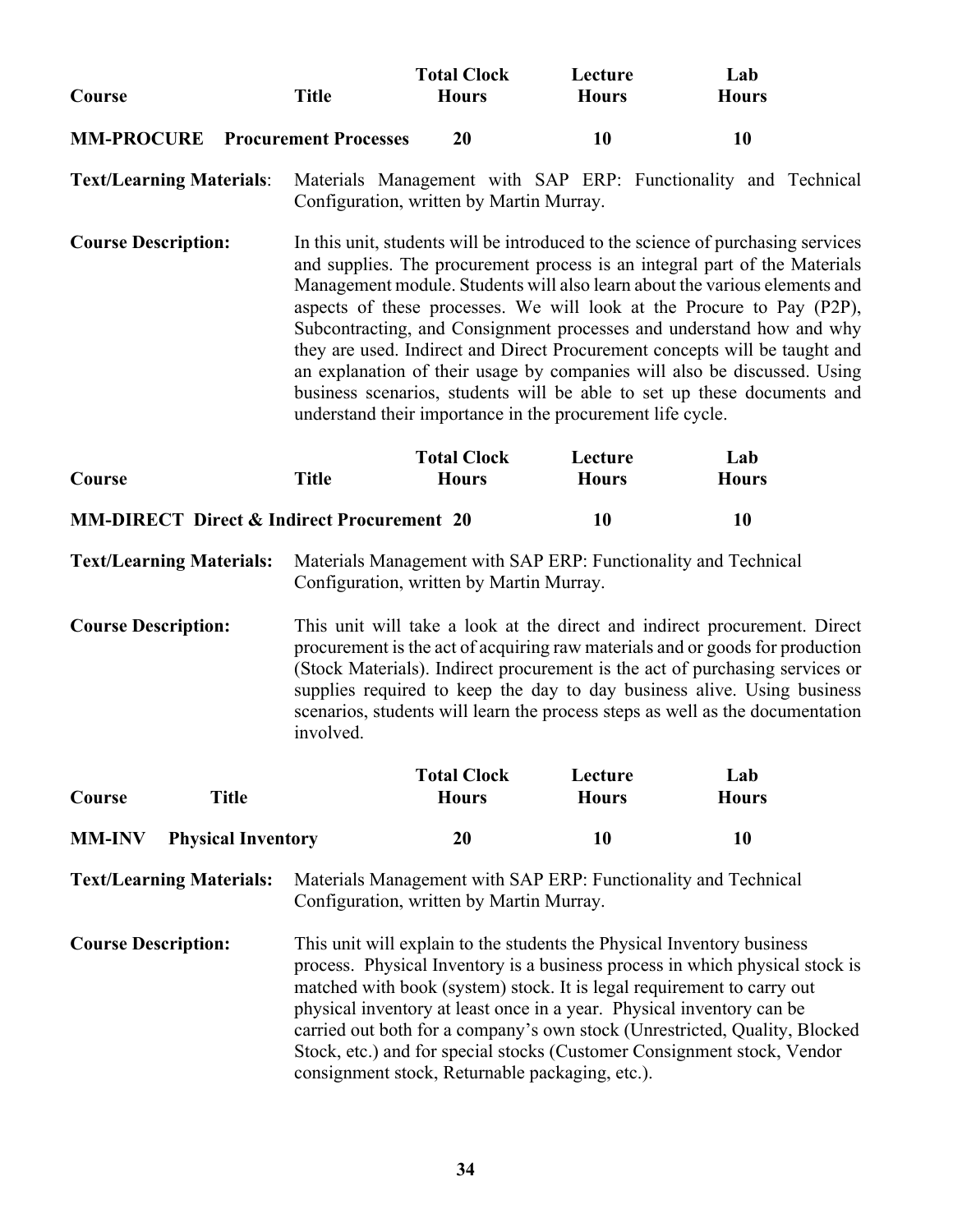| Course                                                                                  | <b>Title</b>                              | <b>Total Clock</b><br><b>Hours</b> | Lecture<br><b>Hours</b>                                             | Lab<br><b>Hours</b>                                                                                                                                                                                                                                                                                                                                                                          |
|-----------------------------------------------------------------------------------------|-------------------------------------------|------------------------------------|---------------------------------------------------------------------|----------------------------------------------------------------------------------------------------------------------------------------------------------------------------------------------------------------------------------------------------------------------------------------------------------------------------------------------------------------------------------------------|
| <b>MM-MRP</b> Materials Requirement Planning                                            |                                           | <b>20</b>                          | <b>10</b>                                                           | 10                                                                                                                                                                                                                                                                                                                                                                                           |
| <b>Text/Learning Materials:</b>                                                         | Configuration, written by Martin Murray.  |                                    |                                                                     | Materials Management with SAP ERP: Functionality and Technical                                                                                                                                                                                                                                                                                                                               |
| <b>Course Description:</b>                                                              | levels) in the BOM structure.             |                                    |                                                                     | In this unit, students will study Material Requirement Planning (MRP) which<br>is a tool that helps in planning the requirement quantities and schedules of a<br>given material. It not only ensures availability of the material for which MRP<br>is carried out, but also ensures availability of the components (of all the BOM                                                           |
| Course<br><b>Title</b>                                                                  |                                           | <b>Total Clock</b><br><b>Hours</b> | Lecture<br><b>Hours</b>                                             | Lab<br><b>Hours</b>                                                                                                                                                                                                                                                                                                                                                                          |
| <b>MM-SUB</b> Subcontracting Process                                                    |                                           | 20                                 | <b>10</b>                                                           | 10                                                                                                                                                                                                                                                                                                                                                                                           |
| <b>Text/Learning Materials:</b>                                                         | Configuration, written by Martin Murray.  |                                    |                                                                     | Materials Management with SAP ERP: Functionality and Technical                                                                                                                                                                                                                                                                                                                               |
| <b>Course Description:</b>                                                              | forms of material procurement.            |                                    |                                                                     | This unit will introduce the student to the concept of the Subcontracting<br>Procurement process. Using business scenarios, students will learn the<br>process steps and distinguish how this procurement is different from all other                                                                                                                                                        |
| <b>Title</b><br>Course                                                                  |                                           | <b>Total Clock</b><br><b>Hours</b> | Lecture<br><b>Hours</b>                                             | Lab<br><b>Hours</b>                                                                                                                                                                                                                                                                                                                                                                          |
| <b>MM-OLA</b> Outline Agreements                                                        |                                           | 20                                 | 10                                                                  | 10                                                                                                                                                                                                                                                                                                                                                                                           |
| Text/Learning Materials: Materials Management with SAP ERP: Functionality and Technical | Configuration, written by Martin Murray.  |                                    |                                                                     |                                                                                                                                                                                                                                                                                                                                                                                              |
| <b>Course Description:</b>                                                              |                                           |                                    |                                                                     | This unit will introduce students to the concept of the outline agreement.<br>Using business scenarios, students will learn the process steps. We will also<br>take an in-depth look at the contract types and see what differentiated them.                                                                                                                                                 |
|                                                                                         | "Contracts" and " Scheduling agreements." |                                    | order (BPO) or umbrella purchase order. It is basically a long-term | The outline purchase agreement is often referred to as a blanket purchase<br>agreement between the purchasing department and vendor for material or<br>services for a defined period of time. The purchasing department negotiates<br>with the vendor a set of terms and conditions that are fixed for the period of<br>agreement. In SAP MM Purchasing, such agreements are subdivided into |
|                                                                                         | Contract types<br>contract types:         |                                    |                                                                     | When creating a contract, you can choose between the following                                                                                                                                                                                                                                                                                                                               |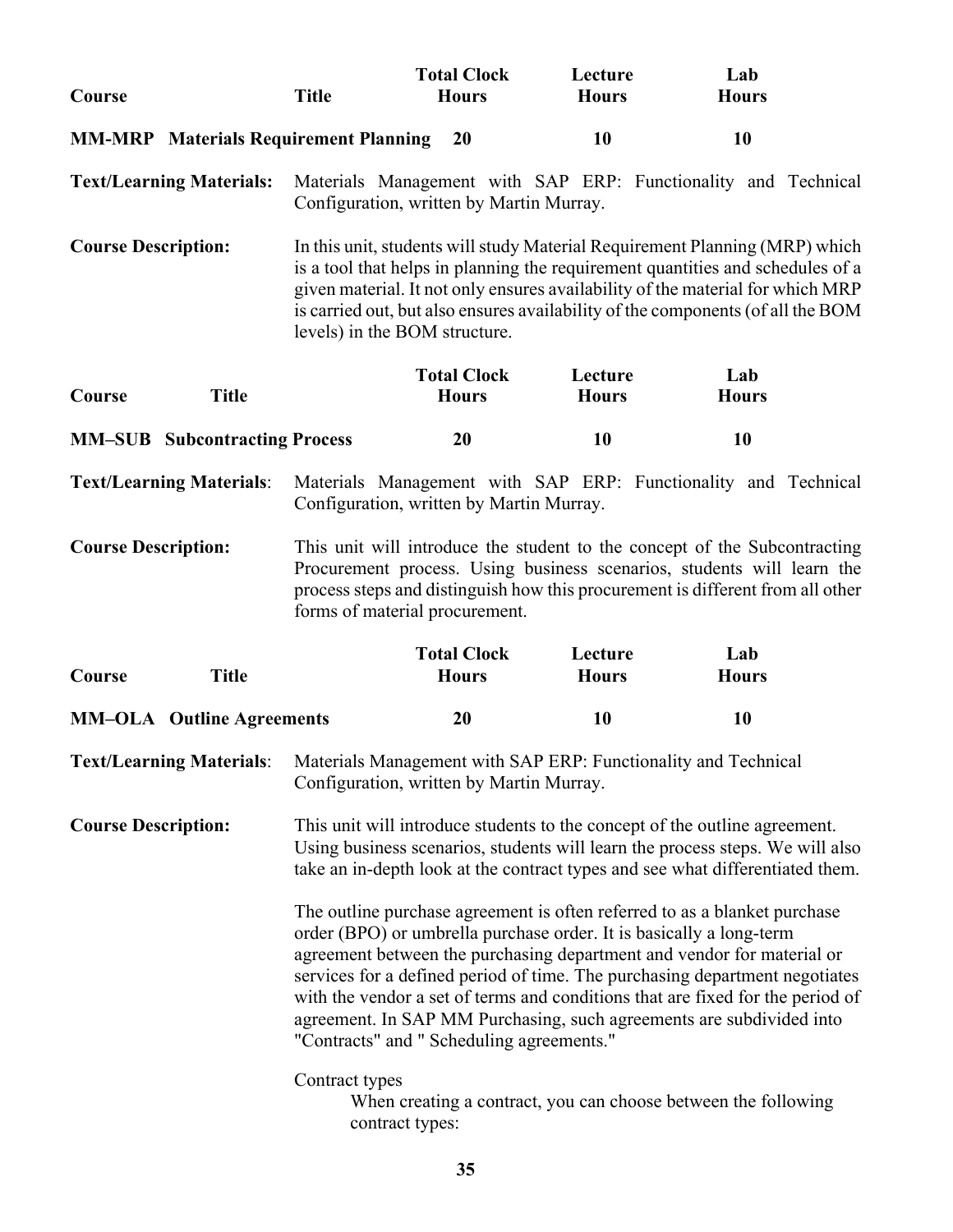|                                 |                            | 1. Value contract (MK): The contract is regarded as fulfilled<br>when release orders totaling a given value have been issued.<br>Use this contract type when the total value of all release<br>orders should not exceed a certain amount.<br>2. Quantity contract (WK): The contract is regarded as fulfilled<br>when release orders totaling a given quantity have been<br>issued. Use this contract type when the total quantity to<br>order over the duration of the contract is known. |                                                                                                                                                                                                                                                                                                        |                         |                                                                                                                                                                                                                                                                                                                                                                                                                                                                         |  |
|---------------------------------|----------------------------|--------------------------------------------------------------------------------------------------------------------------------------------------------------------------------------------------------------------------------------------------------------------------------------------------------------------------------------------------------------------------------------------------------------------------------------------------------------------------------------------|--------------------------------------------------------------------------------------------------------------------------------------------------------------------------------------------------------------------------------------------------------------------------------------------------------|-------------------------|-------------------------------------------------------------------------------------------------------------------------------------------------------------------------------------------------------------------------------------------------------------------------------------------------------------------------------------------------------------------------------------------------------------------------------------------------------------------------|--|
|                                 |                            | Scheduling Agreements:                                                                                                                                                                                                                                                                                                                                                                                                                                                                     | Longer-term scheduling agreements and delivery schedules<br>spare parts of a large fleet<br>Can be tightly integrated with MRP                                                                                                                                                                         |                         | Same scheduling agreement number is used with different release calls<br>Mainly used for repetitive/predictable requirements e.g. purchasing                                                                                                                                                                                                                                                                                                                            |  |
| Course                          | <b>Title</b>               |                                                                                                                                                                                                                                                                                                                                                                                                                                                                                            | <b>Total Clock</b><br><b>Hours</b>                                                                                                                                                                                                                                                                     | Lecture<br><b>Hours</b> | Lab<br><b>Hours</b>                                                                                                                                                                                                                                                                                                                                                                                                                                                     |  |
| <b>MM-CON</b>                   | <b>Consignment Process</b> |                                                                                                                                                                                                                                                                                                                                                                                                                                                                                            | 20                                                                                                                                                                                                                                                                                                     | 10                      | 10                                                                                                                                                                                                                                                                                                                                                                                                                                                                      |  |
| <b>Text/Learning Materials:</b> |                            |                                                                                                                                                                                                                                                                                                                                                                                                                                                                                            | Materials Management with SAP ERP: Functionality and Technical<br>Configuration, written by Martin Murray.                                                                                                                                                                                             |                         |                                                                                                                                                                                                                                                                                                                                                                                                                                                                         |  |
| <b>Course Description:</b>      |                            | example, monthly.                                                                                                                                                                                                                                                                                                                                                                                                                                                                          | This unit will introduce students to the concept of the consignment<br>consignment info records and its importance to this process. In                                                                                                                                                                 |                         | procurement. Using business scenarios, students will learn the process steps<br>as well as how consignment liabilities are settled. We will also look at the<br>consignment processing, the vendor provides materials and stores them on<br>your premises. The vendor remains the legal owner of the material until<br>you withdraw materials from the consignment stores. Only then does the<br>vendor require payment. The invoice is due at set periods of time, for |  |
|                                 |                            | $\bullet$<br>$\bullet$                                                                                                                                                                                                                                                                                                                                                                                                                                                                     | Students will understand and know how to execute the following:<br>Create consignment Purchasing Info Record - ME11<br>Create a Consignment PO – ME21N<br>Post the goods receipt $-MIGO - 101K$<br>Post goods issue from consignment stock - MIGO 411K<br>Settlement of consignment liabilities - MRKO |                         | Create and understand the working of a Consignment Procurement                                                                                                                                                                                                                                                                                                                                                                                                          |  |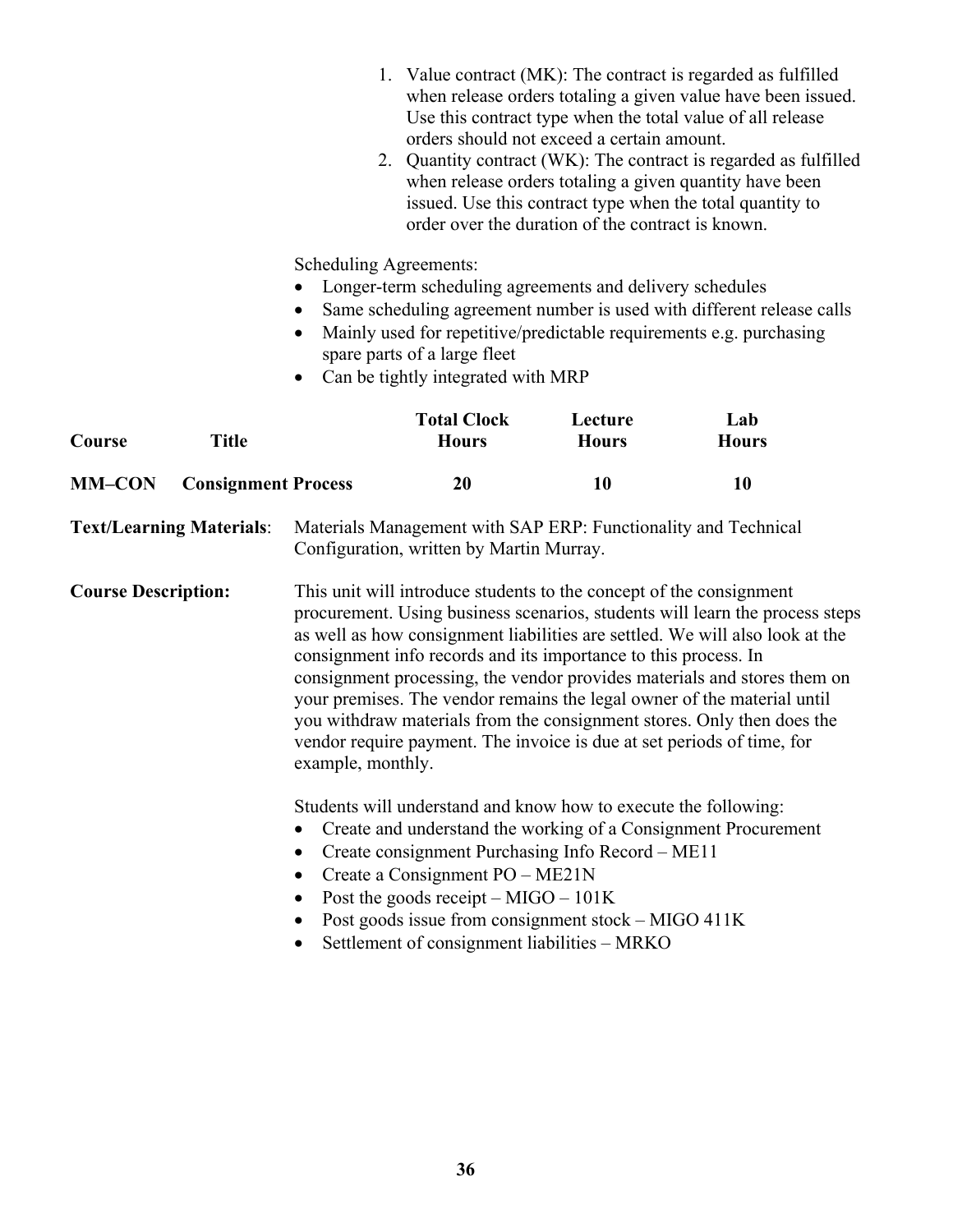| Course                          | <b>Title</b>            |                                                                                                                                                                                                                                                                                                                                              | <b>Total Clock</b><br><b>Hours</b>                                                                                                                                                                                                                                                                                                                                    | Lecture<br><b>Hours</b> | Lab<br><b>Hours</b>                                                                                                                                                                                                                   |  |
|---------------------------------|-------------------------|----------------------------------------------------------------------------------------------------------------------------------------------------------------------------------------------------------------------------------------------------------------------------------------------------------------------------------------------|-----------------------------------------------------------------------------------------------------------------------------------------------------------------------------------------------------------------------------------------------------------------------------------------------------------------------------------------------------------------------|-------------------------|---------------------------------------------------------------------------------------------------------------------------------------------------------------------------------------------------------------------------------------|--|
| <b>MM-MINI</b>                  | <b>SAP Mini Project</b> |                                                                                                                                                                                                                                                                                                                                              | 40                                                                                                                                                                                                                                                                                                                                                                    | <b>10</b>               | 30                                                                                                                                                                                                                                    |  |
| <b>Text/Learning Materials:</b> |                         |                                                                                                                                                                                                                                                                                                                                              | Materials Management with SAP ERP: Functionality and Technical<br>Configuration, written by Martin Murray.                                                                                                                                                                                                                                                            |                         |                                                                                                                                                                                                                                       |  |
| <b>Course Description:</b>      |                         |                                                                                                                                                                                                                                                                                                                                              | This course allows students to work on the Mini Project, which is very<br>helpful for students as it provides pre work experience.                                                                                                                                                                                                                                    |                         |                                                                                                                                                                                                                                       |  |
|                                 |                         |                                                                                                                                                                                                                                                                                                                                              | The program provides pre-professional learning experience in which<br>students apply their skills and knowledge in a professional environment.<br>Mini project enables students to go through complete software<br>development life cycle. In addition, this course assists students in the<br>conducted under the supervision of industry drawn, highly qualified IT |                         | preparation of various project documents required to be maintained in the<br>entire Software development life cycle. The training on these projects are<br>professionals who are up to date on the latest technologies and processes. |  |
|                                 |                         | The projects from which the students have to choose are listed below:<br>Configure release procedure for contracts (outline agreement)<br>Configure return to vendor process<br>Configure the stock transport order process between two plants in same<br>company code<br>Configure consumption based planning based on material forecasting |                                                                                                                                                                                                                                                                                                                                                                       |                         |                                                                                                                                                                                                                                       |  |
| Course                          | <b>Title</b>            |                                                                                                                                                                                                                                                                                                                                              | <b>Total Clock</b><br><b>Hours</b>                                                                                                                                                                                                                                                                                                                                    | Lecture<br><b>Hours</b> | Lab<br><b>Hours</b>                                                                                                                                                                                                                   |  |

## **MM–CAREER Resume Critique & 12 6 6 Mock Interviews**

**Text/Learning Materials**: Materials Management with SAP ERP: Functionality and Technical Configuration, written by Martin Murray.

**Course Description:** This subject will assist students with resume critiques and mock interviews using the instructor knowledge and experience. The mock interviews will allow students to identify their strongest skills before beginning a job search and provide helpful feedback from the instructor.

> The resume critiques will assist the students in writing a professional resume with key words that make the resume stand out from the rest. This is extremely helpful because resumes are reviewed by experienced and professional resources.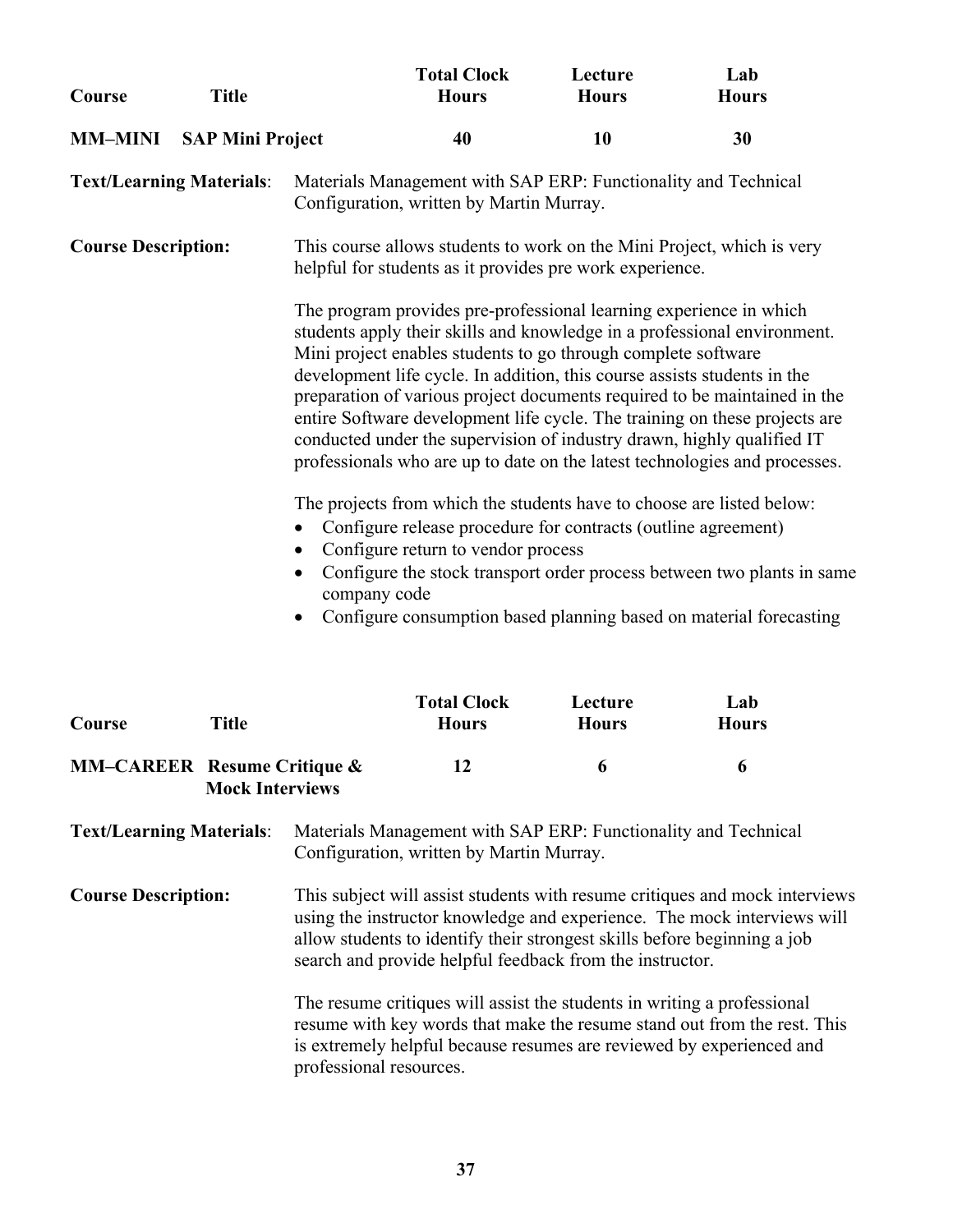| Course                          | <b>Title</b>                    |                                               | <b>Total Clock</b><br><b>Hours</b>          | Lecture<br><b>Hours</b>                                         | Lab<br><b>Hours</b>                                                                                                                                                                                                                                                                                                                                                                                                                                                                                                                                                                                                                                                                                    |
|---------------------------------|---------------------------------|-----------------------------------------------|---------------------------------------------|-----------------------------------------------------------------|--------------------------------------------------------------------------------------------------------------------------------------------------------------------------------------------------------------------------------------------------------------------------------------------------------------------------------------------------------------------------------------------------------------------------------------------------------------------------------------------------------------------------------------------------------------------------------------------------------------------------------------------------------------------------------------------------------|
|                                 | & Review                        | <b>MM-CERT</b> Certification Test Questions   | 21                                          | 10                                                              | 11                                                                                                                                                                                                                                                                                                                                                                                                                                                                                                                                                                                                                                                                                                     |
| <b>Text/Learning Materials:</b> |                                 |                                               | This material is provided by the Instructor |                                                                 |                                                                                                                                                                                                                                                                                                                                                                                                                                                                                                                                                                                                                                                                                                        |
| <b>Course Description:</b>      |                                 | SAP MM certification exam.                    |                                             | that students practice with SAP MM certification practice exam. | This course is designed to assist students in preparing for their SAP MM<br>certification exam (C TSCM52 66). Practice exams that are similar to real<br>SAP certification exam have been designed and reviewed. Our team of<br>experienced and certified SAP MM consultants has prepared questions for<br>this exam considering SAP MM certification exam syllabus and weighing<br>all the topics. All the questions that are reviewed are similar to the actual<br>To get familiar with our SAP MM certification practice exam, we advise<br>our students to utilize the practice questions to their advantage for a passing<br>score on the exam. This is the main reason why we strongly recommend |
| Course                          | <b>Title</b>                    |                                               | <b>Total Clock</b><br><b>Hours</b>          | Lecture<br><b>Hours</b>                                         | Lab<br><b>Hours</b>                                                                                                                                                                                                                                                                                                                                                                                                                                                                                                                                                                                                                                                                                    |
|                                 |                                 | <b>MM-TEST Certification Test C_TSCM52_66</b> | $\mathbf{3}$                                | $\boldsymbol{0}$                                                | $\boldsymbol{0}$                                                                                                                                                                                                                                                                                                                                                                                                                                                                                                                                                                                                                                                                                       |
|                                 | <b>Text/Learning Materials:</b> | Not Applicable                                |                                             |                                                                 |                                                                                                                                                                                                                                                                                                                                                                                                                                                                                                                                                                                                                                                                                                        |
| <b>Course Description:</b>      |                                 |                                               |                                             | Materials Management Business Analyst program.                  | This is the certification test that students will take as part of the SAP -                                                                                                                                                                                                                                                                                                                                                                                                                                                                                                                                                                                                                            |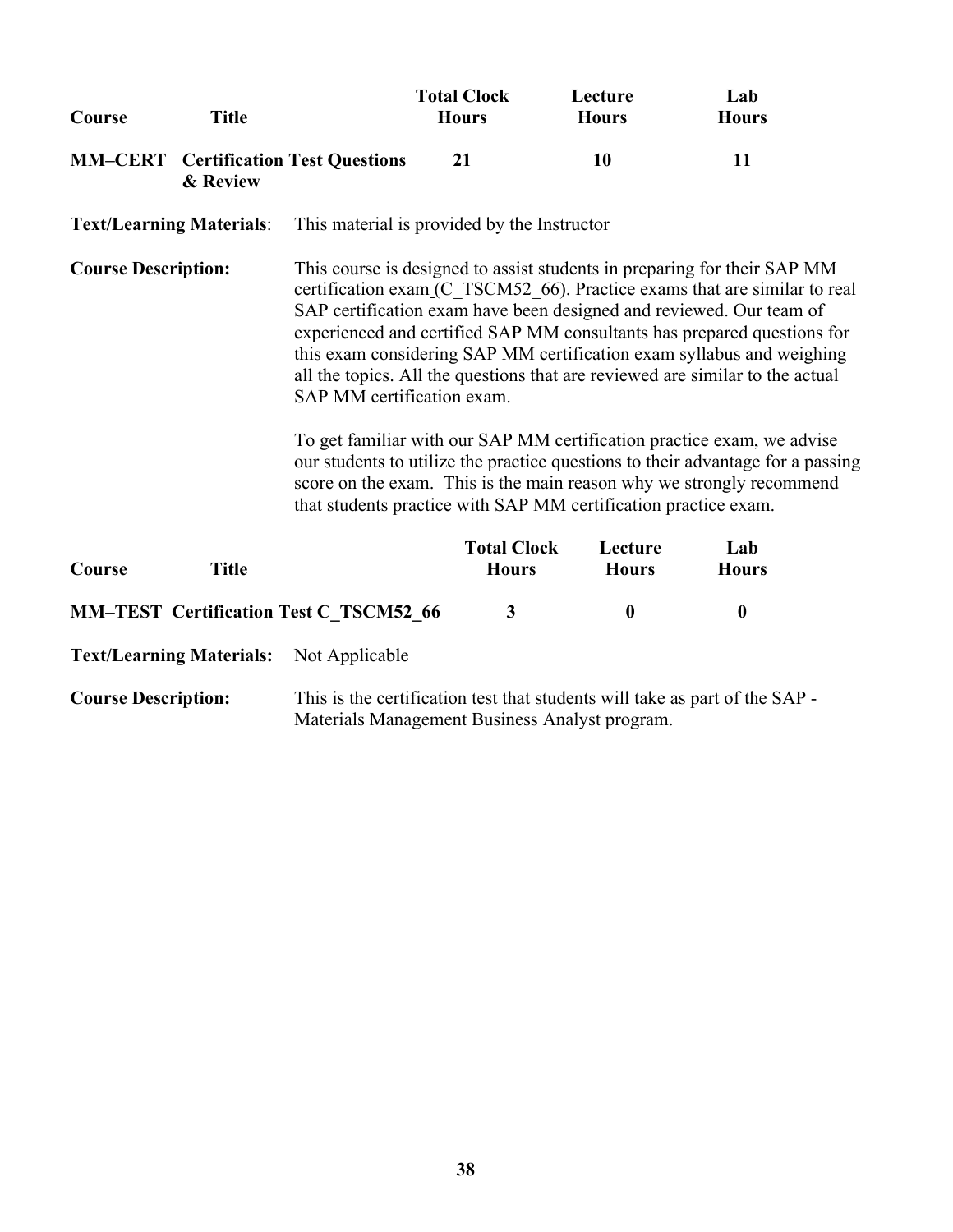| Course                                                                                      | <b>Title</b>                    |                                                                                         | <b>Total Clock</b><br><b>Hours</b>                                                                                                                                                                                                                                                                                                                                                                                                                                                                 | Lecture<br><b>Hours</b> | Lab<br><b>Hours</b>                                                                                                                                                                                                                                                                                     |
|---------------------------------------------------------------------------------------------|---------------------------------|-----------------------------------------------------------------------------------------|----------------------------------------------------------------------------------------------------------------------------------------------------------------------------------------------------------------------------------------------------------------------------------------------------------------------------------------------------------------------------------------------------------------------------------------------------------------------------------------------------|-------------------------|---------------------------------------------------------------------------------------------------------------------------------------------------------------------------------------------------------------------------------------------------------------------------------------------------------|
| <b>ITDT 101</b>                                                                             | CompTIA A+/Core 1               |                                                                                         | 40                                                                                                                                                                                                                                                                                                                                                                                                                                                                                                 | 30                      | 10                                                                                                                                                                                                                                                                                                      |
|                                                                                             | <b>Text/Learning Materials:</b> | by CompTIA, 2019.                                                                       |                                                                                                                                                                                                                                                                                                                                                                                                                                                                                                    |                         | The Official CompTIA A+ Core 1 & Core 2 Student Guide (Exams 220-<br>1001 and 220-1002) eBook, by James Pengelly and Pam Taylor. Published                                                                                                                                                              |
| <b>Course Description:</b>                                                                  |                                 | $\bullet$<br>$\bullet$<br>$\bullet$<br>$\bullet$<br>$\bullet$<br>$\bullet$<br>$\bullet$ | digital devices. Students will:<br>Install, configure, and troubleshoot internal system components.<br>Install, configure, and troubleshoot storage devices.<br>Explain network infrastructure concepts.<br>Configure and troubleshoot network connections.<br>Implement client virtualization and cloud computing.<br>Support and troubleshoot laptops.<br>Support and troubleshoot mobile devices.<br>Install, configure, and troubleshoot print devices.                                        |                         | In this course, you will install, configure, optimize, troubleshoot, repair,<br>upgrade and perform preventive maintenance on personal computers and<br>Install and configure PC system unit components and peripheral devices.<br>Install, configure, and troubleshoot display and multimedia devices. |
| <b>Prerequisites:</b>                                                                       |                                 |                                                                                         | A minimum of 9 months of IT experience                                                                                                                                                                                                                                                                                                                                                                                                                                                             |                         |                                                                                                                                                                                                                                                                                                         |
| Course                                                                                      | <b>Title</b>                    |                                                                                         | <b>Total Clock</b><br><b>Hours</b>                                                                                                                                                                                                                                                                                                                                                                                                                                                                 | Lecture<br><b>Hours</b> | Lab<br><b>Hours</b>                                                                                                                                                                                                                                                                                     |
| <b>ITDT 102</b>                                                                             | CompTIA A+/Core 2               |                                                                                         | 40                                                                                                                                                                                                                                                                                                                                                                                                                                                                                                 | 30                      | 10                                                                                                                                                                                                                                                                                                      |
|                                                                                             | <b>Text/Learning Materials:</b> | by CompTIA, 2019.                                                                       |                                                                                                                                                                                                                                                                                                                                                                                                                                                                                                    |                         | The Official CompTIA A+ Core 1 & Core 2 Student Guide (Exams 220-<br>1001 and 220-1002) eBook, by James Pengelly and Pam Taylor. Published                                                                                                                                                              |
| <b>Course Description:</b><br>$\bullet$<br>$\bullet$<br>$\bullet$<br>$\bullet$<br>$\bullet$ |                                 |                                                                                         | digital devices, and operating systems. Students will:<br>Support operating systems.<br>Install, configure, and maintain operating systems.<br>Maintain and troubleshoot Microsoft Windows.<br>Configure and troubleshoot network connections.<br>Manage users, workstations, and shared resources.<br>Implement physical security.<br>Secure workstations and data.<br>Troubleshoot workstation security issues.<br>Support and troubleshoot mobile devices.<br>Implement operational procedures. |                         | In this course, you will install, configure, optimize, troubleshoot, repair,<br>upgrade, and perform preventive maintenance on personal computers,                                                                                                                                                      |
| <b>Prerequisites:</b>                                                                       |                                 | ITDT 101                                                                                |                                                                                                                                                                                                                                                                                                                                                                                                                                                                                                    |                         |                                                                                                                                                                                                                                                                                                         |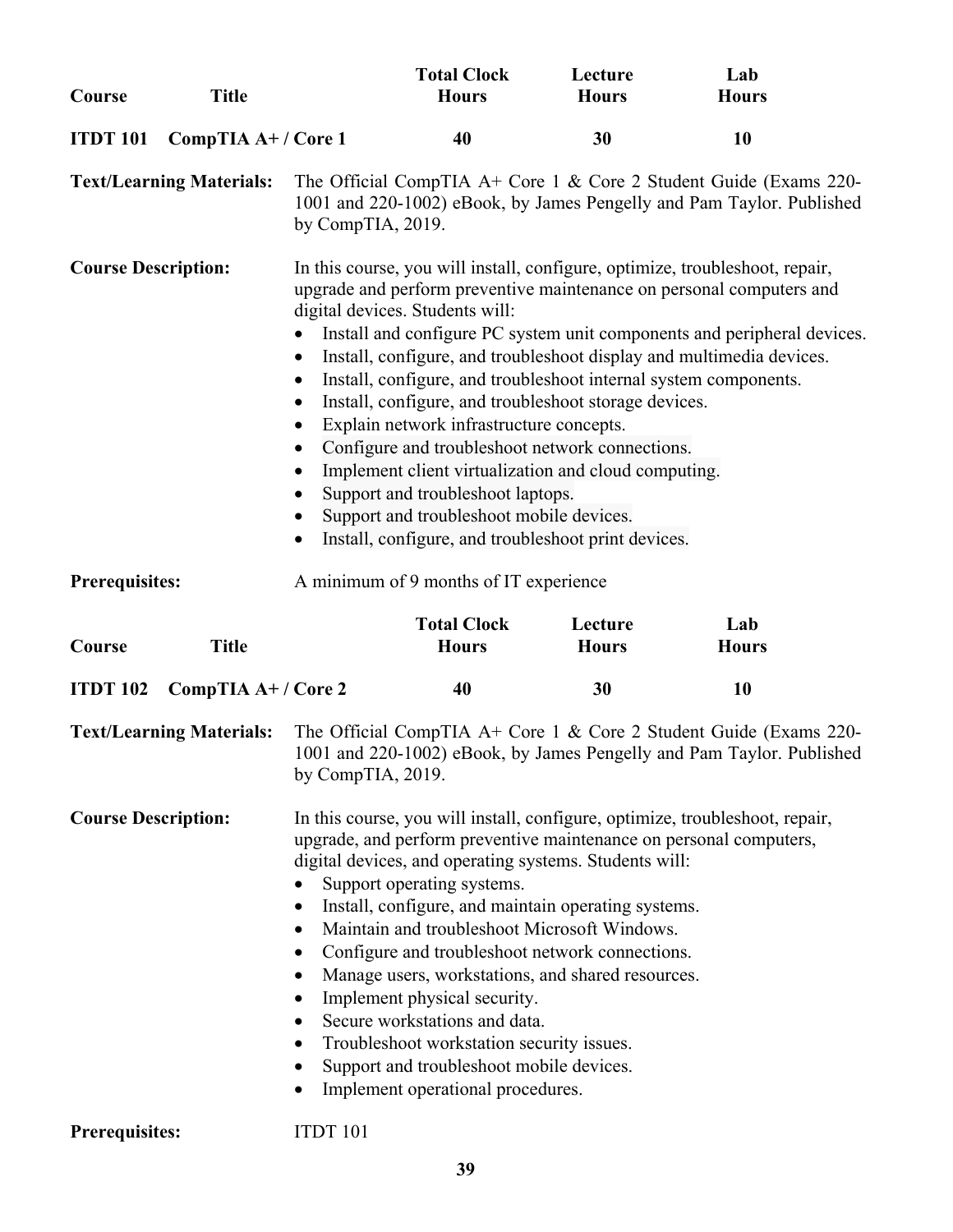| Course                     | <b>Title</b>                    |                                                                                                                                                                                                                                                                                                                                                                                                                                                                                                                                                                                                                                                                                                                                                                                                                                                                                                                                                                                                                                                                                                                                                                                                        | <b>Total Clock</b><br><b>Hours</b>                            | Lecture<br><b>Hours</b> | Lab<br><b>Hours</b>                                                                                                                                    |  |
|----------------------------|---------------------------------|--------------------------------------------------------------------------------------------------------------------------------------------------------------------------------------------------------------------------------------------------------------------------------------------------------------------------------------------------------------------------------------------------------------------------------------------------------------------------------------------------------------------------------------------------------------------------------------------------------------------------------------------------------------------------------------------------------------------------------------------------------------------------------------------------------------------------------------------------------------------------------------------------------------------------------------------------------------------------------------------------------------------------------------------------------------------------------------------------------------------------------------------------------------------------------------------------------|---------------------------------------------------------------|-------------------------|--------------------------------------------------------------------------------------------------------------------------------------------------------|--|
| <b>ITDT 103</b>            | CompTIA Network +               |                                                                                                                                                                                                                                                                                                                                                                                                                                                                                                                                                                                                                                                                                                                                                                                                                                                                                                                                                                                                                                                                                                                                                                                                        | 40                                                            | 30                      | 10                                                                                                                                                     |  |
|                            | <b>Text/Learning Materials:</b> |                                                                                                                                                                                                                                                                                                                                                                                                                                                                                                                                                                                                                                                                                                                                                                                                                                                                                                                                                                                                                                                                                                                                                                                                        | Update eBook by James Pengelly. Published by CompTIA, 2019.   |                         | The Official CompTIA Network+ Student Guide (Exam N10-007) 2019                                                                                        |  |
| <b>Course Description:</b> |                                 | In this course, you will describe the major networking technologies and be<br>able to configure, manage, and troubleshoot modern networks. Students<br>will:<br>Identify basic network theory concepts and major network<br>$\bullet$<br>communications methods.<br>Describe bounded network media.<br>$\bullet$<br>Identify unbounded network media.<br>$\bullet$<br>Identify the major types of network implementations.<br>$\bullet$<br>Identify TCP/IP addressing and data delivery methods.<br>$\bullet$<br>Implement routing technologies.<br>$\bullet$<br>Identify the major services deployed on TCP/IP networks.<br>$\bullet$<br>Identify the infrastructure of a WAN implementation.<br>$\bullet$<br>Identify the components used in cloud computing and virtualization.<br>$\bullet$<br>Describe basic concepts related to network security.<br>$\bullet$<br>Prevent security breaches.<br>$\bullet$<br>Respond to security incidents.<br>$\bullet$<br>Identify the components of a remote network implementation.<br>$\bullet$<br>Identify the tools, methods, and techniques used in managing a<br>$\bullet$<br>network.<br>Describe troubleshooting of issues on a network.<br>$\bullet$ |                                                               |                         |                                                                                                                                                        |  |
| <b>Prerequisites:</b>      |                                 | ITDT 101 and ITDT 102                                                                                                                                                                                                                                                                                                                                                                                                                                                                                                                                                                                                                                                                                                                                                                                                                                                                                                                                                                                                                                                                                                                                                                                  |                                                               |                         |                                                                                                                                                        |  |
| Course                     | <b>Title</b>                    |                                                                                                                                                                                                                                                                                                                                                                                                                                                                                                                                                                                                                                                                                                                                                                                                                                                                                                                                                                                                                                                                                                                                                                                                        | <b>Total Clock</b><br><b>Hours</b>                            | Lecture<br><b>Hours</b> | Lab<br><b>Hours</b>                                                                                                                                    |  |
| <b>ITDT 104</b>            | CompTIA Security +              |                                                                                                                                                                                                                                                                                                                                                                                                                                                                                                                                                                                                                                                                                                                                                                                                                                                                                                                                                                                                                                                                                                                                                                                                        | 40                                                            | 20                      | 20                                                                                                                                                     |  |
|                            | <b>Text/Learning Materials:</b> |                                                                                                                                                                                                                                                                                                                                                                                                                                                                                                                                                                                                                                                                                                                                                                                                                                                                                                                                                                                                                                                                                                                                                                                                        | Update eBook by James Pengelly. Published by CompTIA, 2019.   |                         | The Official CompTIA Security+ Student Guide (Exam SY0-501) 2019                                                                                       |  |
| <b>Course Description:</b> |                                 | In this class, students gain skills required to install and configure systems to<br>secure applications, networks, and devices; perform threat analysis and<br>respond with appropriate mitigation techniques; participate in risk<br>mitigation activities; and operate with an awareness of applicable policies,<br>and laws.                                                                                                                                                                                                                                                                                                                                                                                                                                                                                                                                                                                                                                                                                                                                                                                                                                                                        |                                                               |                         |                                                                                                                                                        |  |
|                            |                                 |                                                                                                                                                                                                                                                                                                                                                                                                                                                                                                                                                                                                                                                                                                                                                                                                                                                                                                                                                                                                                                                                                                                                                                                                        | logical and physical architectures and topological protocols. |                         | This course provides an analysis of computer networks and infrastructure<br>basics. It also discusses the breakdown of network topologies according to |  |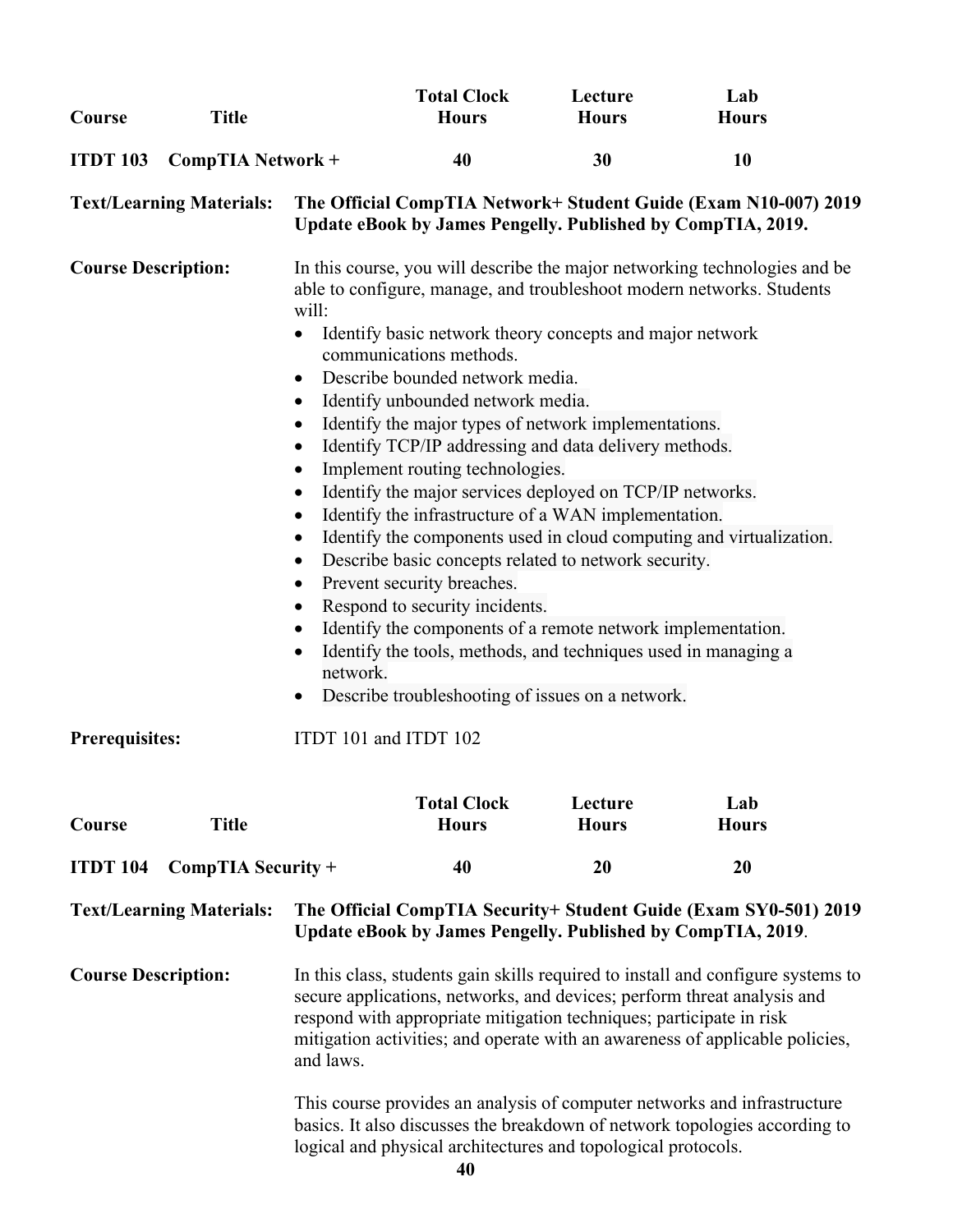| <b>ERP-101</b>        | <b>Intro to Enterprise Systems</b> | 54                                                                                                                                                                                                                                    | 36                      | 18                                                                         |
|-----------------------|------------------------------------|---------------------------------------------------------------------------------------------------------------------------------------------------------------------------------------------------------------------------------------|-------------------------|----------------------------------------------------------------------------|
| Course                | <b>Title</b>                       | <b>Total Clock</b><br><b>Hours</b>                                                                                                                                                                                                    | Lecture<br><b>Hours</b> | Lab<br><b>Hours</b>                                                        |
| <b>Prerequisites:</b> |                                    | ITDT 101, ITDT 102, and ITDT 103                                                                                                                                                                                                      |                         |                                                                            |
|                       |                                    | Governance, Risk and Compliance - Expanded to support organizational<br>risk management and compliance to regulations, such as PCI-DSS, SOX,<br>HIPAA, GDPR, FISMA, NIST, and CCPA.                                                   |                         |                                                                            |
|                       |                                    | Operations and Incident Response - Covering organizational security<br>assessment and incident response procedures, such as basic threat<br>detection, risk mitigation techniques, security controls, and basic digital<br>forensics. |                         |                                                                            |
|                       |                                    | Implementation - Expanded to focus on administering identity, access<br>management, PKI, basic cryptography, wireless, and end-to-end security.                                                                                       |                         |                                                                            |
|                       |                                    | Architecture and Design - Includes coverage of enterprise environments<br>and reliance on the cloud, which is growing quickly as organizations<br>transition to hybrid networks.                                                      |                         |                                                                            |
|                       |                                    | Attacks, Threats and Vulnerabilities - Focusing on more threats, attacks,<br>mitigated, such as IoT and embedded devices, newer DDoS attacks, and<br>social engineering attacks based on current events.                              |                         | and vulnerabilities on the Internet from newer custom devices that must be |

| Text/Learning Materials: Business Process Integration with SAP ERP by Simha Magal and Jeffery |
|-----------------------------------------------------------------------------------------------|
| Word. Published by Epistemy Press, 2013.                                                      |

| <b>Course Description:</b> | This course is an introduction to enterprise systems with a particular<br>emphasis on SAP software. This includes the fundamentals of enterprise<br>resource planning (ERP) systems concepts and the importance of how they<br>are used within an organization. Students will have an applied curriculum<br>that takes them through the following business processes: financial and<br>cost accounting (FICO), production, sales, material planning, and inventory<br>& warehouse management. Students will learn the front-end end user<br>perspective of each of these areas on the most current SAP system, and<br>become comfortable with creating standard business documents. |
|----------------------------|-------------------------------------------------------------------------------------------------------------------------------------------------------------------------------------------------------------------------------------------------------------------------------------------------------------------------------------------------------------------------------------------------------------------------------------------------------------------------------------------------------------------------------------------------------------------------------------------------------------------------------------------------------------------------------------|
|                            |                                                                                                                                                                                                                                                                                                                                                                                                                                                                                                                                                                                                                                                                                     |

**Prerequisite**: None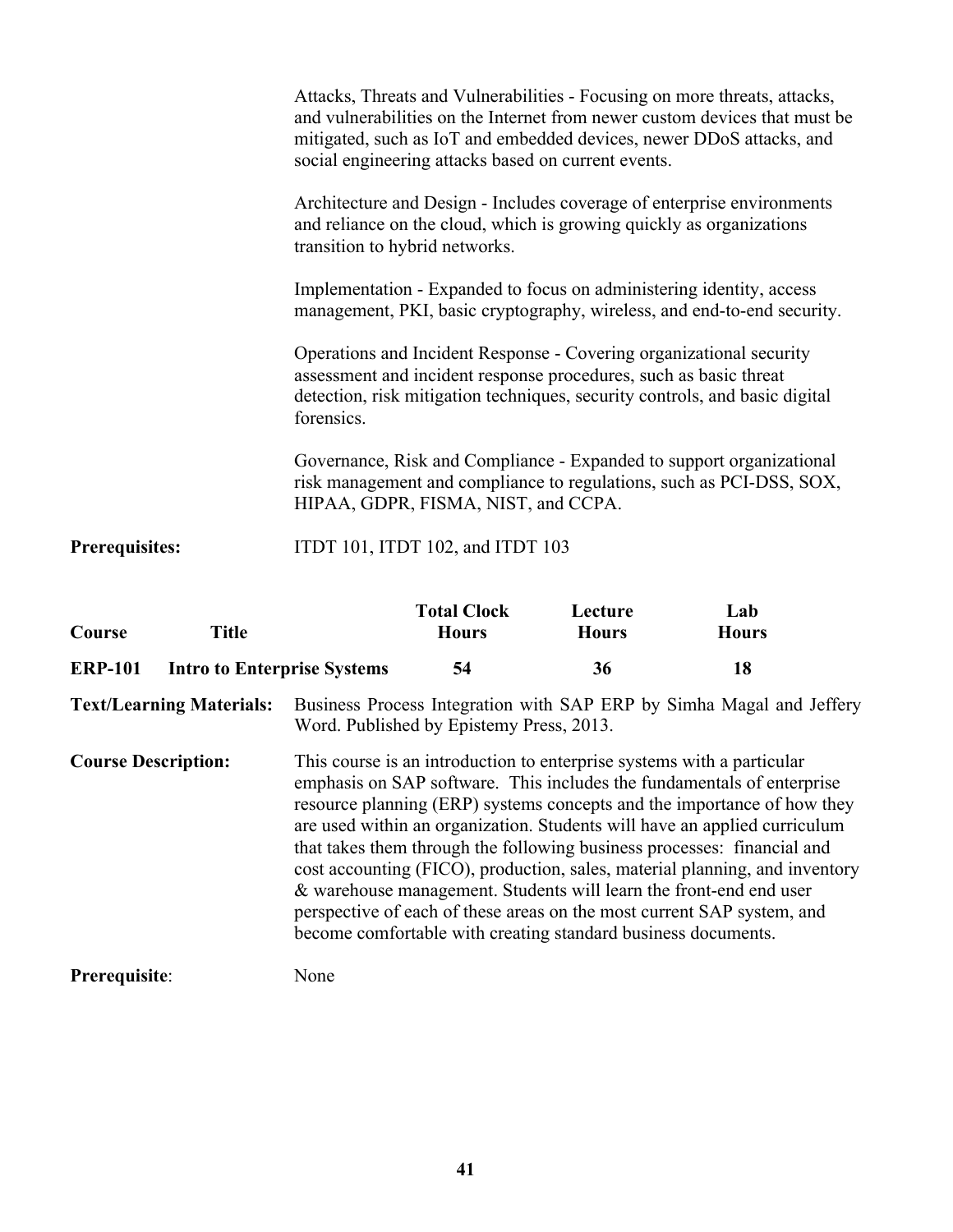| Course                                      | <b>Title</b>                    |                                                                                                                                                                                                                                                                                                                                                            | <b>Total Clock</b><br><b>Hours</b>                                                                       | Lecture<br><b>Hours</b> | Lab<br><b>Hours</b>                                                                                                                                                                                                                                                                                                                                                                                                                                                                                                                                                                                                                                                                                         |  |
|---------------------------------------------|---------------------------------|------------------------------------------------------------------------------------------------------------------------------------------------------------------------------------------------------------------------------------------------------------------------------------------------------------------------------------------------------------|----------------------------------------------------------------------------------------------------------|-------------------------|-------------------------------------------------------------------------------------------------------------------------------------------------------------------------------------------------------------------------------------------------------------------------------------------------------------------------------------------------------------------------------------------------------------------------------------------------------------------------------------------------------------------------------------------------------------------------------------------------------------------------------------------------------------------------------------------------------------|--|
| <b>ERP-102</b>                              | <b>ERP</b> Configuration        |                                                                                                                                                                                                                                                                                                                                                            | 54                                                                                                       | 36                      | 18                                                                                                                                                                                                                                                                                                                                                                                                                                                                                                                                                                                                                                                                                                          |  |
|                                             | <b>Text/Learning Materials:</b> |                                                                                                                                                                                                                                                                                                                                                            | Word. Published by Epistemy Press, 2013.                                                                 |                         | Business Process Integration with SAP ERP by Simha Magal and Jeffery                                                                                                                                                                                                                                                                                                                                                                                                                                                                                                                                                                                                                                        |  |
| <b>Course Description:</b><br>Prerequisite: |                                 | <b>ERP-101</b>                                                                                                                                                                                                                                                                                                                                             | storage location, etc), defining master data requirements (chart of<br>production, sales, MRP, and IWM). |                         | This is an advance level course that will focus on the implementation phase<br>of enterprise (ERP) systems. Emphasis is on based on three key areas of:<br>defining and assigning user organizational levels (company code, plant,<br>accounts, cost centers, customer master data, vendor master data, material<br>master data), and implementation of business rules for each module of an<br>enterprise system. Students will have a back end look of enterprise system<br>and complete hands on exercises using the SAP IMG implementation tool<br>where they will create the required organizational elements and master<br>data, and then test out the configuration for each business process (FICO, |  |
| Course                                      | <b>Title</b>                    |                                                                                                                                                                                                                                                                                                                                                            | <b>Total Clock</b><br><b>Hours</b>                                                                       | Lecture<br><b>Hours</b> | Lab<br><b>Hours</b>                                                                                                                                                                                                                                                                                                                                                                                                                                                                                                                                                                                                                                                                                         |  |
| <b>ERP-103</b>                              | <b>Concepts and Careers</b>     | <b>Enterprise Systems Tools and</b>                                                                                                                                                                                                                                                                                                                        | 26                                                                                                       | 16                      | 10                                                                                                                                                                                                                                                                                                                                                                                                                                                                                                                                                                                                                                                                                                          |  |
|                                             | <b>Text/Learning Materials:</b> |                                                                                                                                                                                                                                                                                                                                                            | Word. Published by Epistemy Press, 2013.                                                                 |                         | Business Process Integration with SAP ERP by Simha Magal and Jeffery                                                                                                                                                                                                                                                                                                                                                                                                                                                                                                                                                                                                                                        |  |
| <b>Course Description:</b>                  |                                 | This course provides an overview discussion of ERP emerging trends and<br>projects. This includes a look at new ERP software tools, reviewing case<br>studies on ERP implementation issues, discussion of "big data" generated<br>by enterprise systems and data analytics tools, and a preview of career<br>opportunities for those with an ERP skillset. |                                                                                                          |                         |                                                                                                                                                                                                                                                                                                                                                                                                                                                                                                                                                                                                                                                                                                             |  |

**Prerequisite**: None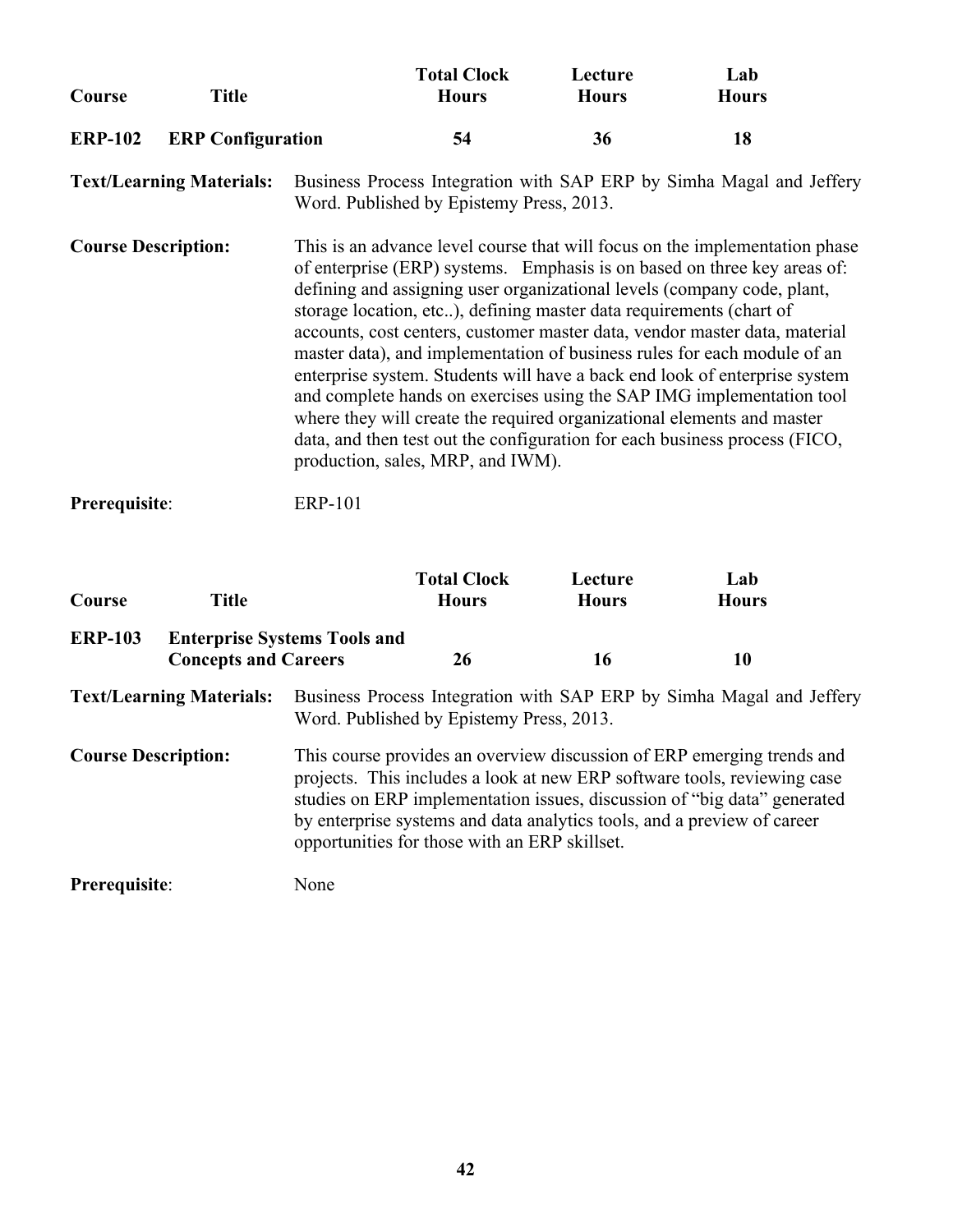| Course                     | <b>Title</b>                                            |                                                                                                                                                                                                                                                                                                                                                                                                                                                                                                                                                                                                          | <b>Total Clock</b><br><b>Hours</b>       | Lecture<br><b>Hours</b> | Lab<br><b>Hours</b>                                                  |  |
|----------------------------|---------------------------------------------------------|----------------------------------------------------------------------------------------------------------------------------------------------------------------------------------------------------------------------------------------------------------------------------------------------------------------------------------------------------------------------------------------------------------------------------------------------------------------------------------------------------------------------------------------------------------------------------------------------------------|------------------------------------------|-------------------------|----------------------------------------------------------------------|--|
| <b>ERP-104</b>             | <b>Business Process Integration</b><br>with Simulations |                                                                                                                                                                                                                                                                                                                                                                                                                                                                                                                                                                                                          | 46                                       | 30                      | 16                                                                   |  |
|                            | <b>Text/Learning Materials:</b>                         |                                                                                                                                                                                                                                                                                                                                                                                                                                                                                                                                                                                                          | Word. Published by Epistemy Press, 2013. |                         | Business Process Integration with SAP ERP by Simha Magal and Jeffery |  |
| <b>Course Description:</b> |                                                         | This course emphasizes the integration of enterprise systems within an<br>organization using a sequence of ERP simulation games. Students will<br>compete as corporate teams to make common business decisions such as<br>product lines, sales pricing, advertising, production levels, and distribution<br>markets using one or more ERP simulation games (Distribution game,<br>Manufacturing game, etc) with the ultimate goal to see who will be the<br>most profitable. The objective of these exercises is to show how a<br>common ERP system is used by managers to carry out business decisions. |                                          |                         |                                                                      |  |
| Prerequisite:              |                                                         | None                                                                                                                                                                                                                                                                                                                                                                                                                                                                                                                                                                                                     |                                          |                         |                                                                      |  |

| Course                     | <b>Title</b>                    |                  | <b>Total Clock</b><br><b>Hours</b> | Lecture<br><b>Hours</b> | Lab<br><b>Hours</b>                                                                                                                                                                                                                                                                                                                                                                                                                                                                                                                                                                                                                                                                                                                                                  |
|----------------------------|---------------------------------|------------------|------------------------------------|-------------------------|----------------------------------------------------------------------------------------------------------------------------------------------------------------------------------------------------------------------------------------------------------------------------------------------------------------------------------------------------------------------------------------------------------------------------------------------------------------------------------------------------------------------------------------------------------------------------------------------------------------------------------------------------------------------------------------------------------------------------------------------------------------------|
| <b>ERP-105</b>             | <b>CAPSTONE Certification</b>   |                  | 40                                 | 20                      | 20                                                                                                                                                                                                                                                                                                                                                                                                                                                                                                                                                                                                                                                                                                                                                                   |
|                            | <b>Text/Learning Materials:</b> | by SAP SE, 2018. |                                    |                         | TS410 Integrated Business Processes in SAP S/4HANA by SAP. Published                                                                                                                                                                                                                                                                                                                                                                                                                                                                                                                                                                                                                                                                                                 |
| <b>Course Description:</b> |                                 | consultant.      |                                    |                         | This capstone course in ERP systems leads students through the official<br>SAP TS410 (S/4HANA) training culminating in the SAP professional<br>certification exam. Students will complete a rigorous curriculum that<br>includes the integration of the complete supply chain and business process<br>to include FICO, Purchasing, Manufacturing, Sales, MRP, Inventory &<br>Warehouse Management, Enterprise Asset Management, Project Systems,<br>and Business Intelligence. The knowledge base will include the integration<br>of organizational levels, master data, business process, and reporting. After<br>completion of this final course and exam students will be awarded an SAP<br>Certification and will be ready for a career as an SAP implementation |
| Prerequisite:              |                                 |                  |                                    |                         | $ERP-101$ – Intro to Enterprise Systems and $ERP-102$ – $ERP$ Configuration                                                                                                                                                                                                                                                                                                                                                                                                                                                                                                                                                                                                                                                                                          |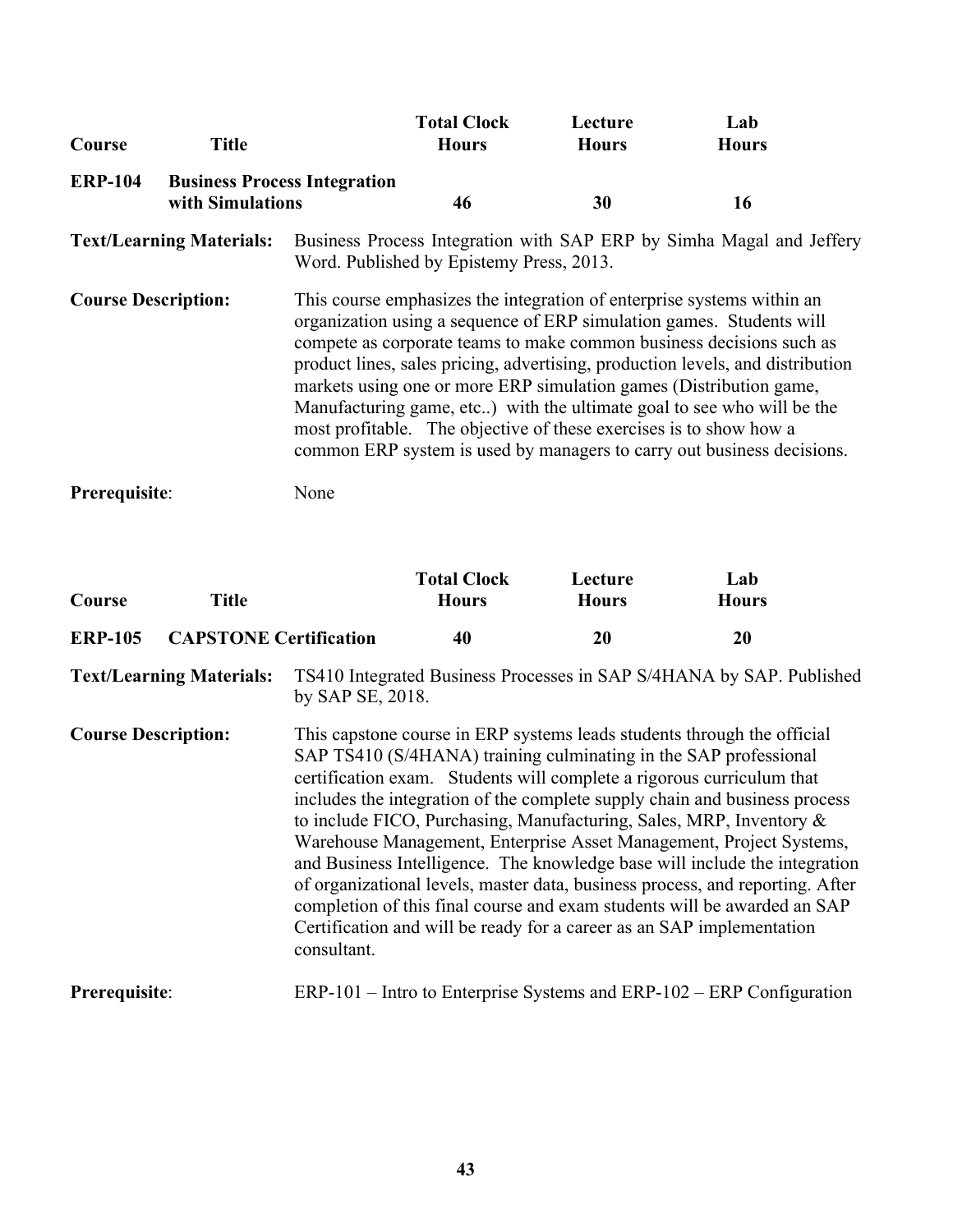| Course        | Title | <b>Hours</b>                                                              | <b>Total Clock</b><br><b>Hours</b> | Lecture<br><b>Hours</b> | Lab |
|---------------|-------|---------------------------------------------------------------------------|------------------------------------|-------------------------|-----|
| <b>PMP101</b> |       | <b>Introduction to PMP &amp; Project</b><br><b>Management Grand Frame</b> |                                    |                         |     |

**Course Description:** This course introduces the students to the project management certification process and requirements. In addition to that, the course discusses the project management grand frame with its process groups, knowledge areas and how they all interact within a project. The course also highlights the different types of organizations and how the project manager effectively interfaces with each type. Upon completing this course, students will be able to understand and name the following: PMI requirements to qualify for the test, applying for and passing the PMP test, PMBOK Guide, the Project Management Grand Frame, Project vs. Operations, project management process groups, portfolios, the project management office, project objectives, project constraints, organizational project management maturity model, understanding organizational structures, functional organizations, matrix organizations, project phases and project life cycles, project life cycle vs. product life cycle, as well as Stakeholder influence, risk and uncertainty vs. cost of changes.

#### **Prerequisites:** Basic computer knowledge and project management experience

| Course                     | Title                           | <b>Hours</b>                        | <b>Total Clock</b><br><b>Hours</b>                                       | Lecture<br><b>Hours</b> | Lab                                                                                                                                                                                                                                                                                                                                                                                                                                                                                                                                                                                                                                                                                                                                                                                                |
|----------------------------|---------------------------------|-------------------------------------|--------------------------------------------------------------------------|-------------------------|----------------------------------------------------------------------------------------------------------------------------------------------------------------------------------------------------------------------------------------------------------------------------------------------------------------------------------------------------------------------------------------------------------------------------------------------------------------------------------------------------------------------------------------------------------------------------------------------------------------------------------------------------------------------------------------------------------------------------------------------------------------------------------------------------|
| <b>PMP102</b>              |                                 | <b>Project Management Processes</b> | 3                                                                        | 2                       |                                                                                                                                                                                                                                                                                                                                                                                                                                                                                                                                                                                                                                                                                                                                                                                                    |
|                            | <b>Text/Learning Materials:</b> | 2020.                               | PMP Exam Prep, Tenth Edition, by Rita Mulcahy. Published by RMC Project, |                         |                                                                                                                                                                                                                                                                                                                                                                                                                                                                                                                                                                                                                                                                                                                                                                                                    |
| <b>Course Description:</b> |                                 |                                     | activities, project elaboration, as well as rolling wave planning.       |                         | This course introduces the students to the various project management processes<br>namely project initiation, planning, execution, monitoring and control and closure<br>and all their sub activities. It also highlights the difference between the project<br>lifecycle versus the process lifecycle, as well as exposes the students to other<br>significant project management terms such as project elaboration and rolling wave<br>planning. Upon completing this course, students will be able to understand and<br>name the following: Project Lifecycle vs Project Management Process Lifecycle,<br>project initiation activities, project planning activities, project planning activities,<br>project execution activities, Project monitoring $\&$ control activities, project closure |
| Prerequisites:             |                                 |                                     | Basic computer knowledge and project management experience               |                         |                                                                                                                                                                                                                                                                                                                                                                                                                                                                                                                                                                                                                                                                                                                                                                                                    |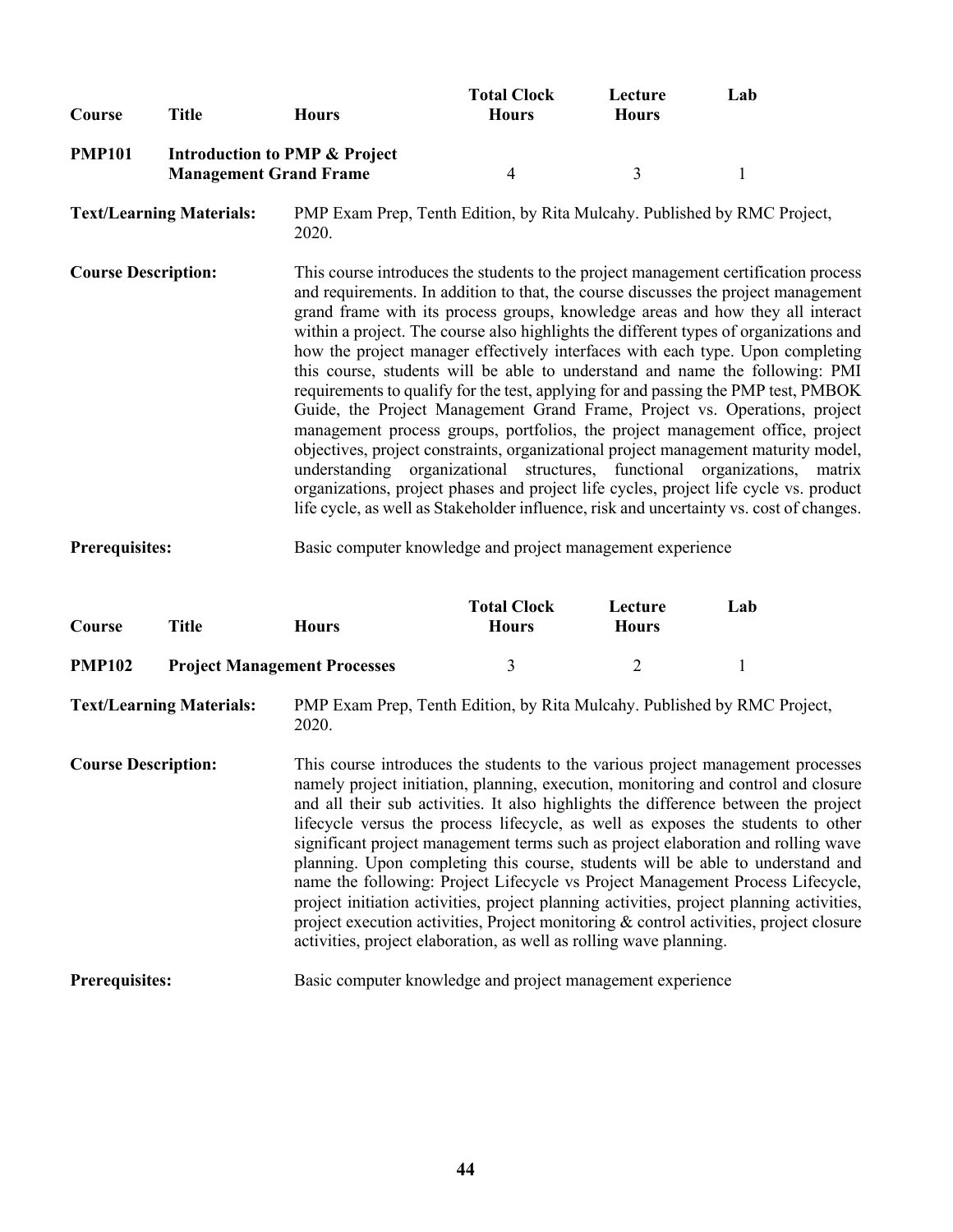| Course        | Title | Hours                                 | <b>Total Clock</b><br><b>Hours</b> | Lecture<br><b>Hours</b> | Lab |
|---------------|-------|---------------------------------------|------------------------------------|-------------------------|-----|
| <b>PMP103</b> |       | <b>Project Integration Management</b> |                                    |                         |     |

**Course Description:** This course introduces the students to the most critical project management process which is the integration management process where the project manager brings all elements of the project into a cohesive whole. It also introduces the students to the project selection methods, as well as the project, requirements, change, configuration and process improvement management plans. The course also highlights the roles and responsibilities of the change control board and the integrated change process using the seven step process. Upon completing this course, students will be able to understand and name the following: the integration management process, creating the project charter, project selection methods, project selection terms, the project statement of work, enterprise environmental factors, organizational process assets, the project management plan, changing and configuration of management plan, process improvement plan, project documents, plan approval and kickoff, project monitor and control, and project closure.

#### **Prerequisites:** Basic computer knowledge and project management experience

| Course        | Title | <b>Hours</b>                    | <b>Total Clock</b><br><b>Hours</b> | Lecture<br><b>Hours</b> | Lab |
|---------------|-------|---------------------------------|------------------------------------|-------------------------|-----|
| <b>PMP104</b> |       | <b>Project Scope Management</b> |                                    |                         |     |

**Text/Learning Materials:** PMP Exam Prep, Tenth Edition, by Rita Mulcahy. Published by RMC Project, 2020.

**Course Description:** This course focuses on project scope management, scope verification and scope control in terms of developing the scope and requirements management plans, collecting and balancing stakeholder requirements, as well as resolving competing requirements. It also teaches students how to effectively utilize very important project management tools such as the requirements traceability matrix, and the work breakdown structure. Upon completing this course, students will be able to understand and name the following: project scope management process, product vs. project scope, scope management plan, collecting stakeholder requirements techniques, balancing stakeholder requirements, resolving competing requirements, requirements traceability matrix, work breakdown structure construction, scope verification and scope control.

#### **Prerequisites:** Basic computer knowledge and project management experience

.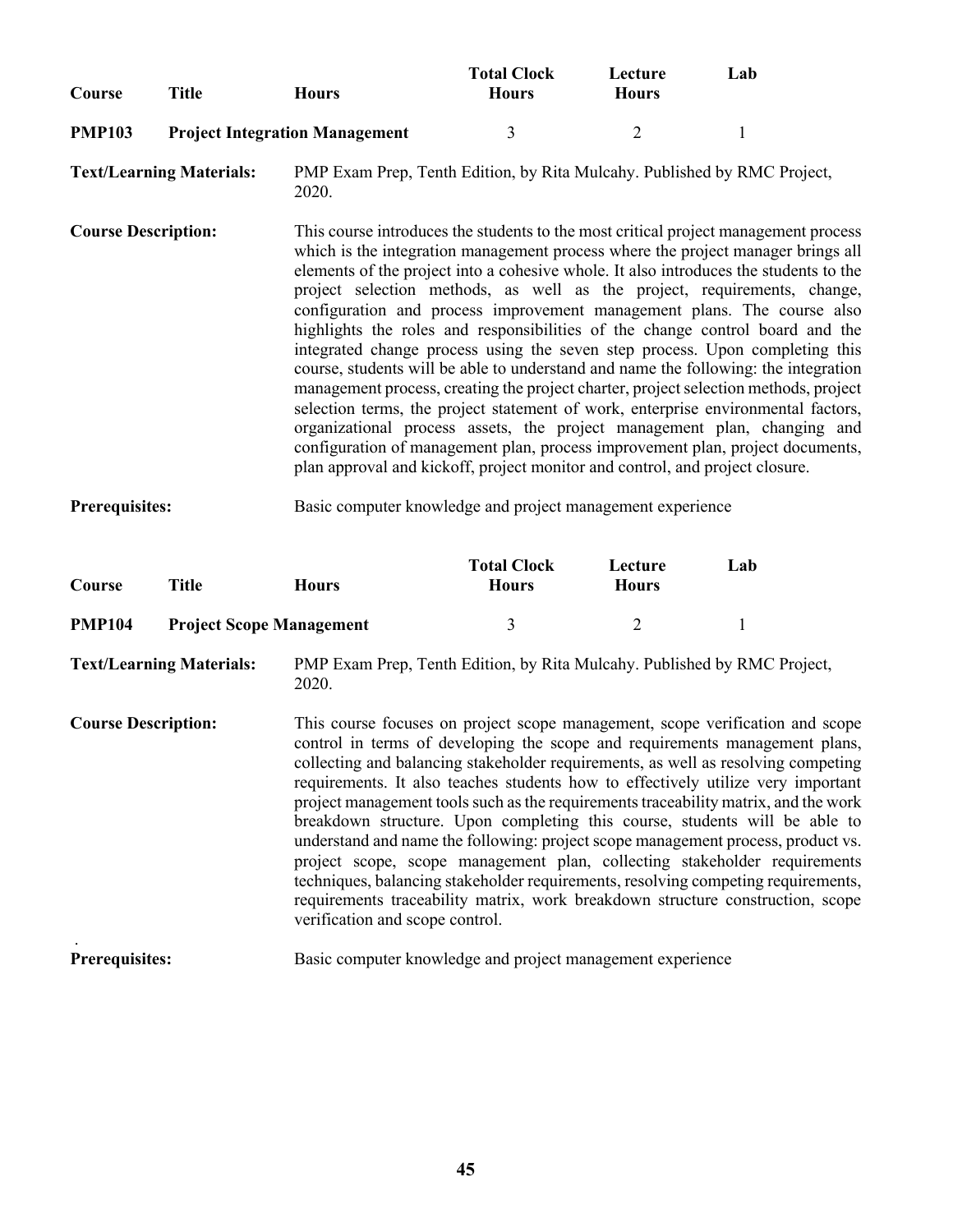| Course                     | <b>Title</b>                    | <b>Hours</b>                                                                                                                     | <b>Total Clock</b><br><b>Hours</b> | Lecture<br><b>Hours</b> | Lab                                                                                                                                                                                                                                                                                                                                                                                                                                                                                                                                                                                                                                                                                                                                                                                                                                                                                                                                                                                                 |
|----------------------------|---------------------------------|----------------------------------------------------------------------------------------------------------------------------------|------------------------------------|-------------------------|-----------------------------------------------------------------------------------------------------------------------------------------------------------------------------------------------------------------------------------------------------------------------------------------------------------------------------------------------------------------------------------------------------------------------------------------------------------------------------------------------------------------------------------------------------------------------------------------------------------------------------------------------------------------------------------------------------------------------------------------------------------------------------------------------------------------------------------------------------------------------------------------------------------------------------------------------------------------------------------------------------|
| <b>PMP105</b>              | <b>Project Time Management</b>  |                                                                                                                                  | 3                                  | $\overline{2}$          | $\mathbf{1}$                                                                                                                                                                                                                                                                                                                                                                                                                                                                                                                                                                                                                                                                                                                                                                                                                                                                                                                                                                                        |
|                            | <b>Text/Learning Materials:</b> | PMP Exam Prep, Tenth Edition, by Rita Mulcahy. Published by RMC Project,<br>2020.                                                |                                    |                         |                                                                                                                                                                                                                                                                                                                                                                                                                                                                                                                                                                                                                                                                                                                                                                                                                                                                                                                                                                                                     |
| <b>Course Description:</b> |                                 | network analysis, project schedule, schedule baseline, and schedule control.                                                     |                                    |                         | This course teaches the students all the elements of the project time management<br>process and schedule management planning tools such as activity sequencing<br>and duration estimation techniques, as well as network diagram construction<br>The course also exposes students to the scheduling network analysis methods<br>including critical path identification, scheduling compression, resource levelling<br>and the final schedule optimization and control to balance it with the project<br>requirements and constraints. Upon completing this course, students will be able<br>to understand and name the following: the time management process, schedule<br>management plans, activity definition and attributes, rolling wave planning,<br>milestones, activity sequencing techniques, network diagram construction,<br>activity dependencies, leads and lags, activity resource estimation, activity<br>duration estimation techniques, padding, developing the schedule, schedule |
| Prerequisites:             |                                 | Basic computer knowledge and project management experience                                                                       |                                    |                         |                                                                                                                                                                                                                                                                                                                                                                                                                                                                                                                                                                                                                                                                                                                                                                                                                                                                                                                                                                                                     |
| Course                     | <b>Title</b>                    | <b>Hours</b>                                                                                                                     | <b>Total Clock</b><br><b>Hours</b> | Lecture<br><b>Hours</b> | Lab                                                                                                                                                                                                                                                                                                                                                                                                                                                                                                                                                                                                                                                                                                                                                                                                                                                                                                                                                                                                 |
| <b>PMP106</b>              | <b>Project Cost Management</b>  |                                                                                                                                  | 3                                  | $\overline{2}$          | $\mathbf{1}$                                                                                                                                                                                                                                                                                                                                                                                                                                                                                                                                                                                                                                                                                                                                                                                                                                                                                                                                                                                        |
|                            | <b>Text/Learning Materials:</b> | PMP Exam Prep, Tenth Edition, by Rita Mulcahy. Published by RMC Project,<br>2020.                                                |                                    |                         |                                                                                                                                                                                                                                                                                                                                                                                                                                                                                                                                                                                                                                                                                                                                                                                                                                                                                                                                                                                                     |
| <b>Course Description:</b> |                                 | cost of quality, cost estimate accuracy, progress reporting,<br>determination, chart of accounts, and earned value measurements. |                                    |                         | This course explores the project cost management process with all its<br>dimensions such as developing the cost management plan, performing life cycle<br>costing or value analysis, identifying cost risks, as well as categorizing the<br>various types of costs. It also teaches students the cost estimation and budget<br>determination techniques, in addition to how to perform value earned<br>calculations to determine the project performance with accuracy. Upon<br>completing this course, students will be able to understand and name the<br>following: the cost management process and plan, life cycle costing, value<br>analysis, cost risk, types of costs, inputs to estimating costs, cost estimation<br>techniques, project management software, resource cost rates, reserve analysis,<br>budget                                                                                                                                                                             |
| <b>Prerequisites:</b>      |                                 | Basic computer knowledge and project management experience                                                                       |                                    |                         |                                                                                                                                                                                                                                                                                                                                                                                                                                                                                                                                                                                                                                                                                                                                                                                                                                                                                                                                                                                                     |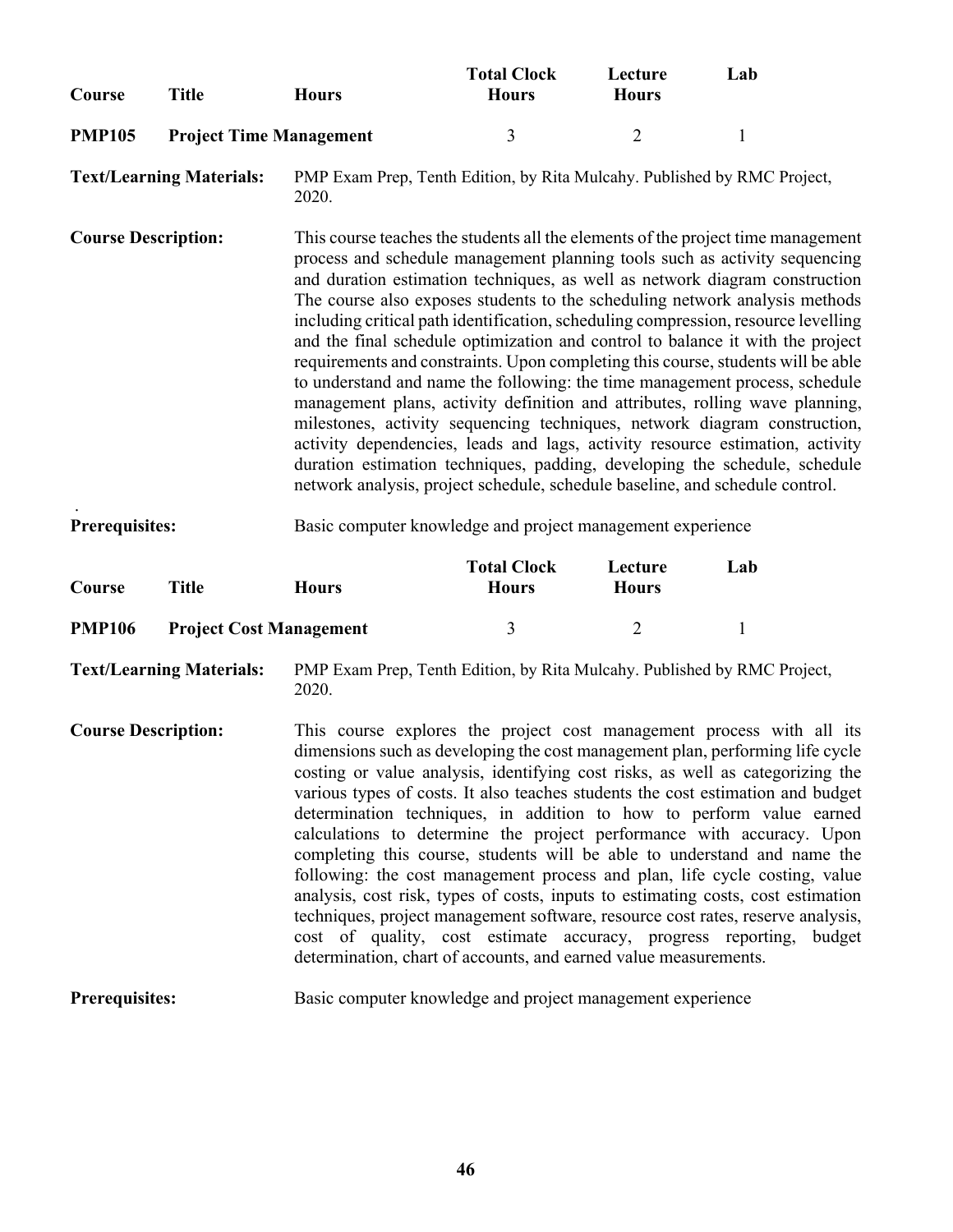| Course        | <b>Title</b>                      | <b>Total Clock</b><br><b>Hours</b> | Lecture<br><b>Hours</b> | Lab<br><b>Hours</b> |
|---------------|-----------------------------------|------------------------------------|-------------------------|---------------------|
| <b>PMP107</b> | <b>Project Quality Management</b> |                                    |                         |                     |

**Course Description:** This course teaches the students all the elements of project quality management through adhering to the quality management process and the corresponding quality management plan. The course starts by getting the students familiar with some of the great quality theorists and their respective quality management theories. The course highlights very important concepts such as gold platting, prevention over inspection, continuous improvement, just in time, total quality management and the impact of poor quality. The course also discusses the global quality standards and the differences between quality assurance, quality planning, and quality control. Students will also learn how to perform cost benefit analysis, interpret control charts, as well as gain full understanding of all probabilistic relationships and statistical analysis tools.

**Prerequisites:** Basic computer knowledge and project management experience

| Course        | Title                                      | <b>Total Clock</b><br><b>Hours</b> | Lecture<br><b>Hours</b> | Lab<br><b>Hours</b> |
|---------------|--------------------------------------------|------------------------------------|-------------------------|---------------------|
| <b>PMP108</b> | <b>Project Human Resource Management</b> 3 |                                    | $\mathcal{D}$           |                     |

**Text/Learning Materials:** PMP Exam Prep, Tenth Edition, by Rita Mulcahy. Published by RMC Project, 2020.

**Course Description:** This course teaches students the project management techniques associated with managing the most important asset for any organization which is the human resource asset. The course starts by defining the roles and responsibilities of the various types of managers. The course teaches students how to establish and adapt the human resource management plan to suit the existing company culture and systems. Students also learn how to use effective and influential human resource management tools such as the resource breakdown structure, RACI charts, responsibility assignment matrix, and resource histograms. Students are also taught the significance and value of effective team building.

**Prerequisites:** Basic computer knowledge and project management experience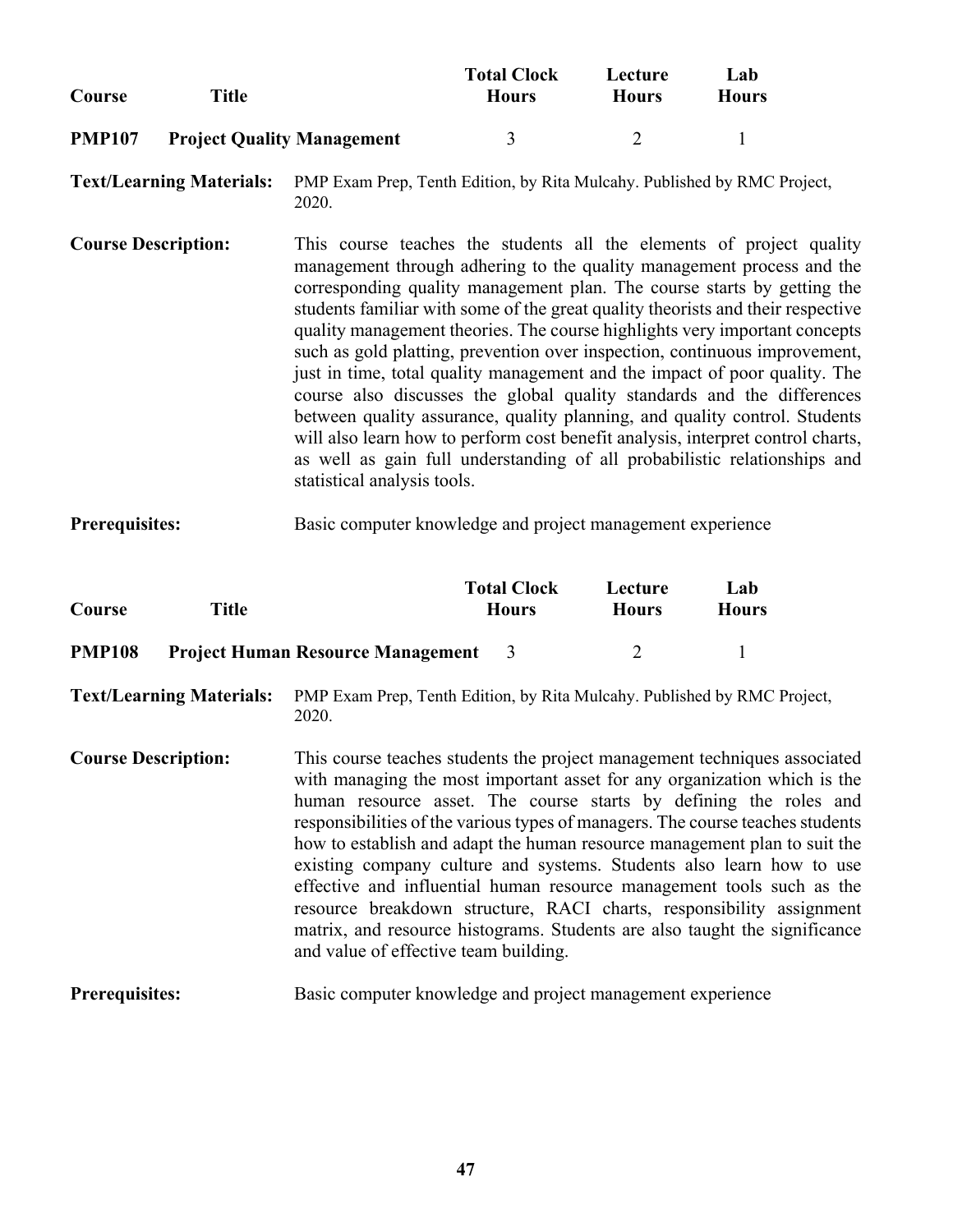| Course                     | <b>Title</b>                    |                                                                                                                                                                                                                                                                                                                                                                                                                                                                                                                                                                                                                                                                                                                                                                                                                                                                                                                                                                                                                                                                                                                                            | <b>Total Clock</b><br><b>Hours</b> | Lecture<br><b>Hours</b> | Lab<br><b>Hours</b> |
|----------------------------|---------------------------------|--------------------------------------------------------------------------------------------------------------------------------------------------------------------------------------------------------------------------------------------------------------------------------------------------------------------------------------------------------------------------------------------------------------------------------------------------------------------------------------------------------------------------------------------------------------------------------------------------------------------------------------------------------------------------------------------------------------------------------------------------------------------------------------------------------------------------------------------------------------------------------------------------------------------------------------------------------------------------------------------------------------------------------------------------------------------------------------------------------------------------------------------|------------------------------------|-------------------------|---------------------|
| <b>PMP109</b>              |                                 | <b>Project Communication Management</b>                                                                                                                                                                                                                                                                                                                                                                                                                                                                                                                                                                                                                                                                                                                                                                                                                                                                                                                                                                                                                                                                                                    | 3                                  | $\overline{2}$          | $\mathbf{1}$        |
|                            | <b>Text/Learning Materials:</b> | PMP Exam Prep, Tenth Edition, by Rita Mulcahy. Published by RMC Project,<br>2020.                                                                                                                                                                                                                                                                                                                                                                                                                                                                                                                                                                                                                                                                                                                                                                                                                                                                                                                                                                                                                                                          |                                    |                         |                     |
| <b>Course Description:</b> |                                 | The main focus of this course is the communication project management<br>process and planning. The course highlights the communication types,<br>models, methods, channels, and blockers. It also teaches students effective<br>meeting techniques and project performance reporting. Upon completing this<br>course, students will be able to understand and name the following: the<br>communications management process and planning, communication types,<br>communication models, communication methods, effective meeting<br>techniques, communication channels, communication blockers,<br>performance reporting.                                                                                                                                                                                                                                                                                                                                                                                                                                                                                                                   |                                    |                         | and                 |
| <b>Prerequisites:</b>      |                                 | Basic computer knowledge and project management experience                                                                                                                                                                                                                                                                                                                                                                                                                                                                                                                                                                                                                                                                                                                                                                                                                                                                                                                                                                                                                                                                                 |                                    |                         |                     |
| Course                     | <b>Title</b>                    |                                                                                                                                                                                                                                                                                                                                                                                                                                                                                                                                                                                                                                                                                                                                                                                                                                                                                                                                                                                                                                                                                                                                            | <b>Total Clock</b><br><b>Hours</b> | Lecture<br><b>Hours</b> | Lab<br><b>Hours</b> |
|                            |                                 |                                                                                                                                                                                                                                                                                                                                                                                                                                                                                                                                                                                                                                                                                                                                                                                                                                                                                                                                                                                                                                                                                                                                            |                                    |                         |                     |
| <b>PMP110</b>              | <b>Project Risk Management</b>  |                                                                                                                                                                                                                                                                                                                                                                                                                                                                                                                                                                                                                                                                                                                                                                                                                                                                                                                                                                                                                                                                                                                                            | 3                                  | $\overline{2}$          | $\mathbf{1}$        |
|                            | <b>Text/Learning Materials:</b> | PMP Exam Prep, Tenth Edition, by Rita Mulcahy. Published by RMC Project,<br>2020.                                                                                                                                                                                                                                                                                                                                                                                                                                                                                                                                                                                                                                                                                                                                                                                                                                                                                                                                                                                                                                                          |                                    |                         |                     |
| <b>Course Description:</b> |                                 | This course addresses the project risk management process. It defines key<br>elements when dealing with project risk as a project manager such as risk<br>probability, impact, threats, opportunities, tolerances, thresholds, categories,<br>sources, factors, and types. The course also teaches students various risk<br>identification, risk analysis, risk response planning, as well as risk<br>monitoring and controlling techniques and tools that are extremely critical<br>for the project manager to master in order to run a successful project. Upon<br>completing this course, students will be able to understand and name the<br>following: risk management process, risk probability and impact, threats and<br>opportunities, uncertainty, risk factors and aversions, risk tolerance and<br>thresholds, plan risk management outputs, risk categories, risk sources, risk<br>types, risk identification, qualitative risk analysis, the risk register updates,<br>post qualitative risk analysis, quantitative risk analysis, the risk register<br>updates post quantitative risk analysis, and risk response planning. |                                    |                         |                     |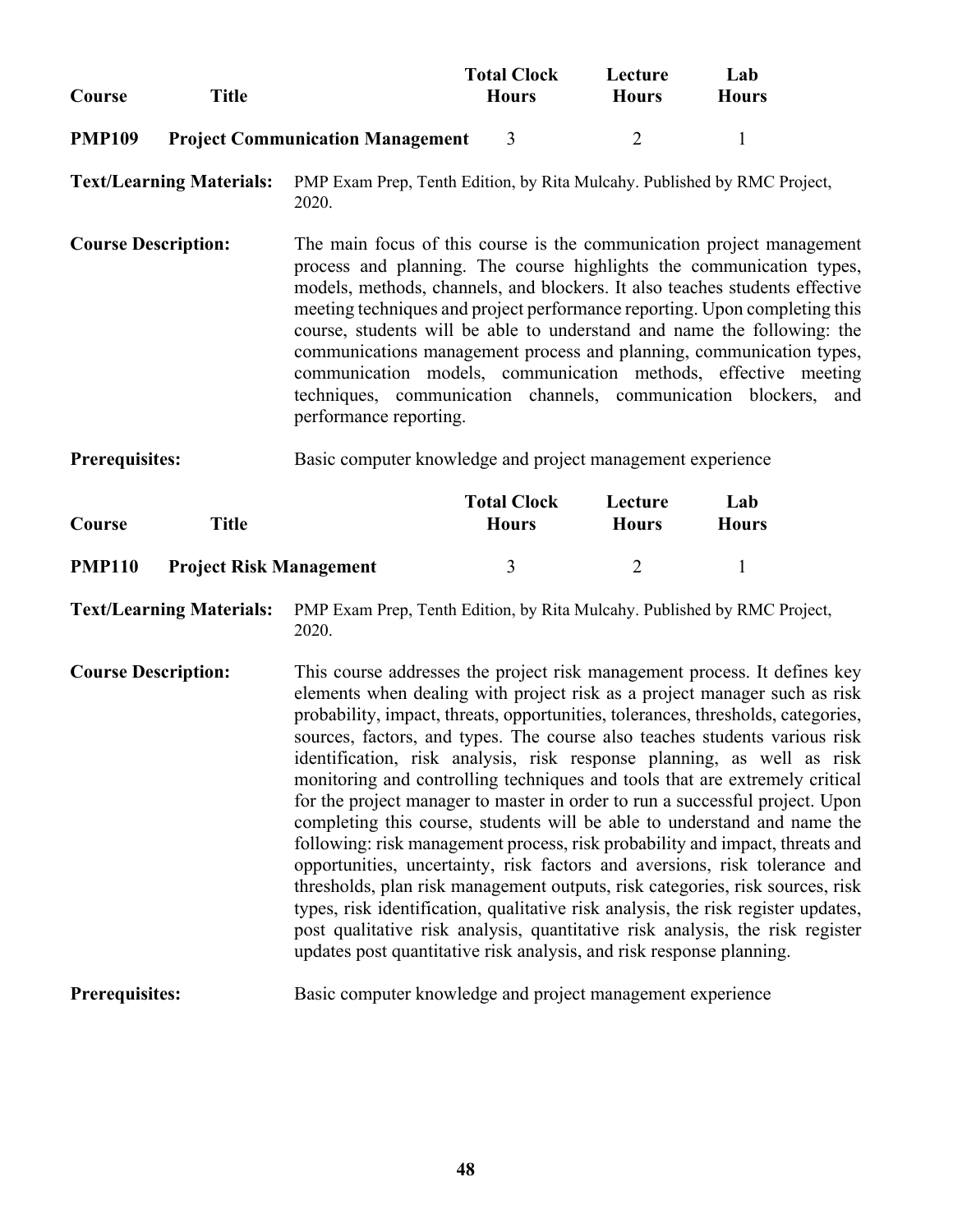|               |                                       | <b>Total Clock</b> | Lecture      | Lab          |
|---------------|---------------------------------------|--------------------|--------------|--------------|
| Course        | Title                                 | <b>Hours</b>       | <b>Hours</b> | <b>Hours</b> |
| <b>PMP111</b> | <b>Project Procurement Management</b> |                    |              |              |

**Course Description:** This course teaches students the project management procurement process and highlights the project manager main roles and responsibilities for a successful procurement process. The course covers in details procurement planning, procurement conducting and procurement closure activities, as well as the contract creation process from conception to completion. Upon completing this course, students will be able to understand and name the following: procurement definitions, the PM role in Procurement, centralized vs. decentralized contracting, the procurement management process, procurement planning, non-disclosure agreements, joint ventures, contracts, terms and conditions, letter of intent, non-competitive procurement, procurement conducting, contract definition, procurement administration, procurement conflicts, contract change control system, procurement performance review, claims administration, records management system, contract interpretation, contract termination and procurement closure.

#### **Prerequisites:** Basic computer knowledge and project management experience

| Course        | Title                                 | <b>Total Clock</b><br><b>Hours</b> | Lecture<br><b>Hours</b> | Lab<br><b>Hours</b> |
|---------------|---------------------------------------|------------------------------------|-------------------------|---------------------|
| <b>PMP112</b> | <b>Project Stakeholder Management</b> |                                    |                         |                     |

**Text/Learning Materials:** PMP Exam Prep, Tenth Edition, by Rita Mulcahy. Published by RMC Project, 2020.

**Course Description:** This course covers the project stakeholder management process and how the project manager can effectively identify and interact with stakeholders throughout the various project phases to ensure they are adequately engaged, as well as to identify, collect, manage and control their requirements. Upon completing this course, students will be able to understand and name the following: the stakeholder management process, how should the PM handle stakeholders throughout the project, stakeholder identification, planning stakeholder management, characteristics of a good stakeholder relationship, building stakeholder descriptions, managing stakeholder engagement, and controlling stakeholder engagement.

**Prerequisites:** Basic computer knowledge and project management experience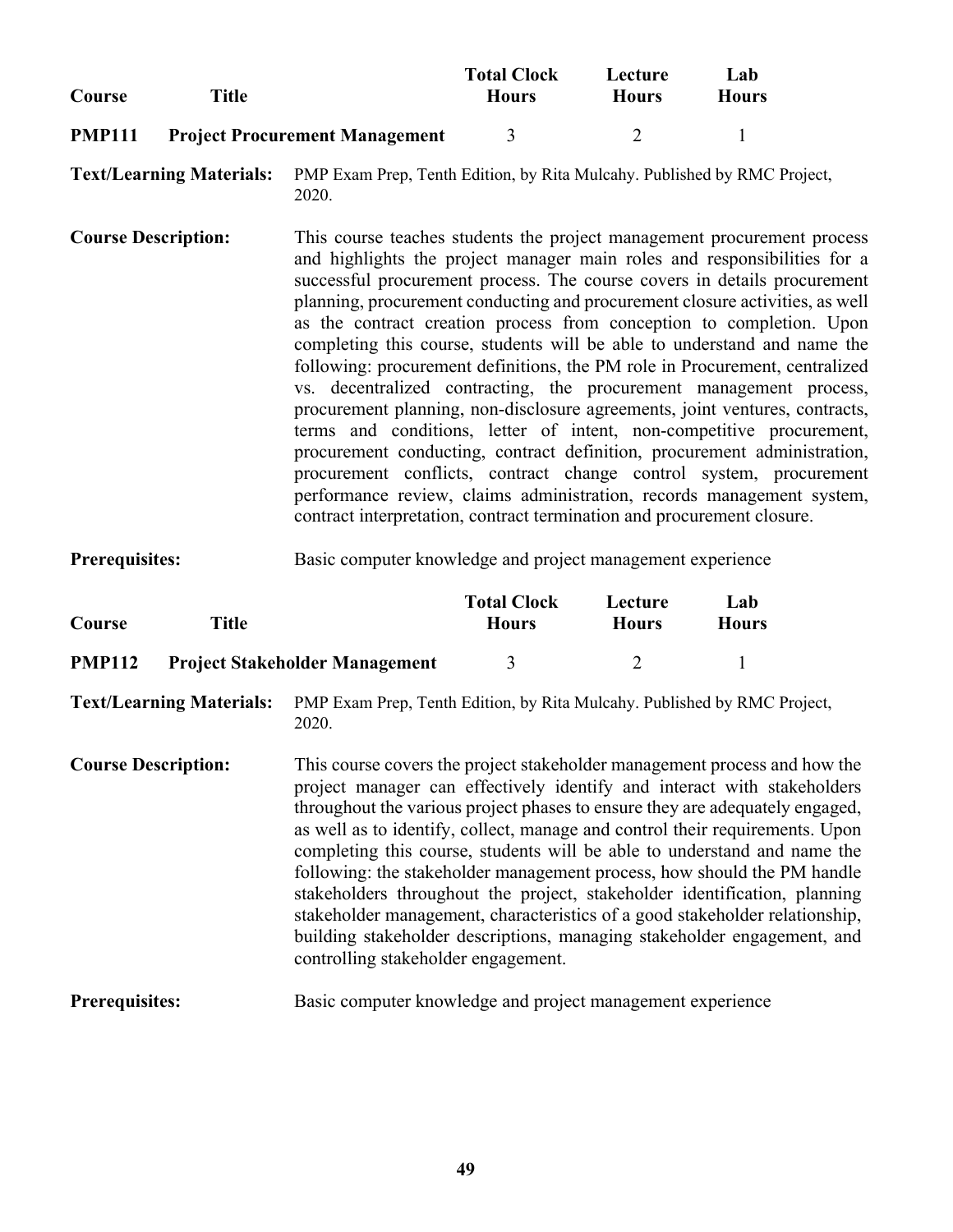|                                 |                                                              |                                                                                                                                                                                                                                                                                                                                                                                                                                                                                                                                                                                                                                                                                                                                                                                                                                                                                                                                                                                                                                                                                                                                                                                                                                                                                                                              | <b>Total Clock</b>                 | Lecture                 | Lab          |  |
|---------------------------------|--------------------------------------------------------------|------------------------------------------------------------------------------------------------------------------------------------------------------------------------------------------------------------------------------------------------------------------------------------------------------------------------------------------------------------------------------------------------------------------------------------------------------------------------------------------------------------------------------------------------------------------------------------------------------------------------------------------------------------------------------------------------------------------------------------------------------------------------------------------------------------------------------------------------------------------------------------------------------------------------------------------------------------------------------------------------------------------------------------------------------------------------------------------------------------------------------------------------------------------------------------------------------------------------------------------------------------------------------------------------------------------------------|------------------------------------|-------------------------|--------------|--|
| Course                          | <b>Title</b>                                                 | <b>Hours</b>                                                                                                                                                                                                                                                                                                                                                                                                                                                                                                                                                                                                                                                                                                                                                                                                                                                                                                                                                                                                                                                                                                                                                                                                                                                                                                                 | <b>Hours</b>                       | <b>Hours</b>            |              |  |
| <b>PMP113</b>                   | <b>PM Professional &amp;</b><br><b>Social Responsibility</b> |                                                                                                                                                                                                                                                                                                                                                                                                                                                                                                                                                                                                                                                                                                                                                                                                                                                                                                                                                                                                                                                                                                                                                                                                                                                                                                                              | 3                                  | $\overline{2}$          | $\mathbf{1}$ |  |
|                                 | <b>Text/Learning Materials:</b>                              | PMP Exam Prep, Tenth Edition, by Rita Mulcahy. Published by RMC Project,<br>2020.                                                                                                                                                                                                                                                                                                                                                                                                                                                                                                                                                                                                                                                                                                                                                                                                                                                                                                                                                                                                                                                                                                                                                                                                                                            |                                    |                         |              |  |
| <b>Course Description:</b>      |                                                              | This course highlights the professional and social responsibility of project<br>managers, as well as their ethical obligations towards their profession, their<br>projects and their project teams. It also discusses the Project Management<br>Institute Code of Ethical Conduct that all Project Management Professionals are<br>to strictly abide by, as well as the consequences of violating any of the elements<br>of that code. The course aims at creating situational problems and raising<br>knowledge on best practices in these particular situations. Upon completing this<br>course, students will be able to understand and name the following: PM<br>professional and social responsibility, the ethical application of project<br>management, and categories of professional and social responsibility.                                                                                                                                                                                                                                                                                                                                                                                                                                                                                                     |                                    |                         |              |  |
| <b>Prerequisites:</b>           |                                                              | Basic computer knowledge and project management experience                                                                                                                                                                                                                                                                                                                                                                                                                                                                                                                                                                                                                                                                                                                                                                                                                                                                                                                                                                                                                                                                                                                                                                                                                                                                   |                                    |                         |              |  |
| Course                          | <b>Title</b>                                                 | <b>Hours</b>                                                                                                                                                                                                                                                                                                                                                                                                                                                                                                                                                                                                                                                                                                                                                                                                                                                                                                                                                                                                                                                                                                                                                                                                                                                                                                                 | <b>Total Clock</b><br><b>Hours</b> | Lecture<br><b>Hours</b> | Lab          |  |
| <b>ICGB 101</b>                 | Six Sigma – Define Phase                                     |                                                                                                                                                                                                                                                                                                                                                                                                                                                                                                                                                                                                                                                                                                                                                                                                                                                                                                                                                                                                                                                                                                                                                                                                                                                                                                                              | 8                                  | $\boldsymbol{7}$        | $\mathbf{1}$ |  |
| <b>Text/Learning Materials:</b> |                                                              | 1- Six Sigma Green Belt Certification Course, First Edition by Joseph George.<br>Published by Charis-Enterprises, LLC 2019                                                                                                                                                                                                                                                                                                                                                                                                                                                                                                                                                                                                                                                                                                                                                                                                                                                                                                                                                                                                                                                                                                                                                                                                   |                                    |                         |              |  |
| <b>Course Description:</b>      |                                                              | This course introduces the students to the basics, meaning and significance of<br>Six Sigma for organizations. It covers methods of problem identification and<br>definition during the define phase of Six Sigma. Upon completing this course,<br>students will be able to understand and name the following: The Basics of Six<br>Sigma, Meanings of Six Sigma, General History of Six Sigma & Continuous<br>Improvement, Deliverables of a Lean Six Sigma Project, The Problem Solving<br>Strategy $Y = f(x)$ , Voice of the Customer, Business and Employee, Six Sigma<br>Roles & Responsibilities, The Fundamentals of Six Sigma, Defining a Process,<br>Critical to Quality Characteristics (CTQ's), Cost of Poor Quality (COPQ),<br>Pareto Analysis (80:20 rule), Basic Six Sigma Metrics including DPU, DPMO,<br>FTY, RTY Cycle Time, deriving these metrics and these metrics, Selecting Lean<br>Six Sigma Projects, Building a Business Case & Project Charter, Developing<br>Project Metrics, Financial Evaluation & Benefits Capture, The Lean Enterprise,<br>Understanding Lean, The History of Lean, Lean & Six Sigma, The Seven<br>Elements of Waste (Overproduction, Correction, Inventory, Over processing,<br>Conveyance, Motion, Waiting), 5S (Straighten, Shine, Standardize, Self-<br>Discipline, Sort) |                                    |                         |              |  |

Prerequisites: Basic computer knowledge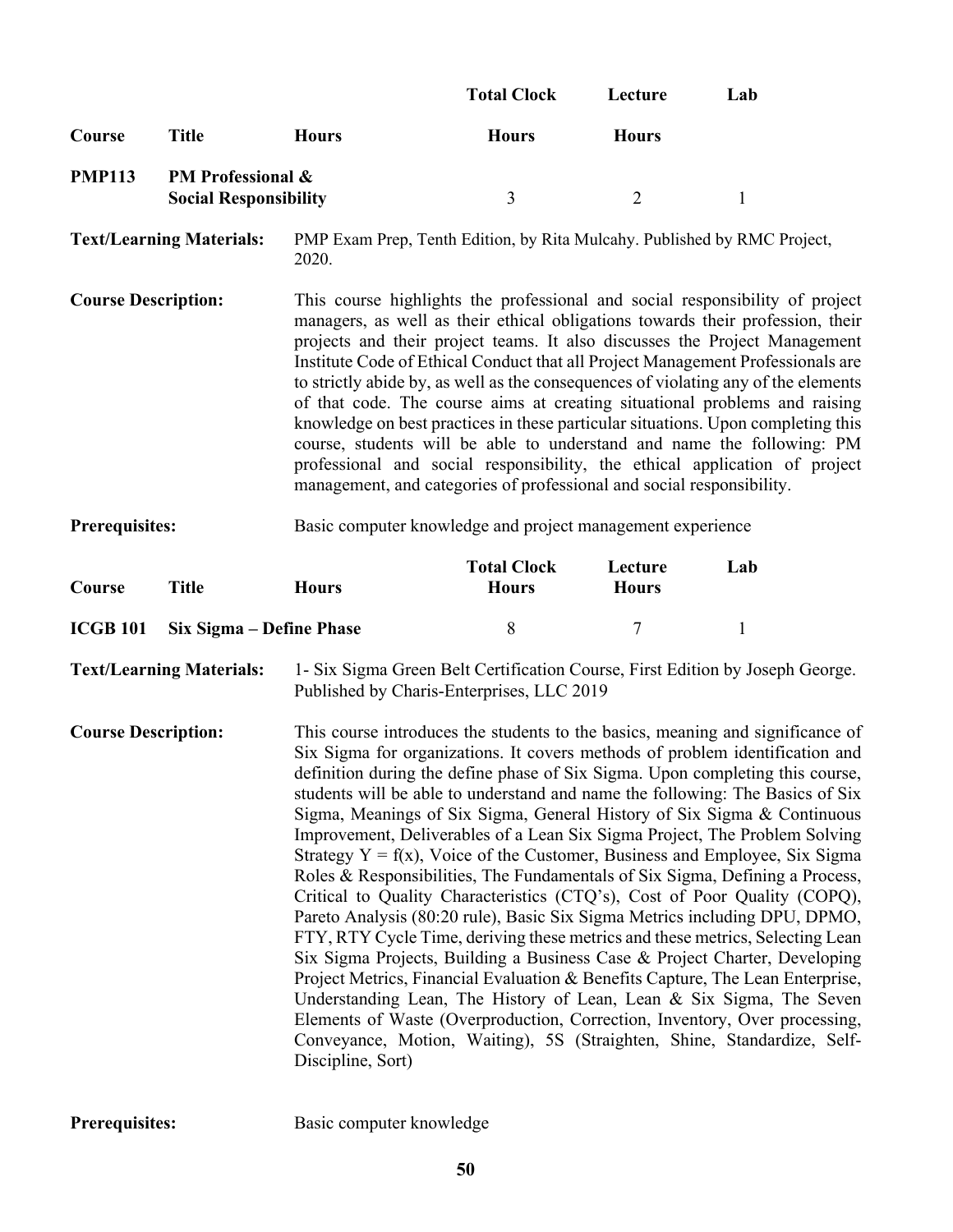| Course | Title                              | <b>Total Clock</b><br><b>Hours</b> | Lecture<br><b>Hours</b> | Lab<br><b>Hours</b> |
|--------|------------------------------------|------------------------------------|-------------------------|---------------------|
|        | ICGB 102 Six Sigma – Measure Phase | X.                                 |                         |                     |

**Text/Learning Materials:** 1- Six Sigma Green Belt Certification Course, First Edition by Joseph George. Published by Charis-Enterprises, LLC 2019

- **Course Description:** This course introduces the students to the Measure phase of Six Sigma. It covers Process Definition, Cause & Effect / Fishbone Diagrams, Process Mapping, SIPOC, Value Stream Map, X-Y Diagram, Failure Modes & Effects Analysis (FMEA), Six Sigma Statistics, Basic Statistics, Descriptive Statistics, Normal Distributions & Normality, Graphical Analysis, Measurement System Analysis, Precision & Accuracy, Bias, Linearity & Stability, Gage Repeatability & Reproducibility, Variable & Attribute MSA, Process Capability, Capability Analysis, Concept of Stability, Attribute & Discrete Capability, Monitoring Techniques
- **Prerequisites:** Basic computer knowledge

| Course | Title                              | <b>Total Clock</b><br><b>Hours</b> | Lecture<br><b>Hours</b> | Lab<br><b>Hours</b> |
|--------|------------------------------------|------------------------------------|-------------------------|---------------------|
|        | ICGB 103 Six Sigma – Analyze Phase |                                    |                         |                     |

**Text/Learning Materials:** 1- Six Sigma Green Belt Certification Course, First Edition by Joseph George. Published by Charis-Enterprises, LLC 2019

- **Course Description:** This course introduces the students to the Analyze phase of Six Sigma. It covers, Patterns of Variation, Multi-Vari Analysis, Classes of Distributions, Inferential Statistics, Understanding Inference, Sampling Techniques & Uses, Central Limit Theorem, Hypothesis Testing, General Concepts & Goals of Hypothesis Testing, Significance; Practical vs. Statistical, Risk; Alpha & Beta, Types of Hypothesis Test, Hypothesis Testing with Normal Data, One & Two sample t-tests, One sample variance, One Way ANOVA including Tests of Equal Variance, Normality Testing and Sample Size calculation, performing tests and interpreting results, Hypothesis Testing with Non-Normal Data, Mann-Whitney, Kruskal-Wallis, Mood's Median, Friedman, Sample Sign, One Sample Wilcoxon, One and Two Sample Proportion, Chi-Squared (Contingency Tables) including Tests of Equal Variance, Normality Testing and Sample Size calculation, performing tests and interpreting results.
- **Prerequisites:** Basic computer knowledge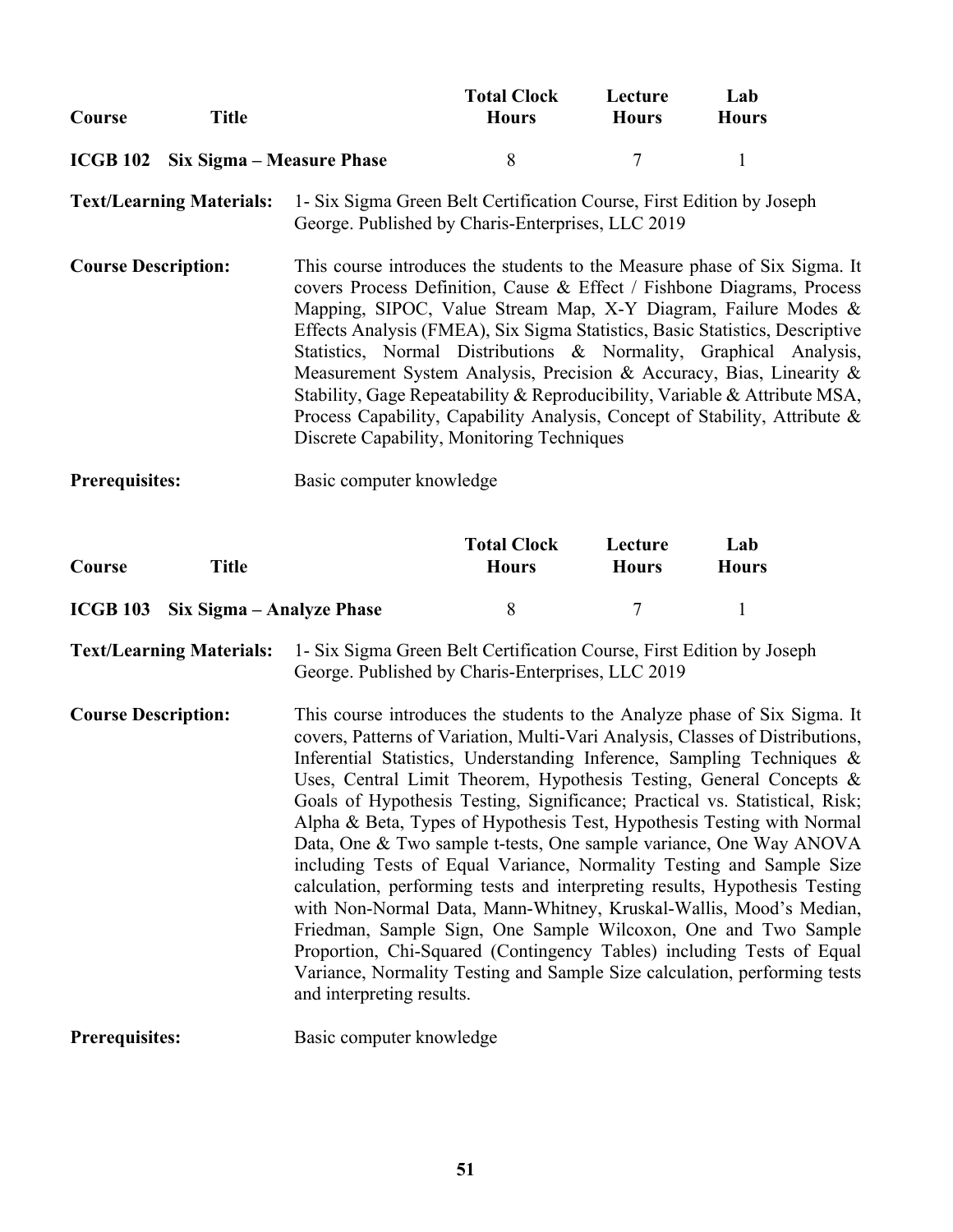| Course                     | <b>Title</b>                                                                                                                                                                                                                                                                                                                                                                                                                                                                                               |                                                                                                                                                                                                                                                                                                                                                                                                                                                                                                                                                                                                                                                                                                                                                          | <b>Total Clock</b><br><b>Hours</b> | Lecture<br><b>Hours</b> | Lab<br><b>Hours</b>                                                                                                                                                                                                                                                                                       |
|----------------------------|------------------------------------------------------------------------------------------------------------------------------------------------------------------------------------------------------------------------------------------------------------------------------------------------------------------------------------------------------------------------------------------------------------------------------------------------------------------------------------------------------------|----------------------------------------------------------------------------------------------------------------------------------------------------------------------------------------------------------------------------------------------------------------------------------------------------------------------------------------------------------------------------------------------------------------------------------------------------------------------------------------------------------------------------------------------------------------------------------------------------------------------------------------------------------------------------------------------------------------------------------------------------------|------------------------------------|-------------------------|-----------------------------------------------------------------------------------------------------------------------------------------------------------------------------------------------------------------------------------------------------------------------------------------------------------|
|                            | <b>ICGB 104</b> Six Sigma – Improve Phase                                                                                                                                                                                                                                                                                                                                                                                                                                                                  |                                                                                                                                                                                                                                                                                                                                                                                                                                                                                                                                                                                                                                                                                                                                                          | 8                                  | $\overline{7}$          | $\mathbf{1}$                                                                                                                                                                                                                                                                                              |
|                            | <b>Text/Learning Materials:</b>                                                                                                                                                                                                                                                                                                                                                                                                                                                                            | 1- Six Sigma Green Belt Certification Course, First Edition by Joseph<br>George. Published by Charis-Enterprises, LLC 2019                                                                                                                                                                                                                                                                                                                                                                                                                                                                                                                                                                                                                               |                                    |                         |                                                                                                                                                                                                                                                                                                           |
| <b>Course Description:</b> |                                                                                                                                                                                                                                                                                                                                                                                                                                                                                                            | Analysis, Data Transformation, Box Cox                                                                                                                                                                                                                                                                                                                                                                                                                                                                                                                                                                                                                                                                                                                   |                                    |                         | This course introduces the students to the Improve phase of Six Sigma. It<br>covers, Simple Linear Regression, Correlation, Regression Equations,<br>Residuals Analysis, Multiple Regression Analysis, Non-Linear Regression,<br>Multiple Linear Regression, Confidence & Prediction Intervals, Residuals |
| <b>Prerequisites:</b>      |                                                                                                                                                                                                                                                                                                                                                                                                                                                                                                            | Basic computer knowledge                                                                                                                                                                                                                                                                                                                                                                                                                                                                                                                                                                                                                                                                                                                                 |                                    |                         |                                                                                                                                                                                                                                                                                                           |
| Course                     | <b>Title</b>                                                                                                                                                                                                                                                                                                                                                                                                                                                                                               |                                                                                                                                                                                                                                                                                                                                                                                                                                                                                                                                                                                                                                                                                                                                                          | <b>Total Clock</b><br><b>Hours</b> | Lecture<br><b>Hours</b> | Lab<br><b>Hours</b>                                                                                                                                                                                                                                                                                       |
| <b>ICGB 105</b>            | Six Sigma - Control Phase                                                                                                                                                                                                                                                                                                                                                                                                                                                                                  |                                                                                                                                                                                                                                                                                                                                                                                                                                                                                                                                                                                                                                                                                                                                                          | 8                                  | 7                       | 1                                                                                                                                                                                                                                                                                                         |
|                            | <b>Text/Learning Materials:</b>                                                                                                                                                                                                                                                                                                                                                                                                                                                                            | 1- Six Sigma Green Belt Certification Course, First Edition by Joseph<br>George. Published by Charis-Enterprises, LLC 2019                                                                                                                                                                                                                                                                                                                                                                                                                                                                                                                                                                                                                               |                                    |                         |                                                                                                                                                                                                                                                                                                           |
|                            | <b>Course Description:</b><br>This course introduces the students to the Control phase of Six Sigma. It<br>covers, Lean Controls, Control Methods for 5S, Kanban, Poka-Yoke<br>(Mistake Proofing), Statistical Process Control (SPC), Data Collection for<br>SPC, I-MR Chart, Xbar-R Chart, U Chart, P Chart, NP Chart, Xbar-S Chart,<br>CuSum Chart, EWMA Chart, Control Chart Anatomy, Six Sigma Control<br>Plans, Cost Benefit Analysis, Elements of the Control Plan, Elements of the<br>Response Plan |                                                                                                                                                                                                                                                                                                                                                                                                                                                                                                                                                                                                                                                                                                                                                          |                                    |                         |                                                                                                                                                                                                                                                                                                           |
| <b>Prerequisites:</b>      |                                                                                                                                                                                                                                                                                                                                                                                                                                                                                                            | Basic computer knowledge                                                                                                                                                                                                                                                                                                                                                                                                                                                                                                                                                                                                                                                                                                                                 |                                    |                         |                                                                                                                                                                                                                                                                                                           |
| Course                     | <b>Title</b>                                                                                                                                                                                                                                                                                                                                                                                                                                                                                               |                                                                                                                                                                                                                                                                                                                                                                                                                                                                                                                                                                                                                                                                                                                                                          | <b>Total Clock</b><br><b>Hours</b> | Lecture<br><b>Hours</b> | Lab<br><b>Hours</b>                                                                                                                                                                                                                                                                                       |
| <b>ERP-205</b>             |                                                                                                                                                                                                                                                                                                                                                                                                                                                                                                            | <b>SAP Certified Application Associate</b>                                                                                                                                                                                                                                                                                                                                                                                                                                                                                                                                                                                                                                                                                                               | 80                                 | 60                      | 20                                                                                                                                                                                                                                                                                                        |
|                            | <b>Text/Learning Materials:</b>                                                                                                                                                                                                                                                                                                                                                                                                                                                                            | by SAP SE, 2018.                                                                                                                                                                                                                                                                                                                                                                                                                                                                                                                                                                                                                                                                                                                                         |                                    |                         | TS410 Integrated Business Processes in SAP S/4HANA by SAP. Published                                                                                                                                                                                                                                      |
| <b>Course Description:</b> |                                                                                                                                                                                                                                                                                                                                                                                                                                                                                                            | This course in ERP systems leads students through the official SAP TS410<br>(S/4HANNA) training in ERP culminating in the SAP professional<br>certification exam. Students will complete a rigorous curriculum that<br>includes the integration of the complete supply chain and business process<br>to include FICO, Purchasing, Manufacturing, Sales, MRP, Inventory &<br>Warehouse Management, Enterprise Asset Management, Project Systems,<br>and Business Intelligence. The knowledge base will include the integration<br>of organizational levels, master data, business process, and reporting. After<br>successfully completing this seminar, students will become fully prepared<br>to take the SAP Certification exam $(TS410 - S/4HANNA)$ . |                                    |                         |                                                                                                                                                                                                                                                                                                           |
| Prerequisite:              |                                                                                                                                                                                                                                                                                                                                                                                                                                                                                                            | One year of college experience or 2 years of work experience in an SAP<br>related field and a passing score of 70 on our SAP pre-screen exam.                                                                                                                                                                                                                                                                                                                                                                                                                                                                                                                                                                                                            |                                    |                         |                                                                                                                                                                                                                                                                                                           |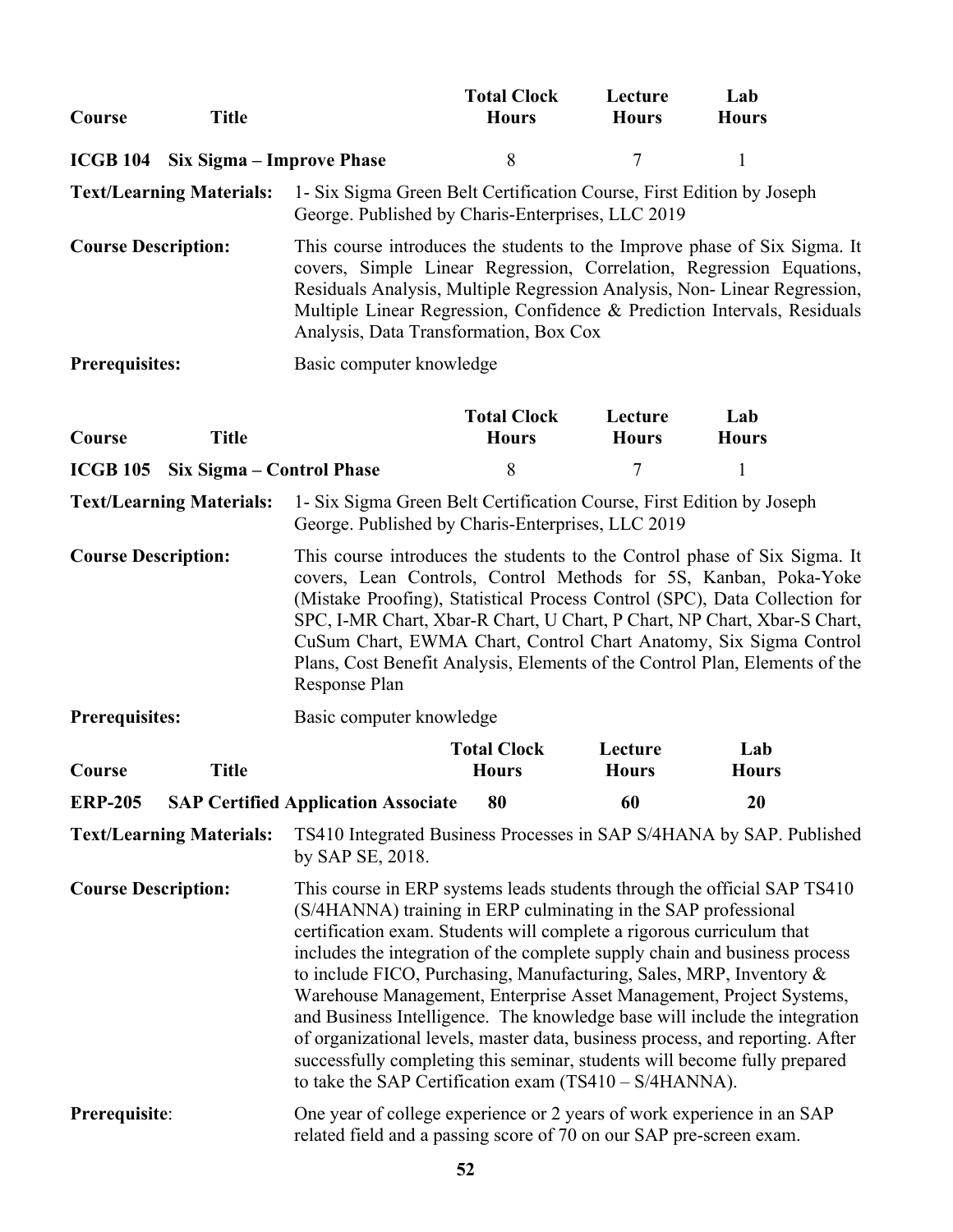#### **SECTION V: COMPLETION OF DIPLOMA**

#### **Certificate of Completion/Transcript Requirements**

In order to receive a Certificate of Completion, students must meet all school requirements and requirements in the course or program in which they have enrolled. Students must achieve a minimum cumulative grade average of 70% and 80% attendance.

No report of grades is sent to a student unless all financial accounts with the school are paid in full. Likewise, no Diploma, transcript of credit, or other information concerning academic records is given until the student's account has been cleared.

A transcript is an authentic copy of the student's academic record. No partial transcripts will be issued. Transcripts are released only on written request of the individual concerned. This order must be placed in person or by mail to the school office. No telephone orders will be accepted. There is no charge for issuing transcripts.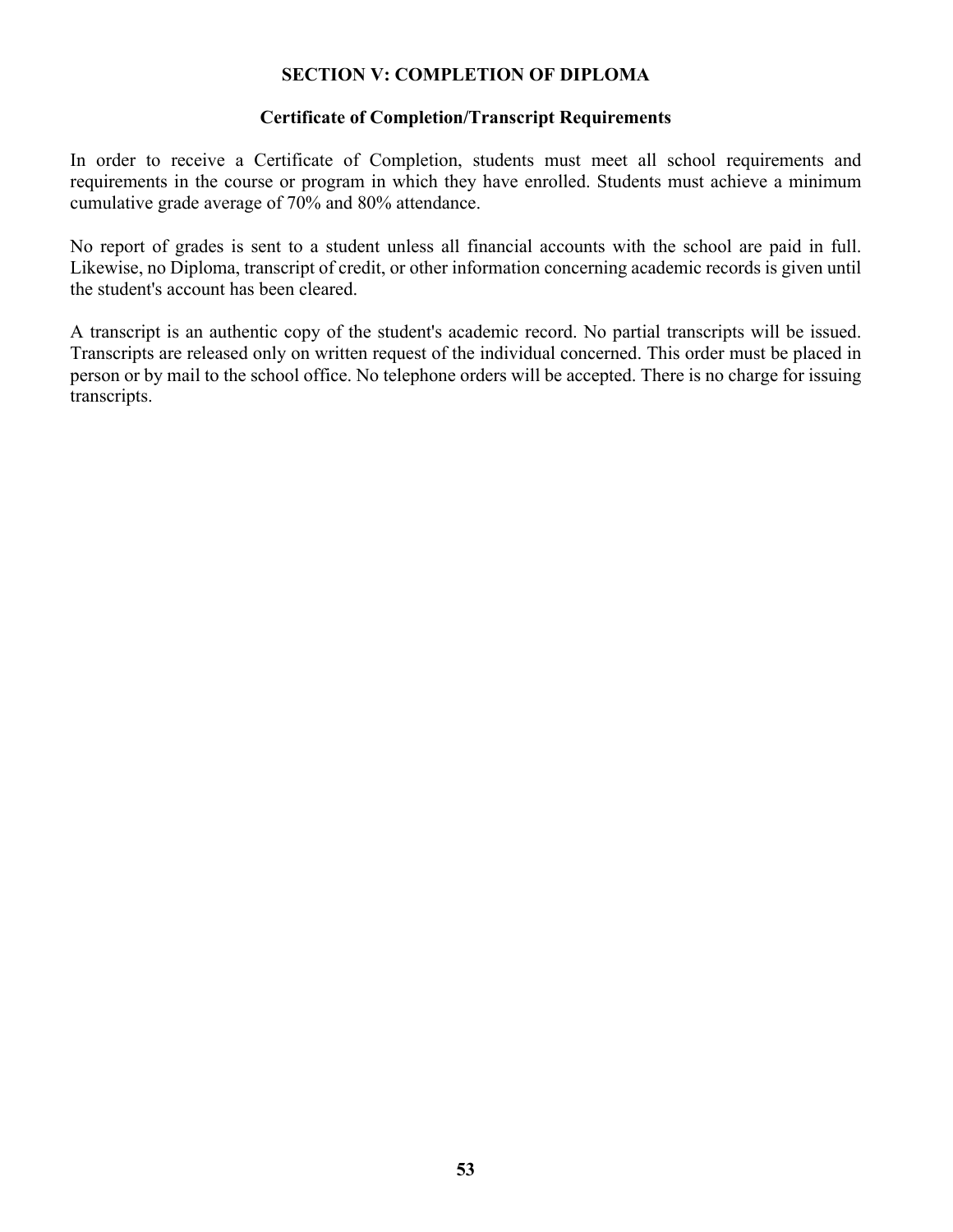#### **SECTION VI: JOB PLACEMENT ASSISTANCE**

#### **Job Placement Requirements**

All Students are offered job placement assistance upon completion of their program and fulfillment of their financial obligation to the school. The school assists its graduates in developing a resume and provides them with job preparation skills. The school also arranges job interviews for its graduates. St. Michael's Learning Academy does not guarantee a job or a starting salary upon graduation.

#### **True and Correct Statement**

#### **THE INFORMATION CONTAINED IN THIS CATALOG IS TRUE AND CORRECT TO THE BEST OF MY KNOWLEDGE.**

**Zack Zakhem Owner**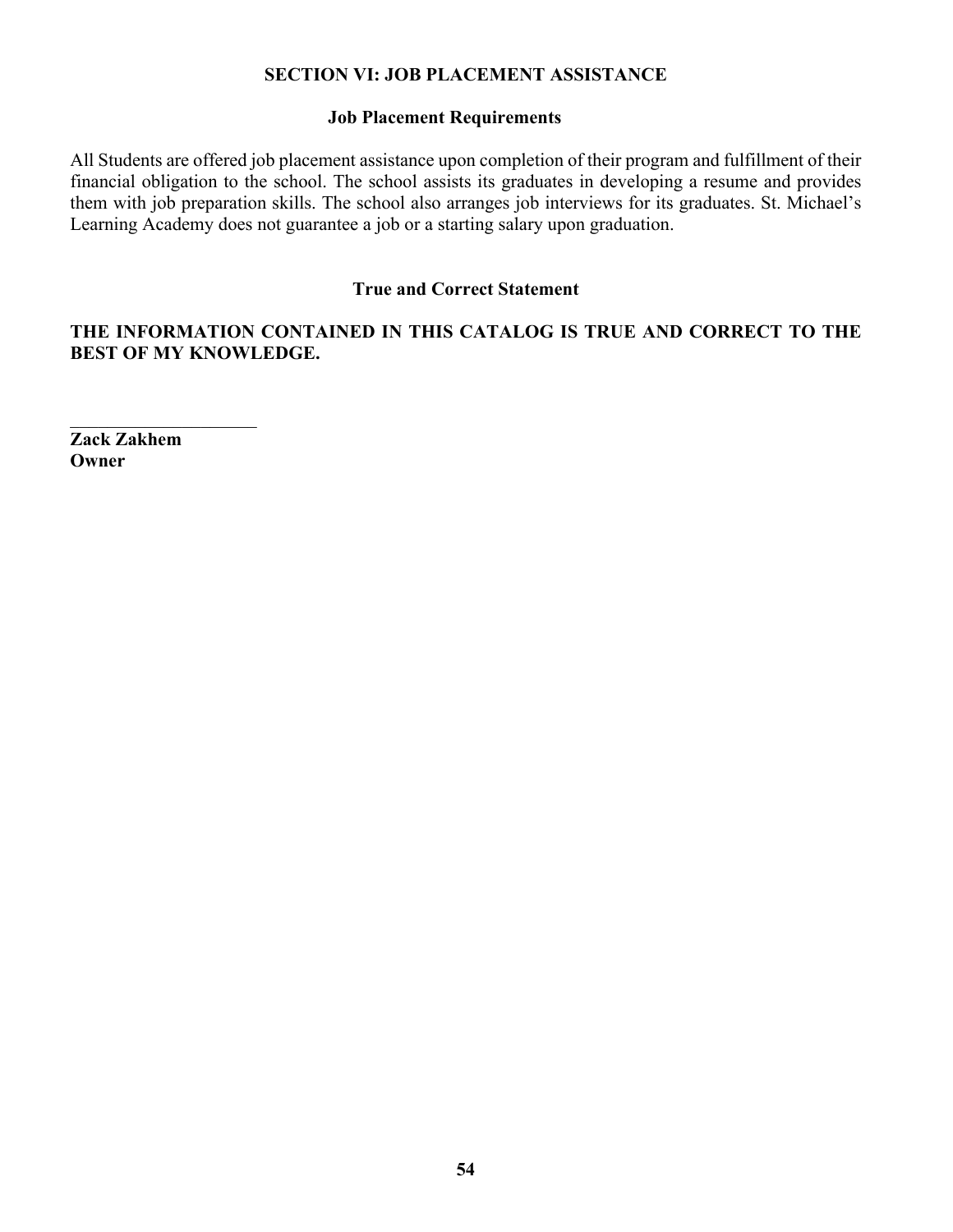#### **SECTION VII: EXEMPT COURSES**

#### **ADULT BASIC EDUCATION – HIGH SCHOOL EQUIVALENCY**

This program is designed for individuals who have scored unsatisfactorily on their Test of Adult Basic Education (TABE) Level D test or have not completed High School. The program stresses a high degree of proficiency in Math, Social Studies, Science, Language Arts Reading and Language Arts Writing. This program will provide graduates the knowledge to assist them in earning and passing their high school equivalency exams or GED and to complete any remaining credits that are required for obtaining their High School Diploma.

| <b>CRS</b>         | <b>SUBJECT</b>          | <b>CLOCK</b><br><b>HOURS</b> | <b>LECTURE</b><br><b>HOURS</b> | <b>LAB</b><br><b>HOURS</b> |
|--------------------|-------------------------|------------------------------|--------------------------------|----------------------------|
| <b>WR101</b>       | Language Arts - Writing | 25                           | 20                             |                            |
| <b>RD101</b>       | Language Arts - Reading | 25                           | 20                             |                            |
| <b>SS101</b>       | <b>Social Studies</b>   | 25                           | 20                             |                            |
| <b>SC101</b>       | Science                 | 25                           | 20                             |                            |
| <b>MT101</b>       | Mathematics - Basic     | 25                           | 20                             |                            |
| <b>TT102</b>       | Mathematics - Advanced  | 25                           | 20                             |                            |
| <b>TOTAL HOURS</b> |                         | 150                          | 120                            | 30                         |

| Materials/Supplies \$45.00             |  |
|----------------------------------------|--|
| Shmoop (Online courses access) \$50.00 |  |

**TOTAL COST..............................\$1,495.00**

Student classes are scheduled Monday through Friday from 9:00 am to 3:30 pm as follows: